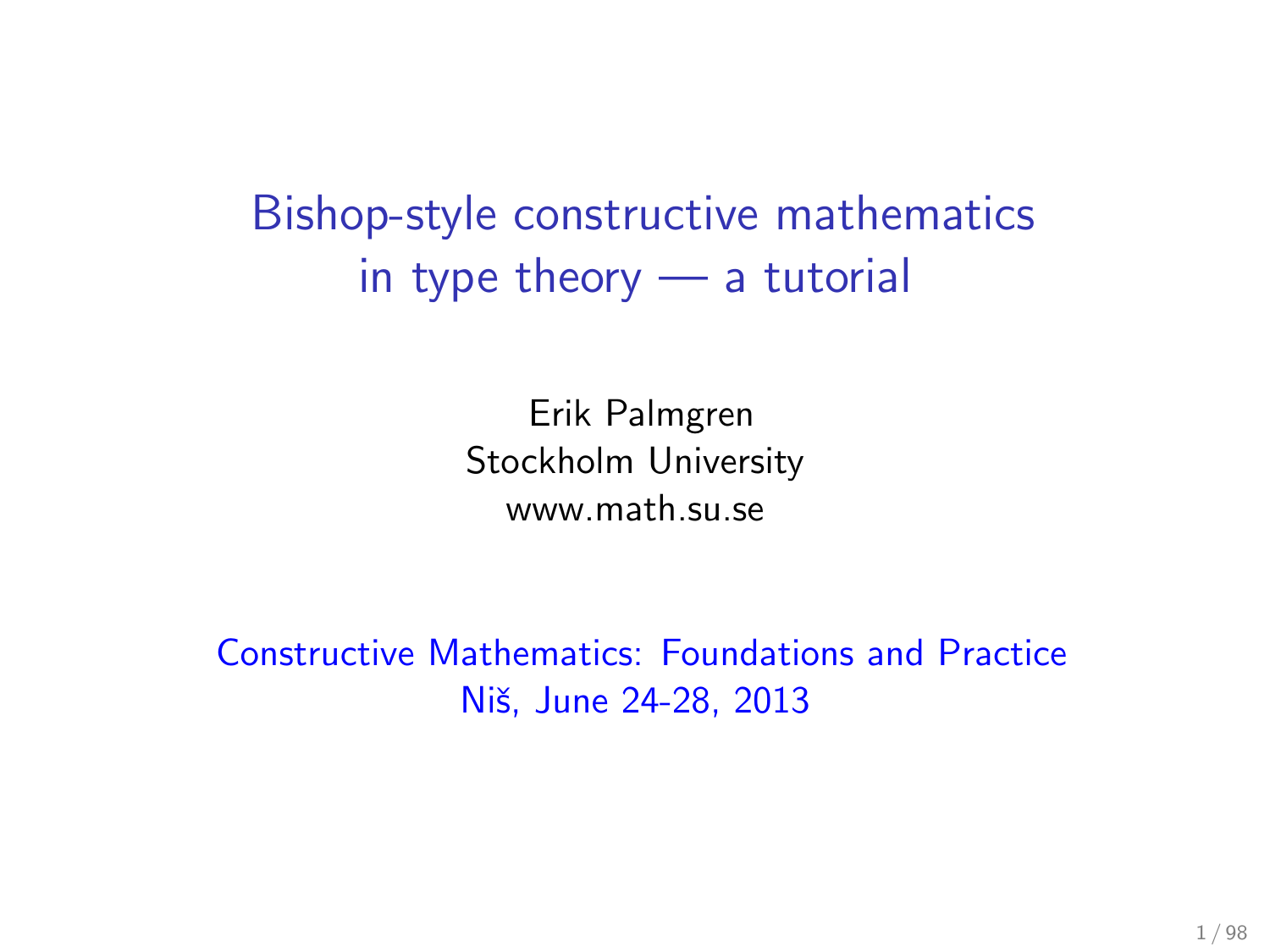### Introduction

"Bishop-style constructive mathematics is mathematics based on intuitionistic logic." (D.S. Bridges, F. Richman and others)

"The difference, then, between constructive mathematics and programming does not concern the primitive notions of the one or the other, because they are essentially the same, but lies in the programmer's insistence that his programs be written in a formal notation so that they can be read and executed by a machine, whereas, in constructive mathematics as practised by Bishop (1967), for example, the computational procedures (programs) are normally left implicit in the proofs, so that considerable further work is needed to bring them into a form which makes them fit for mechanical execution." (P. Martin-Löf, Constructive Mathematics and Computer Programming<sup>1</sup>, 1979, pp. 156.)

 $^{\rm 1}$ http://www.cs.tufts.edu/~nr/cs257/archive/per-martin-lof/constructivemath.pdf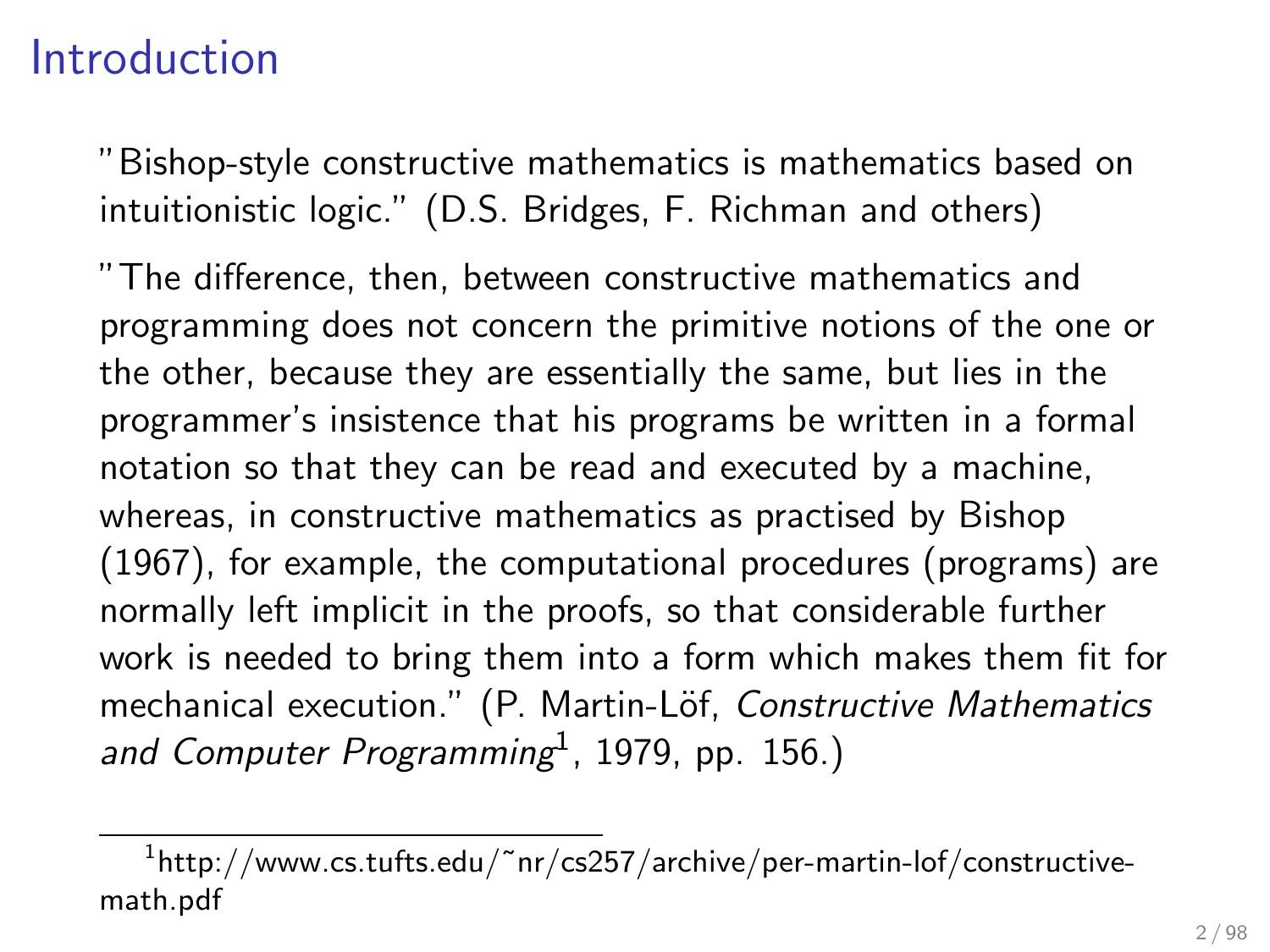### Introduction - What is a set?

A naive notion of set (cf. Frege) is obtained by collecting all objects or other sets, according to some selection criterion  $Q(x)$ 

 ${x | Q(x)}$ 

Frege's "naive" set theory is inconsistent (Russell's paradox).

The iterative notion of set (G. Cantor 1890, E. Zermelo 1930) is to build up sets by stages in a cumulative hierarchy using transfinite iterations of power sets. The power set is not well understood from a constructive point of view.

Fortunately, it is possible to refine the iterative notion constructively by using well-founded trees (Aczel 1978) and to avoid power sets and ordinals.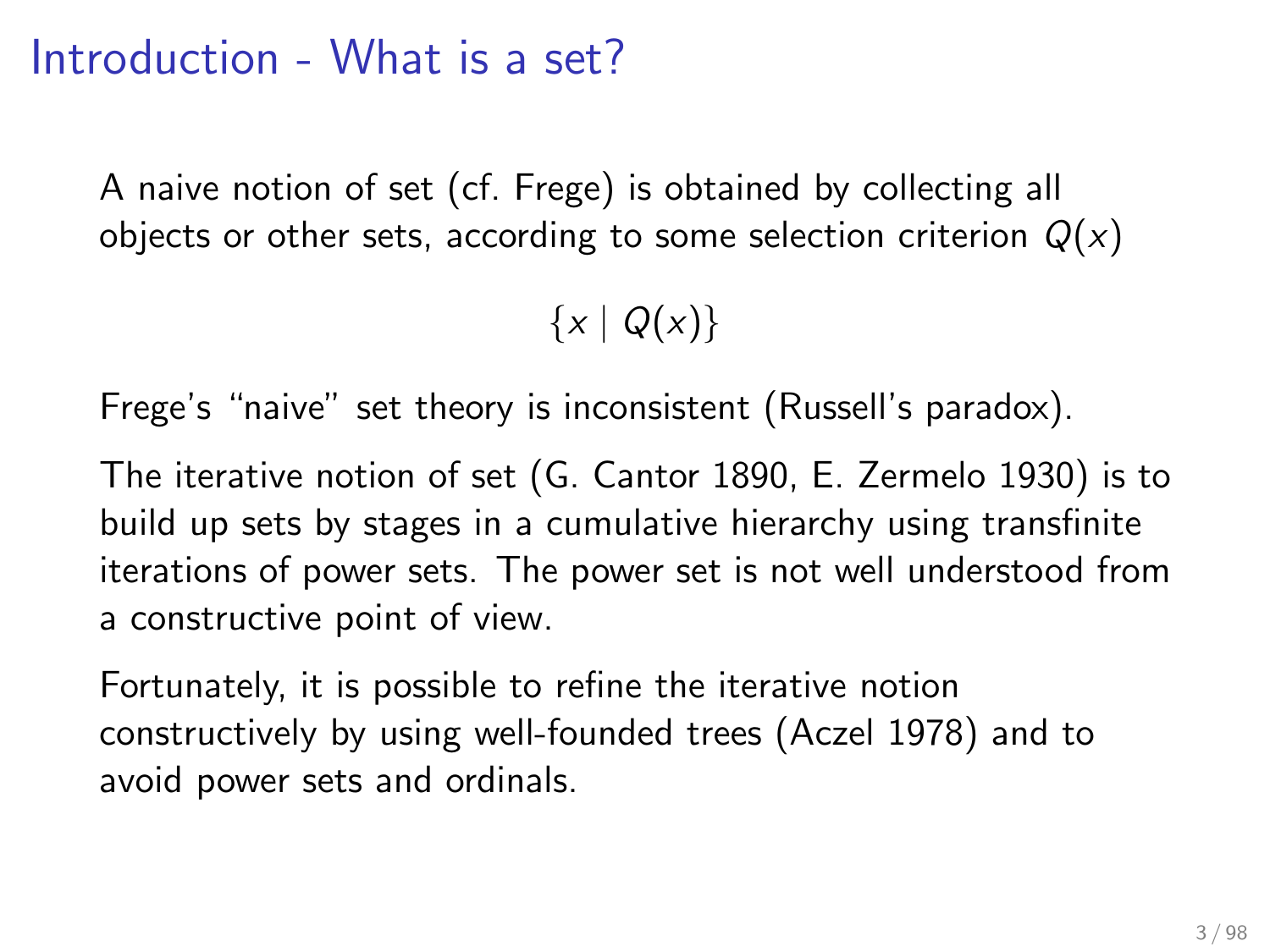### Encoding of mathematical objects as iterative sets

All mathematical objects are built from the empty set (E. Zermelo 1930)

Natural numbers are for example usually encoded as

 $0 = \emptyset$   $1 = 0 \cup \{0\} = \{\emptyset\}$   $2 = 1 \cup \{1\} = \{\emptyset, \{\emptyset\}\}$  ...

Pairs of elements can be encoded as  $\langle a, b \rangle = {\{a\}, \{a, b\}}$ . Functions are certain sets of pairs objects ... etc.

Quotient structures are constructed by the method of equivalence classes — only one notion of equality is necessary.

(J.Myhill and P.Aczel (1970s): constructive versions of ZF set theory.)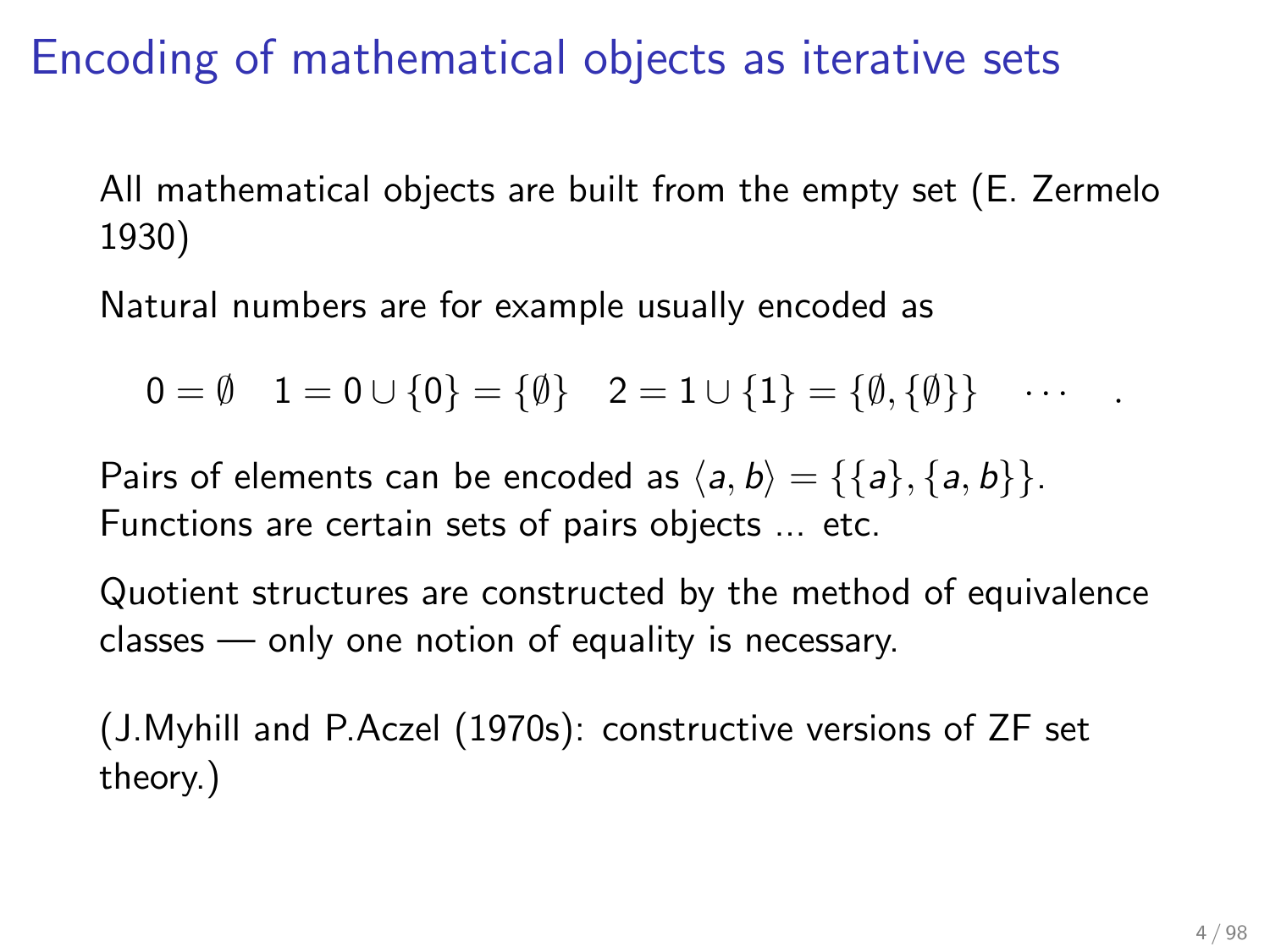"A set is not an entity which has an ideal existence: a set exists only when it has been defined. To define a set we prescribe, at least implicitly, what we (the constructing intelligence) must do in order to construct an element of the set, and what we must do to show that two elements are equal" (Errett Bishop, Foundations of Constructive Analysis, 1967.)

Martin-Löf's constructive type theory conforms to this principle of defining sets.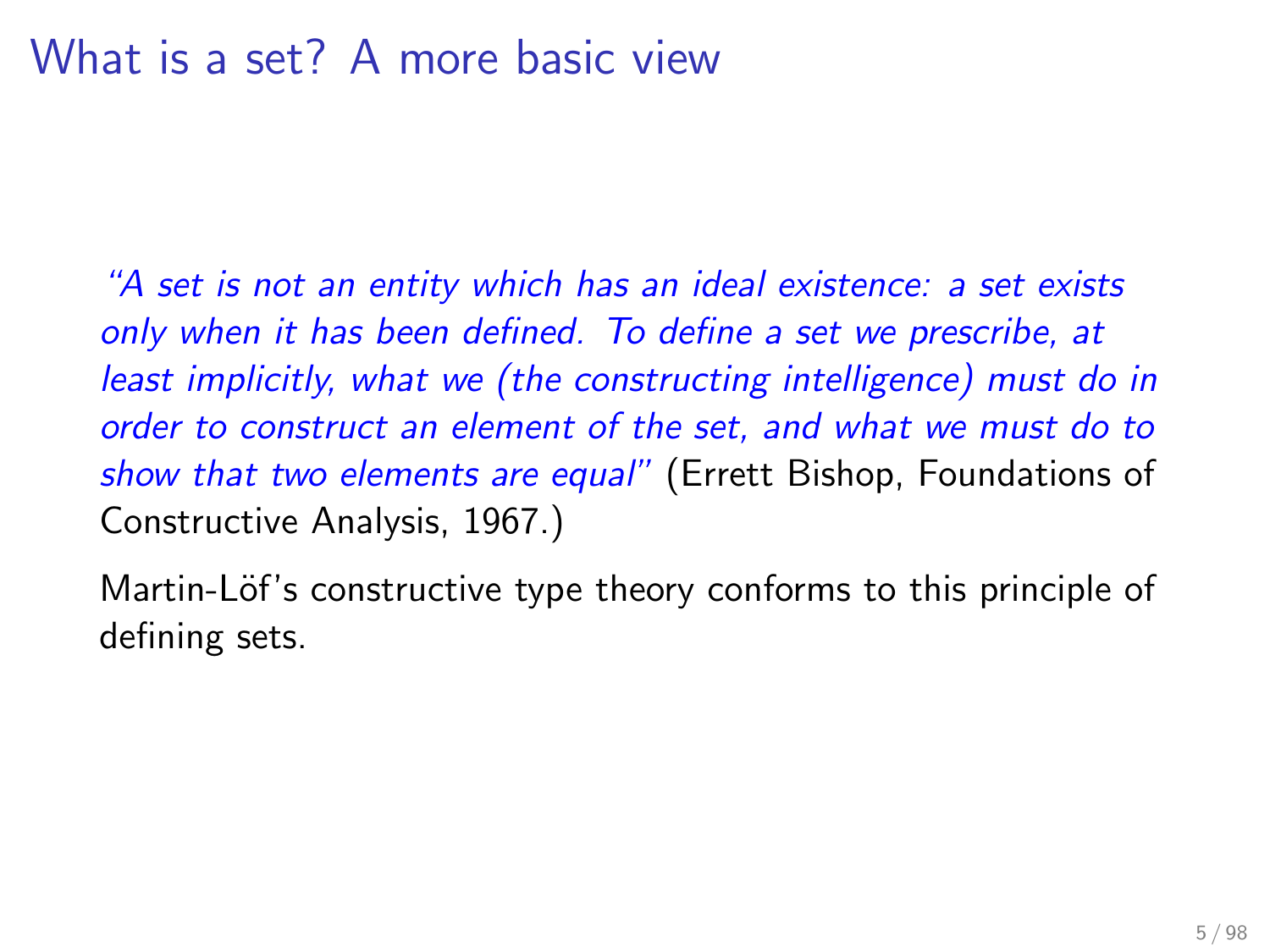### Abstraction levels

One may disregard the particular representations of set-theoretic constructions, and describe their properties abstractly (in the spirit of Bourbaki, or even category theory).

For instance, the cartesian product of two sets A and B may be described as a set  $A \times B$  together with two *projection* functions

$$
\pi_1: A \times B \longrightarrow A \qquad \pi_2: A \times B \longrightarrow B,
$$

such that for each  $a \in A$  and each  $b \in B$  there exists a unique element  $c \in A \times B$  with  $\pi_1(c) = a$  and  $\pi_2(c) = b$ . Thus  $\pi_k$  picks out the kth component of the abstract pair.

Reference to the particular encoding of pairs is avoided. This is a good principle in mathematics as well as in program construction.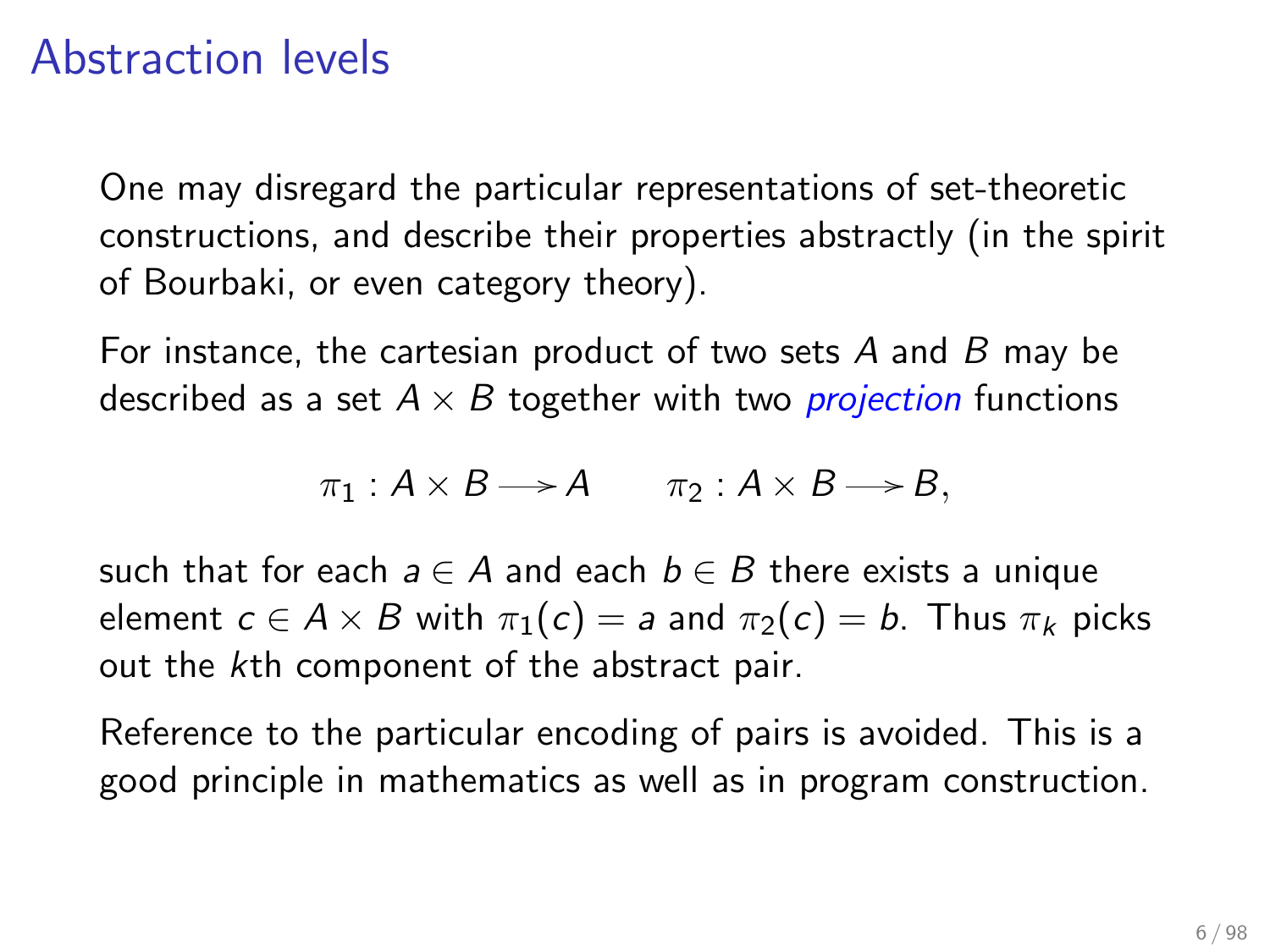## Bishop's set theory

Errett Bishop introduced in his book Foundations of Constructive Analysis from 1967 a set theory which is of a more type-theoretic character as we shall see. Bishop-style constructive mathematics is mathematics done in the way of this book. Some prominent works:

- $\triangleright$  D.S. Bridges (1979). Constructive Functional Analysis. Pitman.
- $\triangleright$  E. Bishop and D.S. Bridges (1985). Constructive Analysis. Springer-Verlag.
- ▶ D.S. Bridges and F. Richman (1987). Varieties of Constructive Mathematics. London Mathematical Society Lecture Notes, Vol. 97. Cambridge University Press.
- ► R. Mines, F. Richman and W. Ruitenburg (1988). A Course in Constructive Algebra. Springer.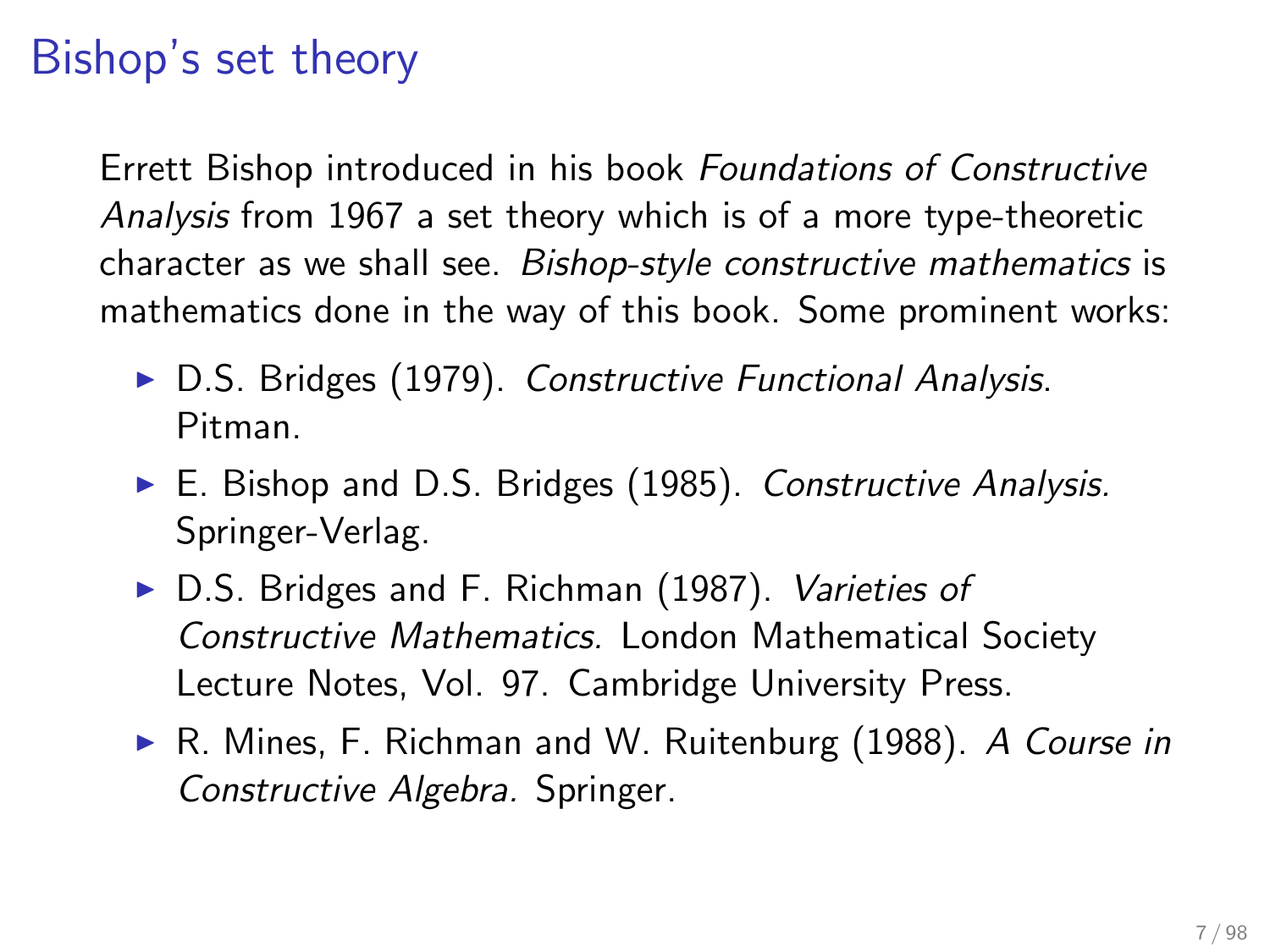# Plan of lectures

- 1. Introduction
- 2. Constructive interpretation of logic
- 3. Constructive type theory
- 4. Sets and equivalence relations
- 5. Choice sets and axiom of choice
- 6. Relations and subsets
- 7. Finite sets and relatives
- 8. Quotients
- 9. Universes and restricted power sets
- 10. Categories
- 11. Constructive set theory CZF as part of Bishop's set theory
- 12. Relation to categorical logic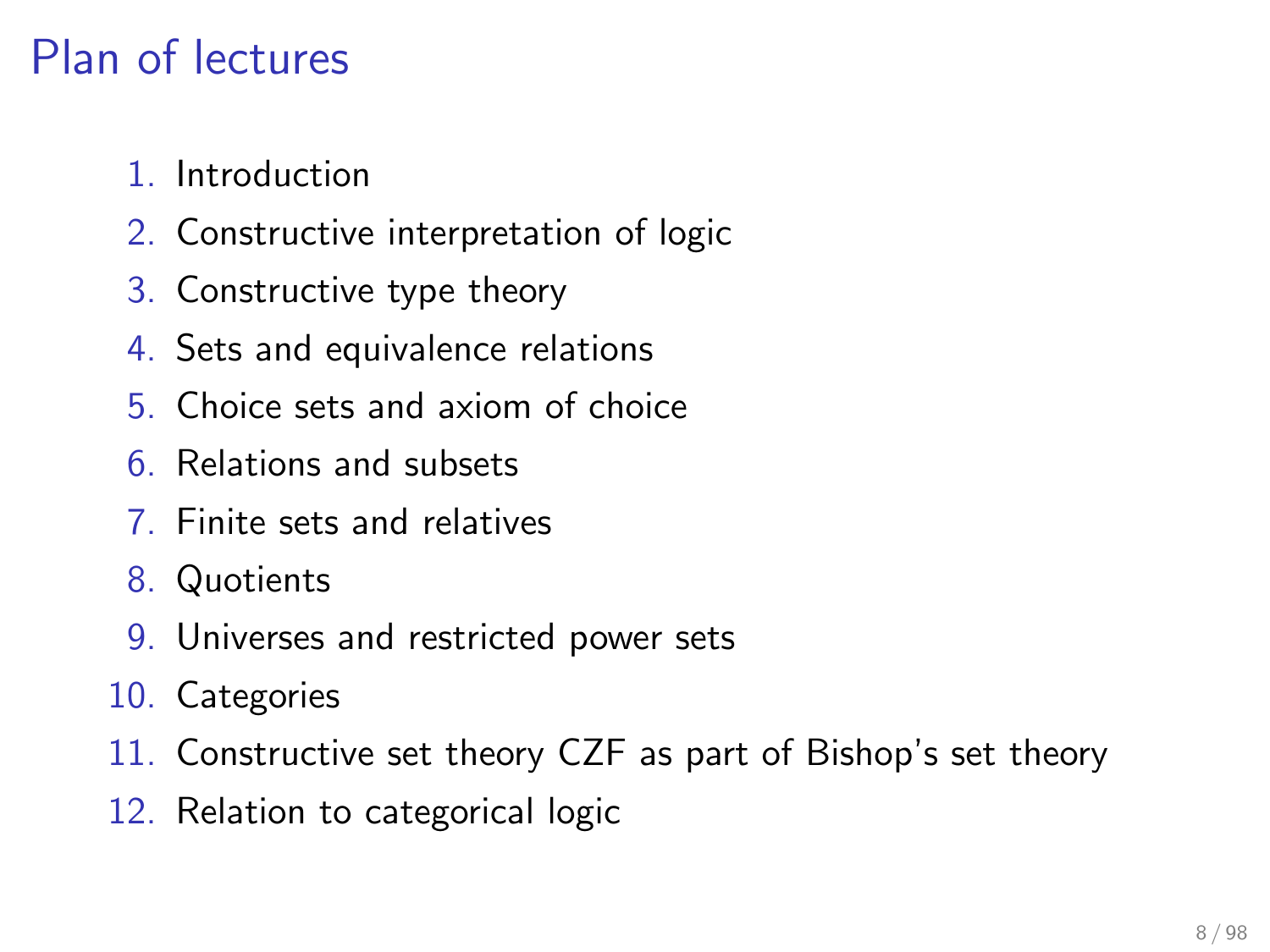## 2. Constructive interpretation of logic

The logical rules that can be accompanied by mental constructions constitute the so-called intuitionistic logic.

Here Heyting and Kolmogorov made crucial contributions towards its formalisation. The *Brouwer-Heyting-Kolmogorov* (BHK) interpretation of logic consists telling what constructions p testifies, verifies or proves a certain proposition A.

#### $p : A$

It is not precisely said what these constructions are, but they are general understood as being computable.

Kolmogorov calls A a *problem* and p a solution.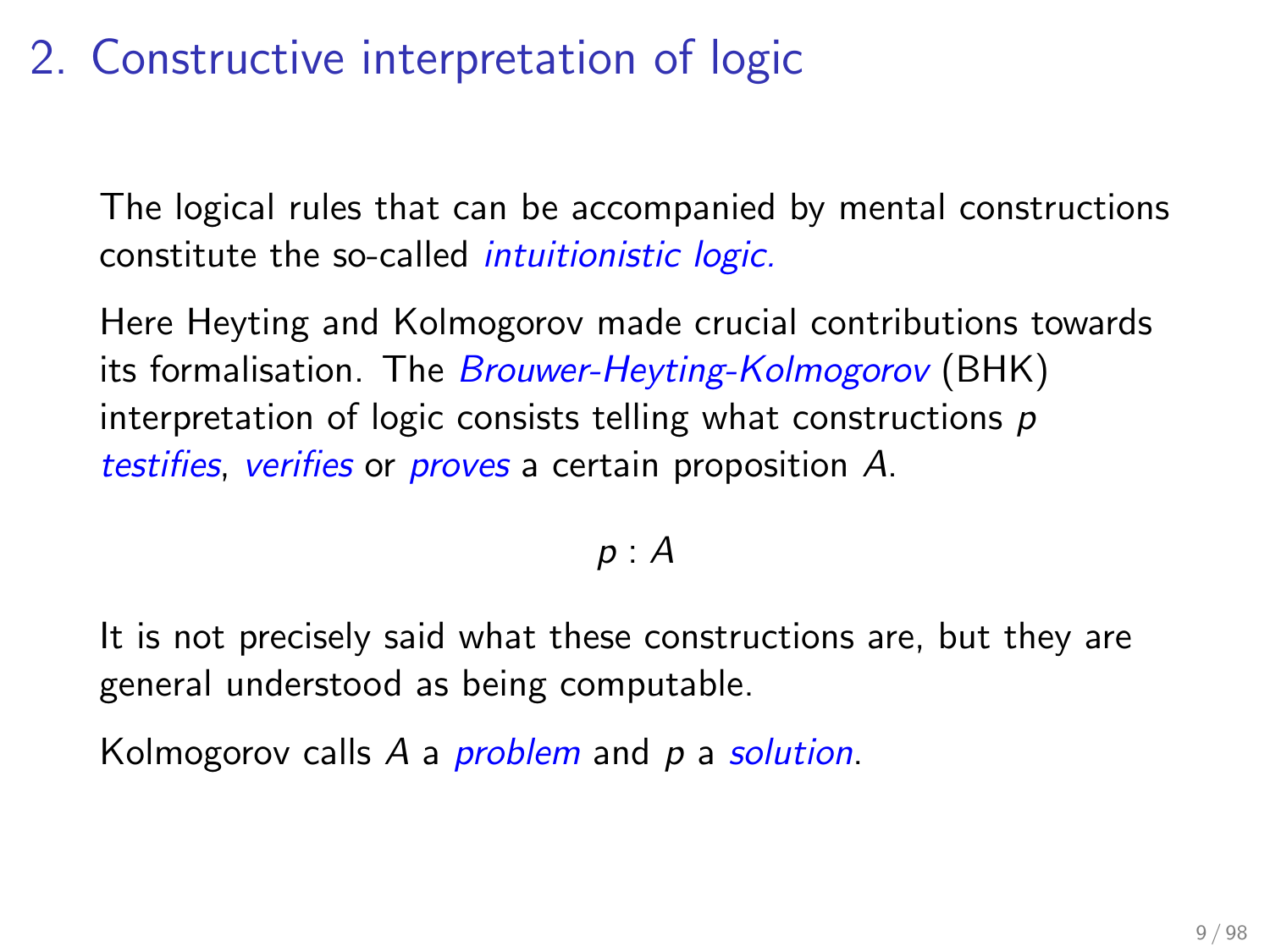### 2.1 BHK-interpretation

We explain what it means that a construction  $p$  is a witness to the truth of the proposition A by induction on the form of A. This will be expressed more briefly as  $p$  is a witness to  $A$ , or that  $p$  testifies A.

- $\blacktriangleright$   $\vdash$  has no witnesses.
- p testifies  $s = t$  iff  $p = 0$  and s and t are computed to the same thing. (Here  $s$  and  $t$  are supposed to be natural numbers, or some similar finitely given mathematical objects.)
- $\triangleright$  p testifies  $A \wedge B$  iff p is a pair  $\langle a, b \rangle$  where a testifies A and b testifies B.
- p testifies  $A \rightarrow B$  iff p is a function which to each witness a to A gives a witness  $p(a)$  to B.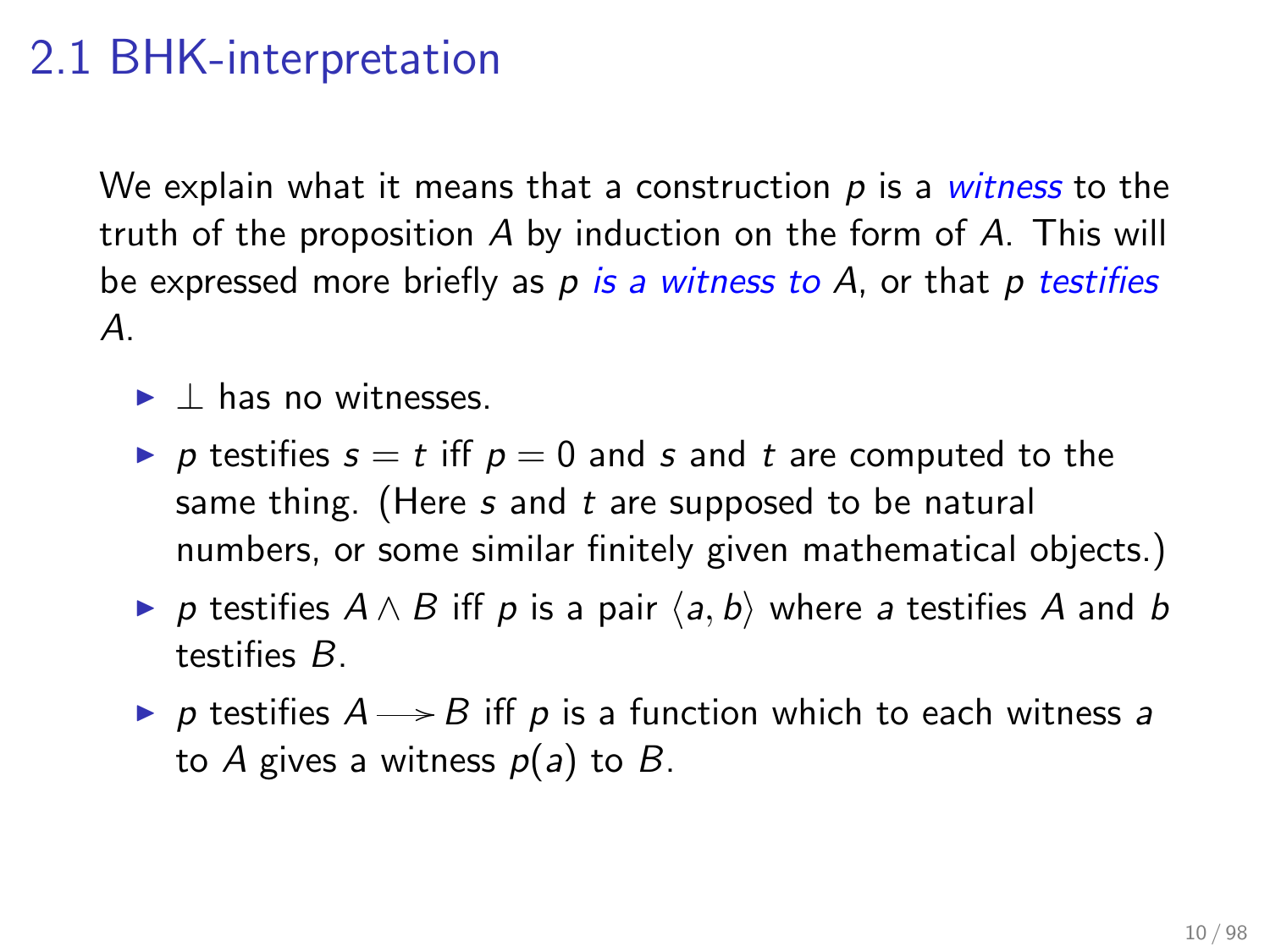- $\triangleright$  p testifies  $A \vee B$  iff p has the form inl(a), in which case a testifies A, or p has the form  $\text{inr}(b)$ , in which case b testifies B
- $\triangleright$  p testifies ( $\forall x \in S$ )A(x) iff p is a function which to each element  $d \in S$ , provides a witness  $p(d)$  to  $A(d)$ .
- $\triangleright$  p testifies  $(\exists x \in S)A(x)$  iff p is a pair  $\langle d, q \rangle$  consisting of  $d \in S$  and a witness q to  $A(d)$ .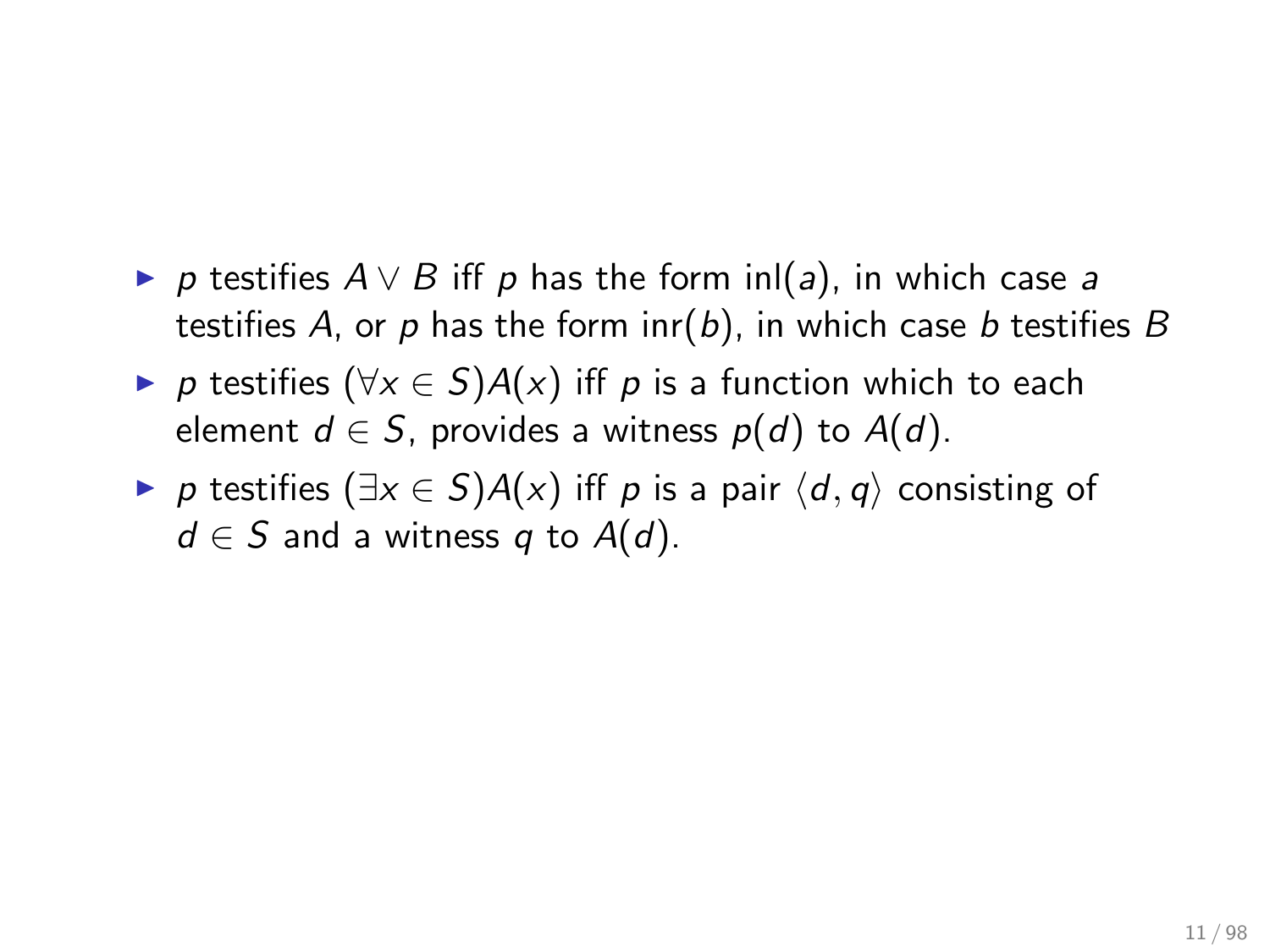A proposition A is valid under the BHK-interpretation, or is constructively true, if there is a construction  $p$  such that  $p$  testifies  $\mathcal{A}_{\cdot}$ 

Note that the use of the word "witness" extends its usage in classical logic about existence statements. One may say that 2 is a witness to  $(\exists x) x^2 = 4$  being true.

**NB** The established standard terminology is rather to say that  $p$  is a *proof* of A, and the construction  $p$  is called *proof-object.* (However we want to avoid possible confusion with formal derivations.)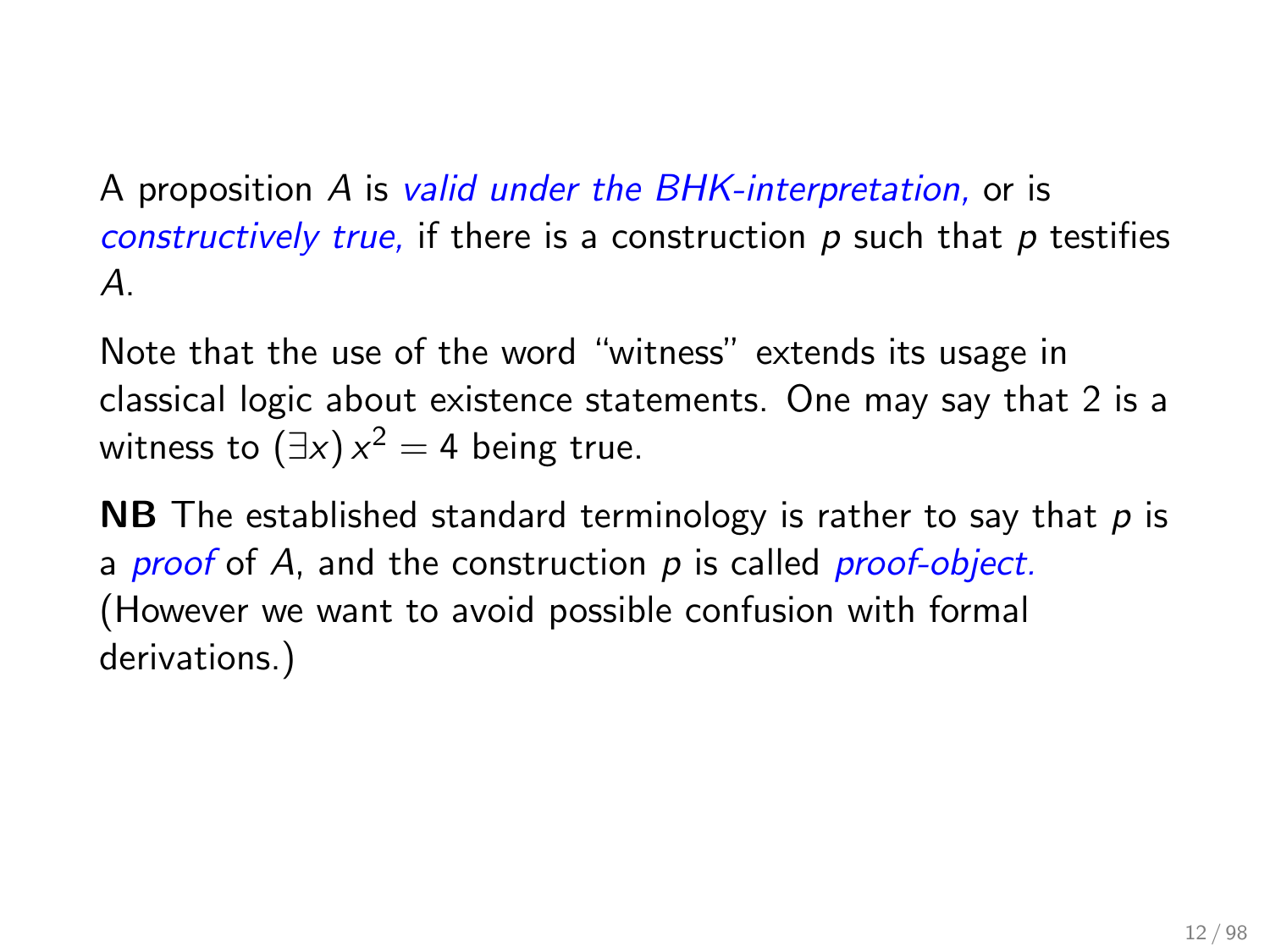### Examples of BHK-interpretations

The lambda notation  $\lambda x.a(x)$  is alternative notation for the function  $x \mapsto a(x)$ .

#### **Examples**

1.  $p = \lambda x.x$  is a witness to the truth of  $A \rightarrow A$ . This is clear, since  $p(a) = (\lambda x.x)(a) = a$  and if a testifies A, then so does  $p(a)$ .

2. A witness to  $A \wedge B \longrightarrow B \wedge A$  is given by the construction  $f = \lambda x.\langle \pi_2 x, \pi_1 x \rangle$ .  $\pi_k$  is the k-th projection.

3. Consider the proposition  $\perp \rightarrow A$ . A witness to this is an arbitrary function f such as  $f(x) = 42$ : Suppose that a is a witness to  $\perp$ . But according to the BHK-interpretation  $\perp$  has no witness, so we have a contradiction. By the absurdity law, anything follows, in particular that 42 is a witness to A.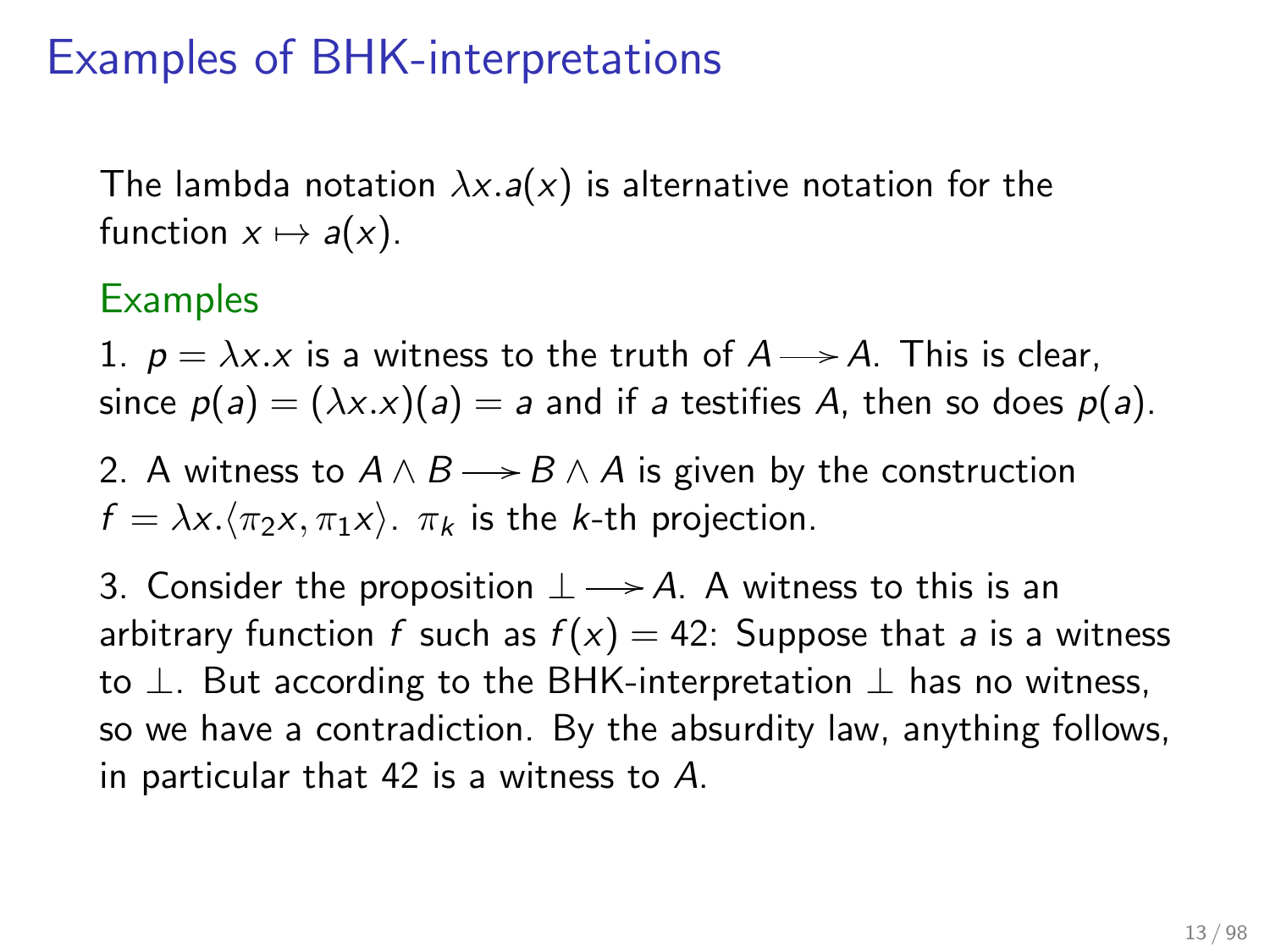Negation is *defined* as  $\neg A =_{def} (A \rightarrow \bot)$ . To prove  $\neg A$  amounts to proving that A leads to a contradiction.

#### Example

The contraposition law  $(A{\longrightarrow}B){\longrightarrow}({\neg}B{\longrightarrow}{\neg}A)$  is valid in under the BHK-interpretation. Suppose that f testifies  $A \rightarrow B$ . We wish to find a witness to (¬ $B$   $\longrightarrow$  ¬A), i.e.  $(B \mathbin{\longrightarrow} \bot)$   $\longrightarrow$   $(A \mathbin{\longrightarrow} \bot)$ . Suppose therefore that g testifies  $\neg B$  and a testifies A. Thereby  $f(a)$  is a witness to B, and hence  $g(f(a))$  is a witness to  $\perp$ . The construction  $\lambda a.g(f(a))$  thus testifies  $\neg A$ . Abstracting on g it is clear that  $\lambda g.\lambda a.g(f(a))$  testifies  $\neg B \rightarrow \neg A$ . The construction

$$
\lambda f.\lambda g.\lambda a.g(f(a))
$$

is finally the witness to the law of contraposition.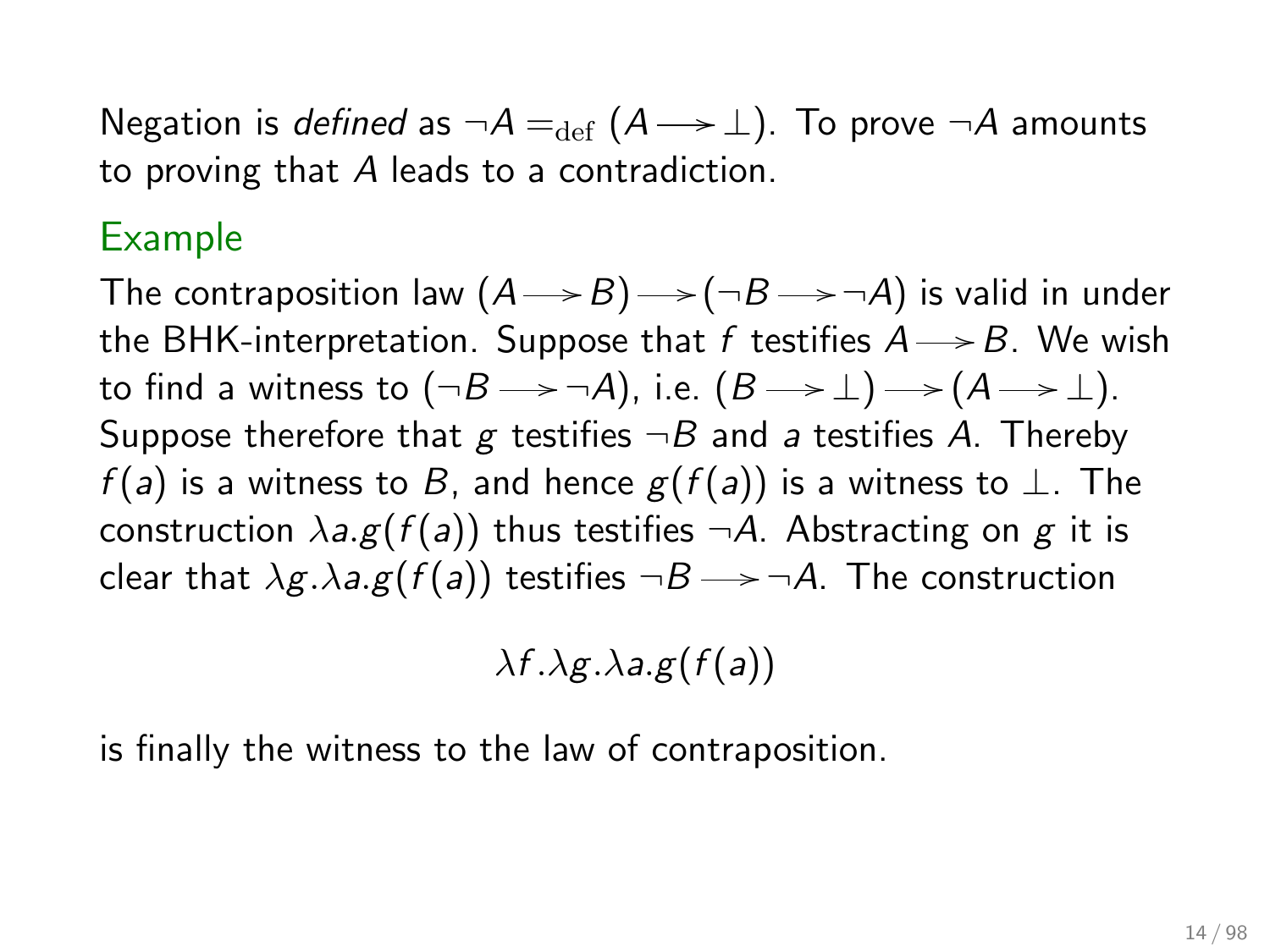### The Principle of Excluded Middle

The Principle of Excluded Middle (PEM)

$$
A \vee \neg A
$$

is not obviously valid under the BHK-interpretation, since we would need to find a method, which given the parameters in A, decides whether A is valid or not. If we restrict the possible constructions to computable functions, we may actually show that PEM is not constructively true. It is known that there is a primitive recursive function T such that  $T(e, x, t) = 1$  in case t describes a terminating computation ( $t$  is, so to say, the complete "trace" of the computation) for the Turing machine e with input x, and having the value  $T(e, x, t) = 0$  otherwise. By a suitable coding, the arguments to  $T$  may be regarded as natural numbers.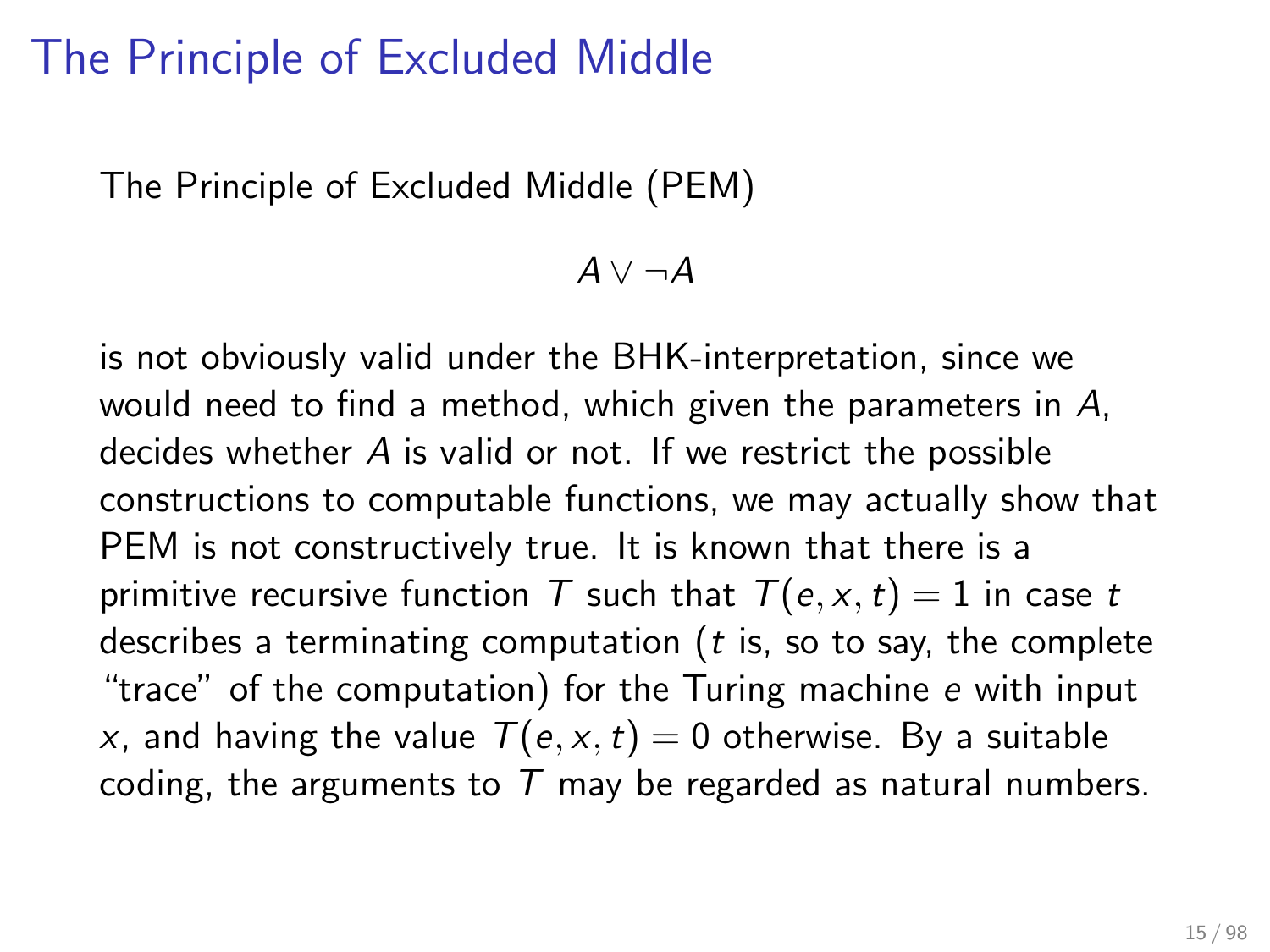The halting problem for e and  $x$  may now be expressed by the formula

$$
H(e,x) =_{\text{def}} (\exists t \in \mathbb{N}) \ T(e,x,t) = 1.
$$

According to PEM

$$
(\forall e \in \mathbb{N})(\forall x \in \mathbb{N}) H(e,x) \vee \neg H(e,x).
$$

If this proposition were to have a computable witness, then we could decide the halting problem, contrary to Turing's well-known result that this is algorithmically undecidable.

The principle of indirect proof, reductio ad absurdum (RAA)

$$
\neg\neg A \longrightarrow A
$$

can be shown to be equivalent to PEM within intuitionistic logic, so it is not valid under the BHK-interpretation either.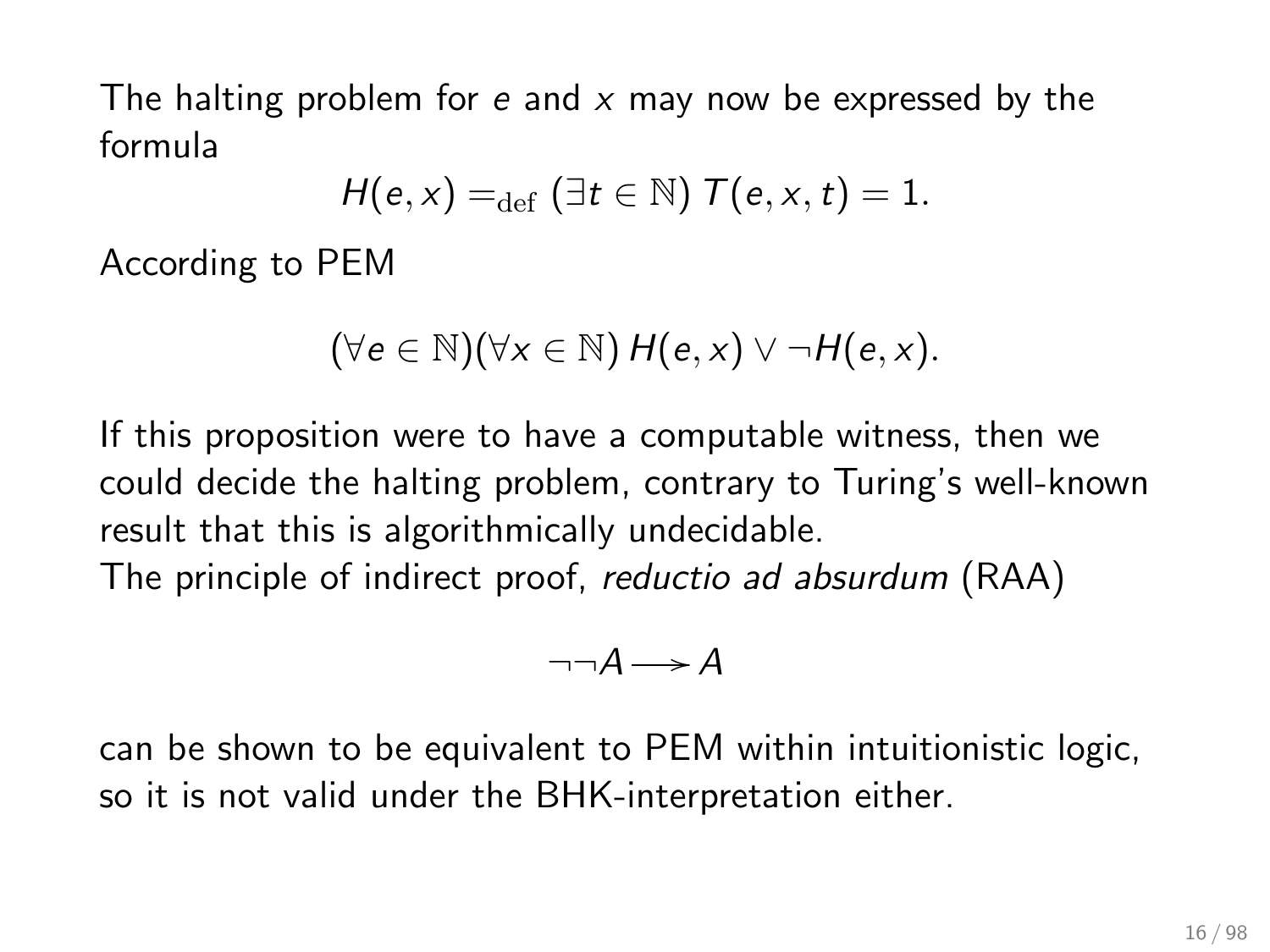## 2.2 Intuitionistic logic

Intuitionistic logic is best described by considering the derivation rules for natural deduction and then remove the RAA rule (principle of indirect proof):

#### Derivation rules:

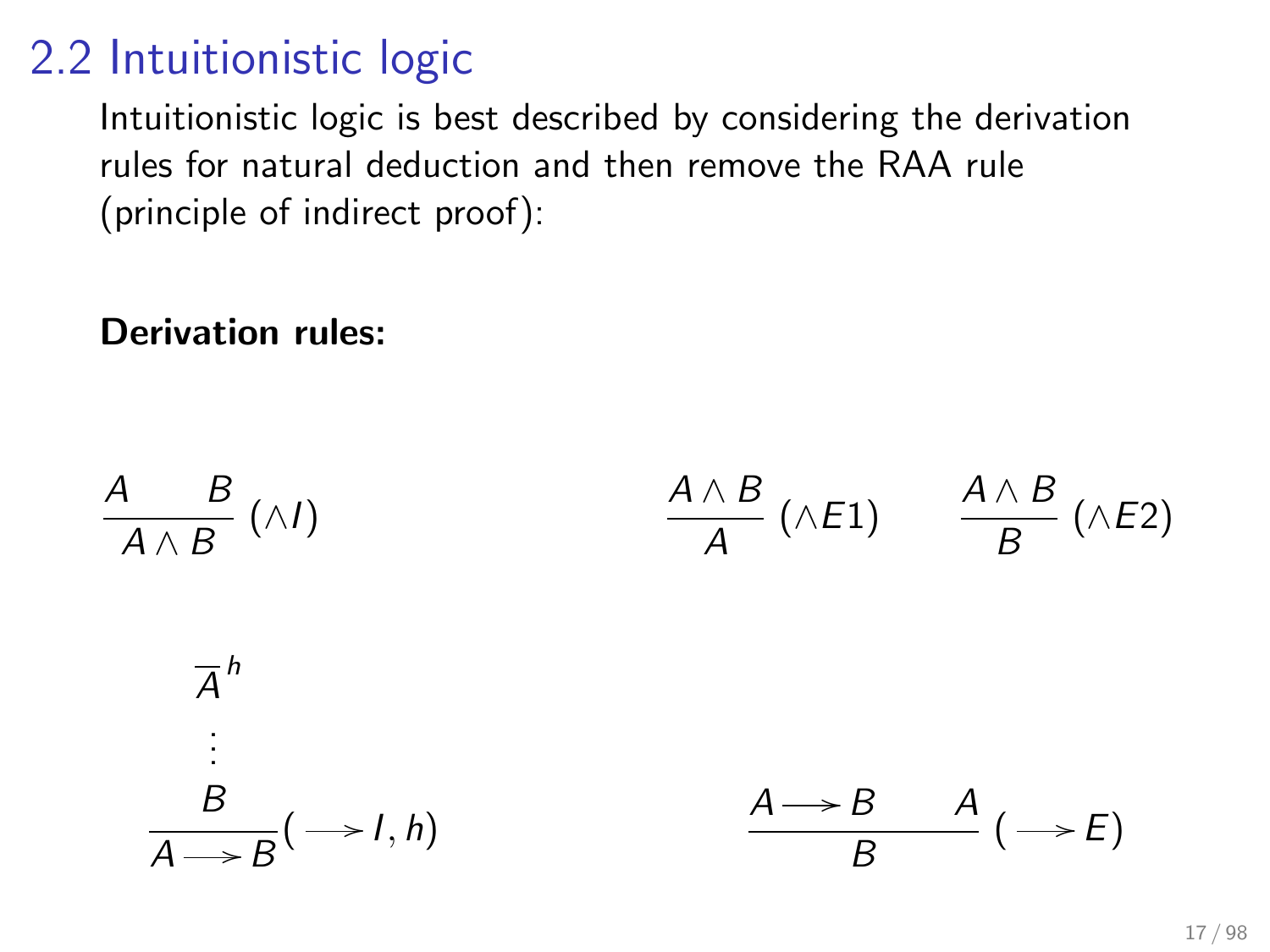$$
\overline{A}^{h_1} \quad \overline{B}^{h_2}
$$
\n
$$
\vdots \quad \vdots
$$
\n
$$
\overline{A \vee B} \quad (\vee I1) \quad \overline{A \vee B} \quad (\vee I2) \quad \overline{A \vee B} \quad \overline{C} \quad (\vee E, h_1, h_2)
$$
\n
$$
\overline{A}^{h}
$$
\n
$$
\vdots \quad \vdots
$$
\n
$$
\overline{A}^{h}
$$
\n
$$
\vdots
$$
\n
$$
\overline{A}^{h}
$$
\n
$$
\vdots
$$
\n
$$
\overline{A}^{h}
$$
\n
$$
\vdots
$$
\n
$$
\overline{A}^{h}
$$
\n
$$
\vdots
$$
\n
$$
\overline{A}^{h}
$$
\n
$$
\vdots
$$
\n
$$
\overline{A}^{h}
$$
\n
$$
\vdots
$$
\n
$$
\overline{A}^{h}
$$
\n
$$
\overline{A}^{h}
$$
\n
$$
\overline{A}^{h}
$$
\n
$$
\overline{A}^{h}
$$
\n
$$
\overline{A}^{h}
$$
\n
$$
\overline{A}^{h}
$$
\n
$$
\overline{A}^{h}
$$
\n
$$
\overline{A}^{h}
$$
\n
$$
\overline{A}^{h}
$$
\n
$$
\overline{A}^{h}
$$
\n
$$
\overline{A}^{h}
$$
\n
$$
\overline{A}^{h}
$$
\n
$$
\overline{A}^{h}
$$
\n
$$
\overline{A}^{h}
$$
\n
$$
\overline{A}^{h}
$$
\n
$$
\overline{A}^{h}
$$
\n
$$
\overline{A}^{h}
$$
\n
$$
\overline{A}^{h}
$$
\n
$$
\overline{A}^{h}
$$
\n
$$
\overline{A}^{h}
$$
\n
$$
\overline{A}^{h}
$$
\n
$$
\overline{A}^{h}
$$
\n
$$
\overline{A}^{h}
$$
\n
$$
\overline{A}^{h}
$$
\n
$$
\overline{A}^{h}
$$
\n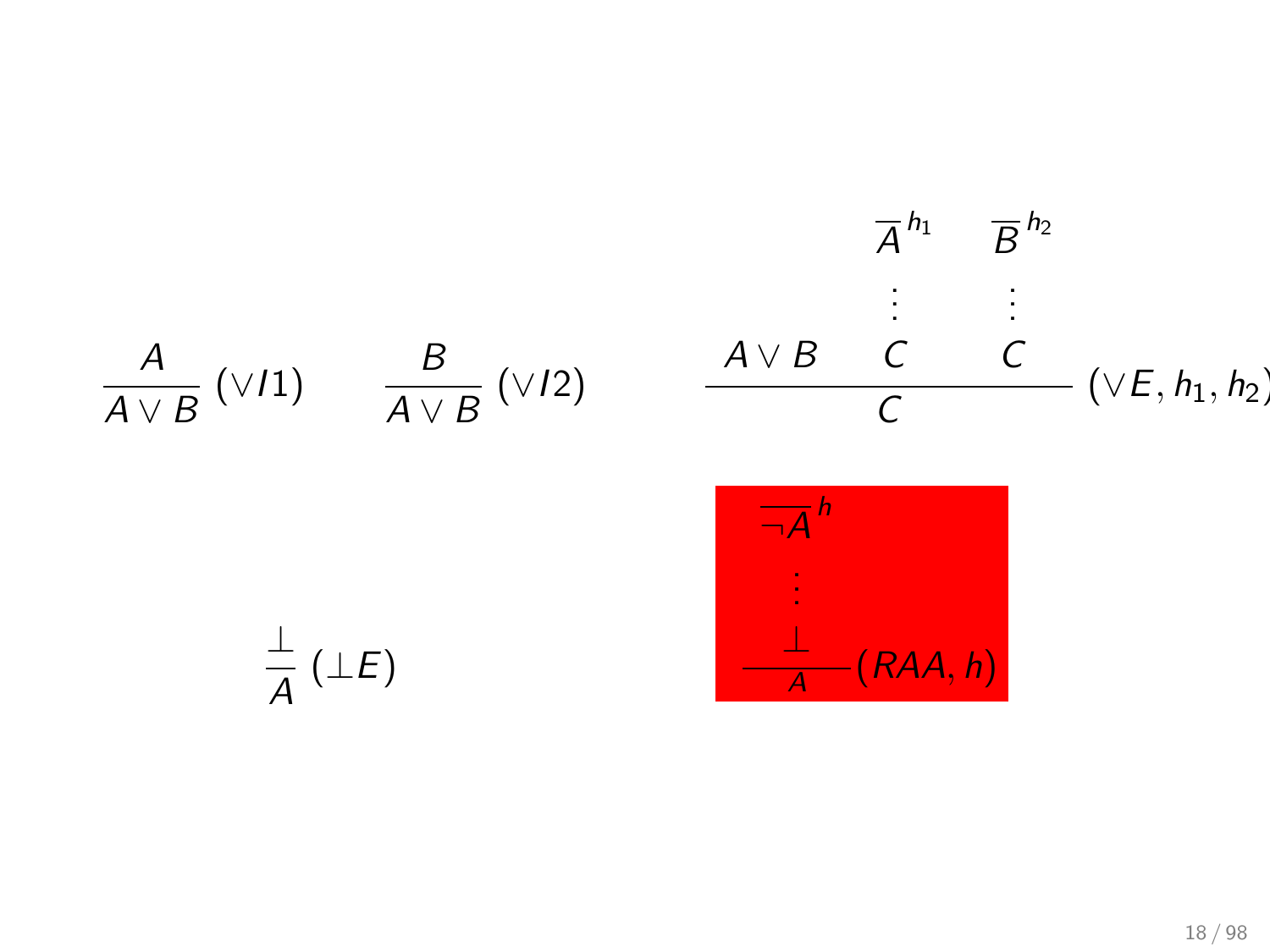

The rules for the quantifiers have familiar restrictions.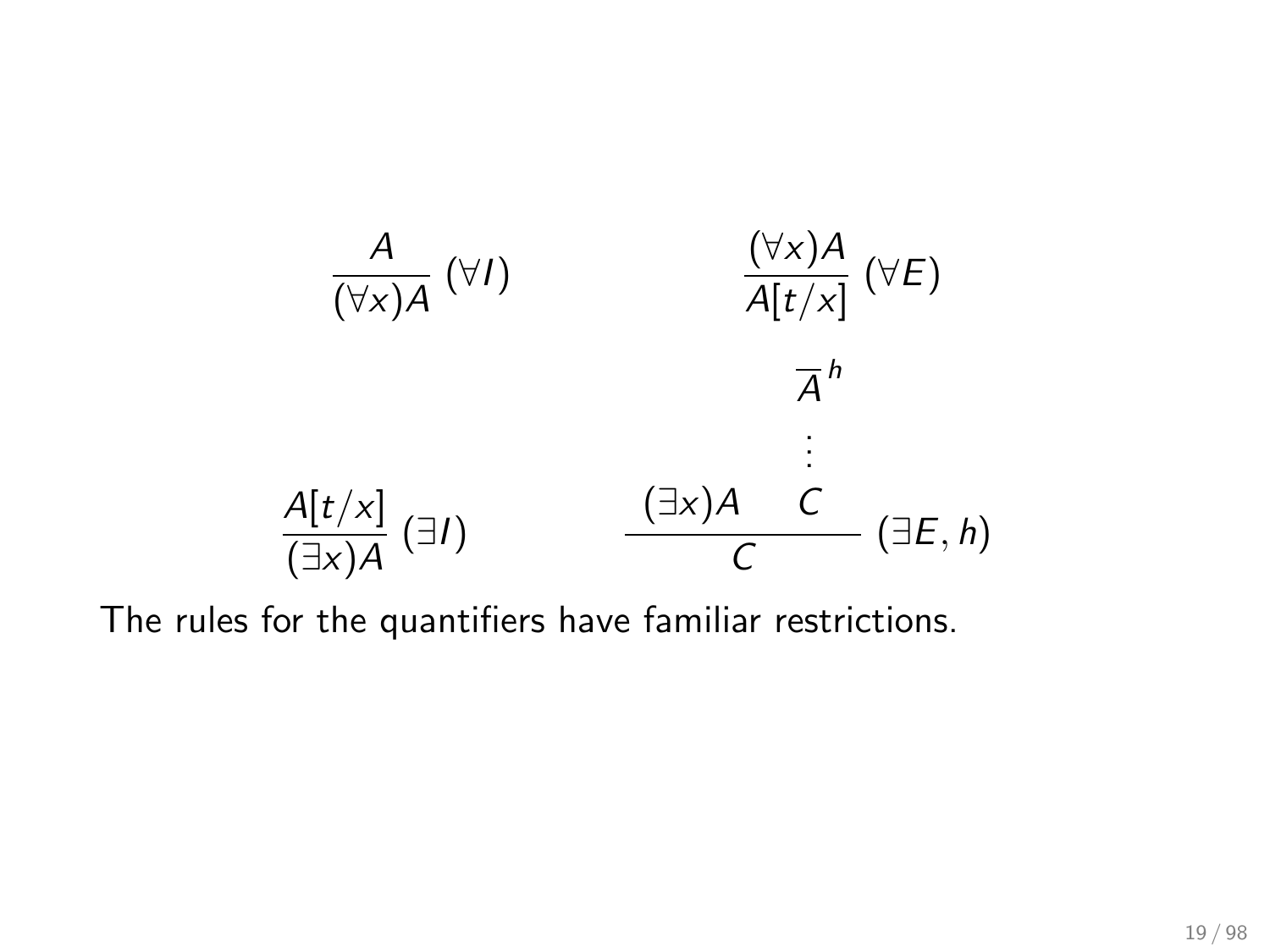We can verify the validity of rules under BHK:

$$
\frac{a:A \quad b:B}{\langle a,b \rangle : A \land B} (\land I) \qquad \frac{c:A \land B}{\pi_1c:A} (\land E1) \qquad \frac{c:A \land B}{\pi_2c:B} (\land E2)
$$
\n
$$
\frac{\overline{x:A}}{x:A}^h
$$
\n
$$
\vdots
$$
\n
$$
b:B \qquad \qquad \frac{c:A \rightarrow B \quad a:A}{c(a):B} \quad (-\rightarrow E)
$$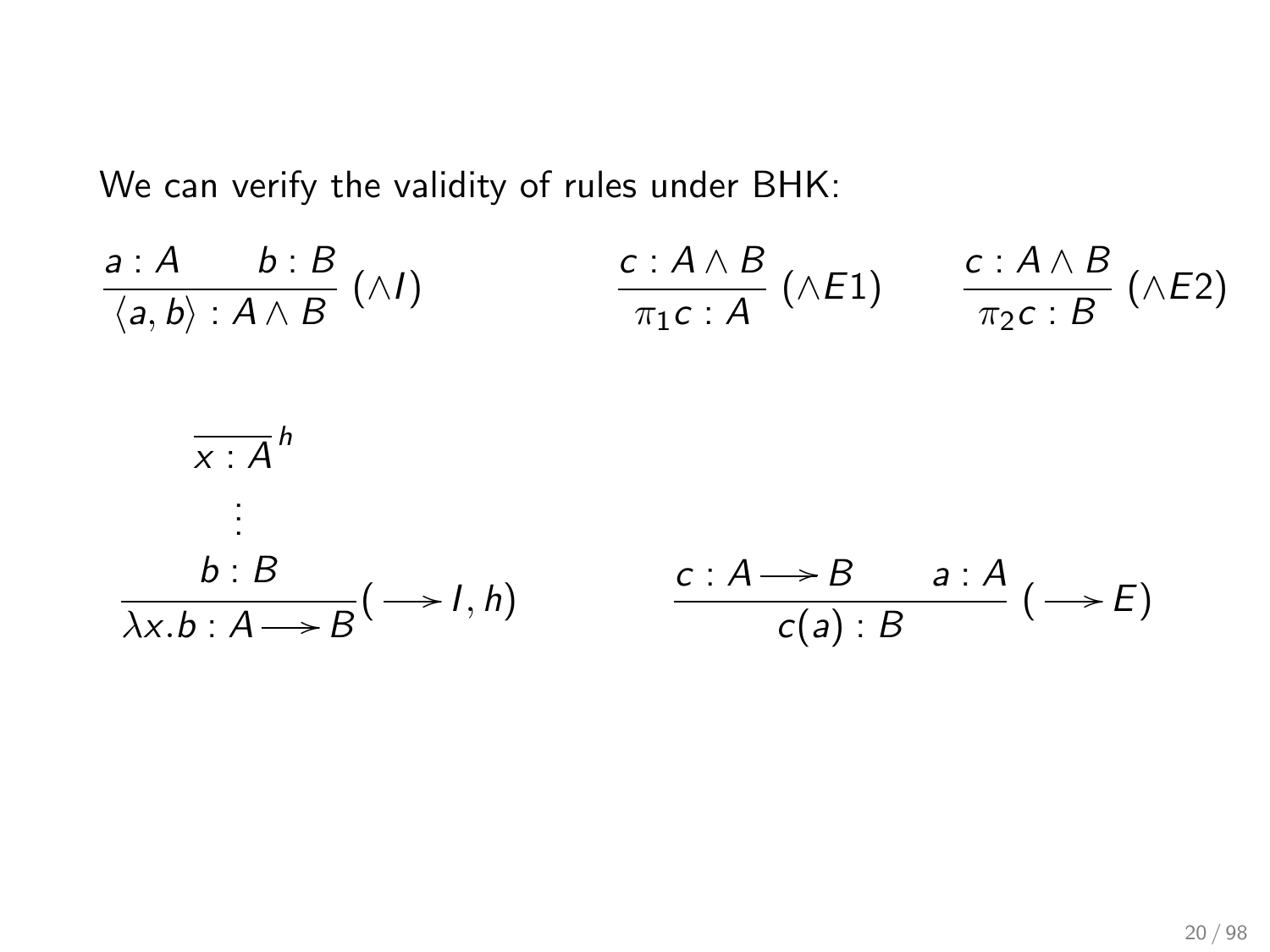$$
\frac{a: A[t/x]}{\langle t, a \rangle : (\exists x) A} \quad (\exists I) \quad \frac{c: (\exists x) A \quad d: C}{d[\pi_1 c, \pi_2 c / x, y]: C} \quad (\exists E, h)
$$
\n
$$
\frac{a: A}{\lambda x. a: (\forall x) A} \quad (\forall I) \quad \frac{c: (\forall x) A}{c(t): A[t / x]} \quad (\forall E)
$$

We have

Theorem The rules for intuitionistic logic are valid under the BHK-interpretation.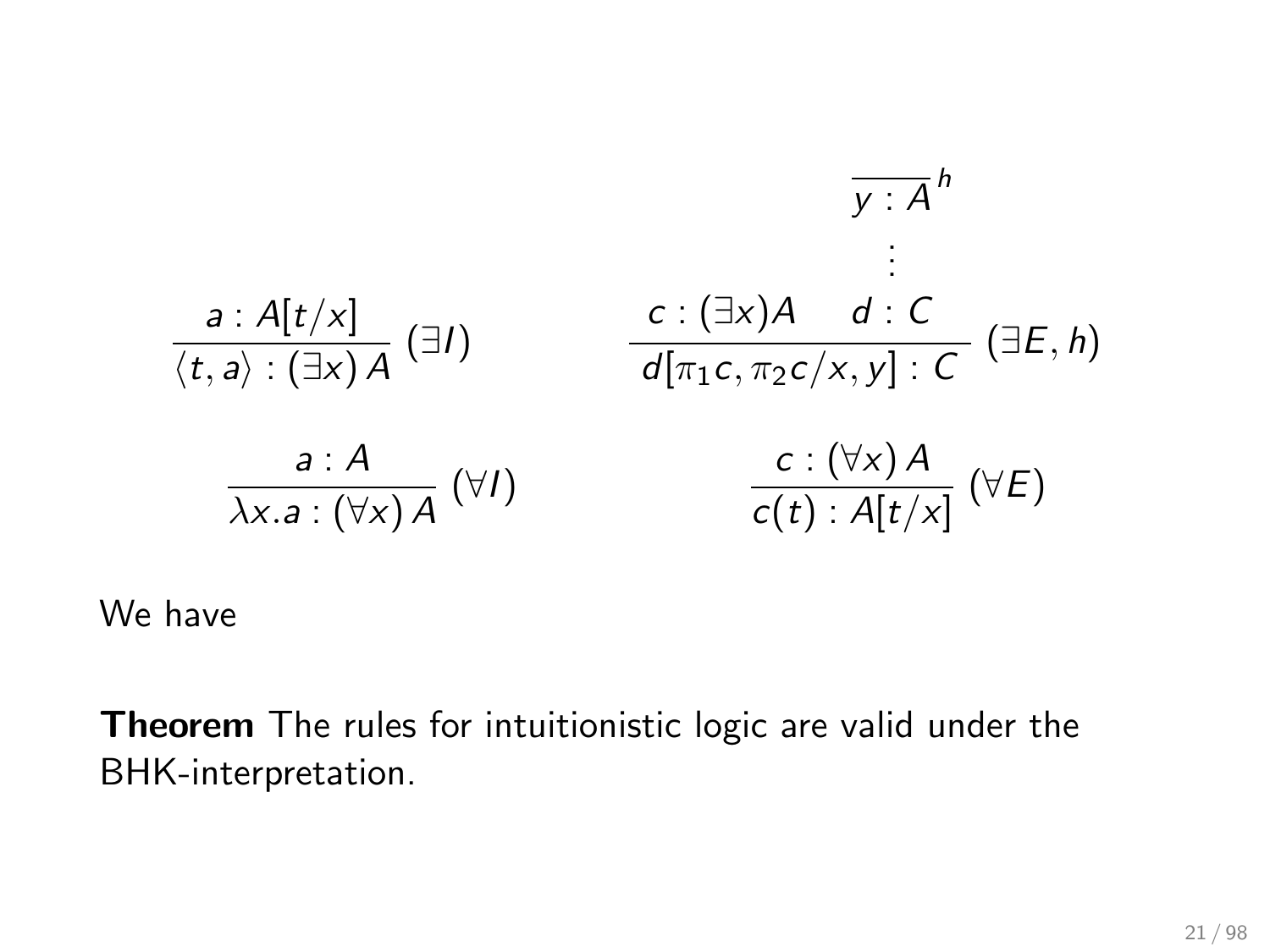3. Constructive type theory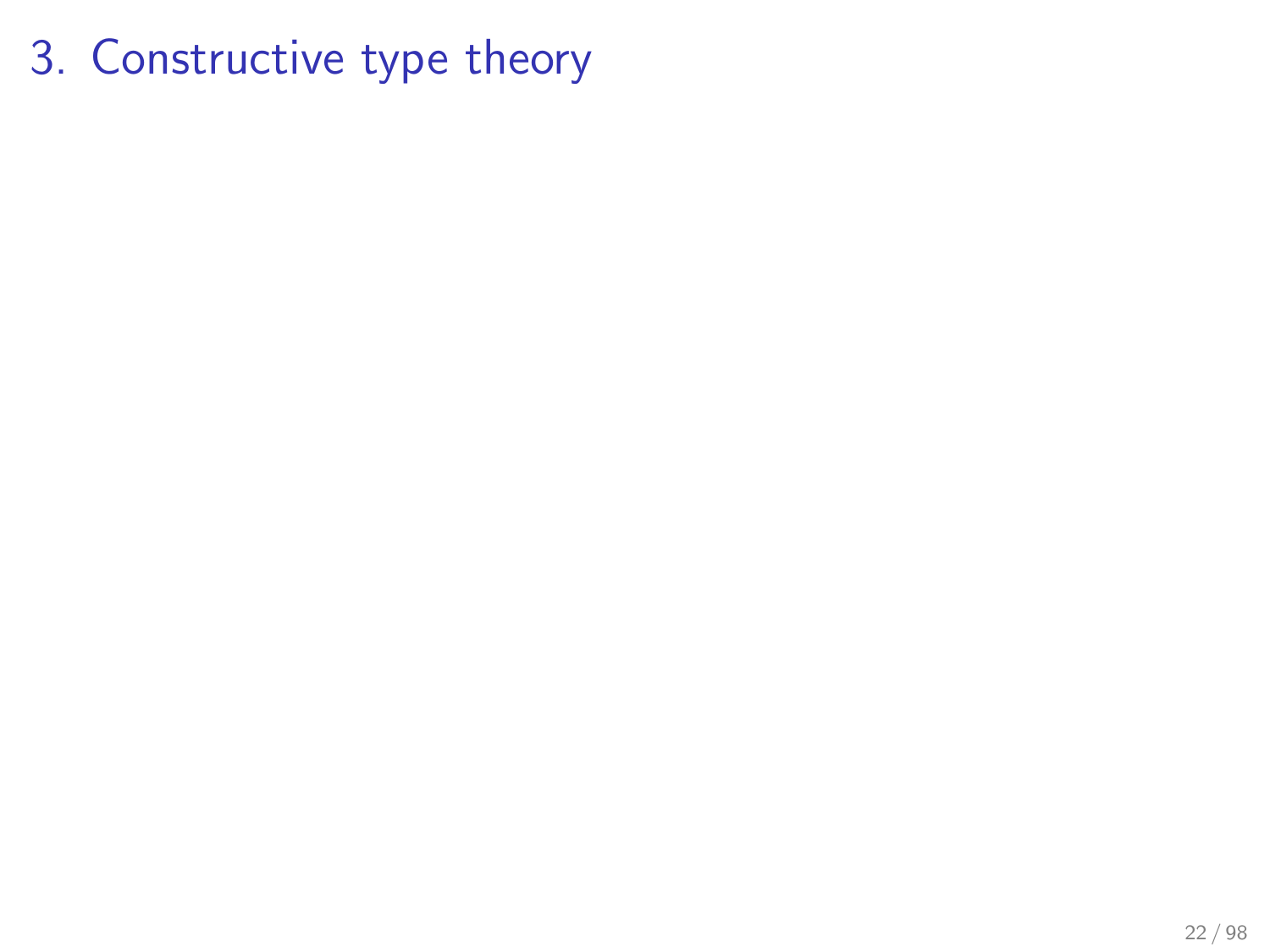# 3.1 Curry-Howard correspondence

It was realized by H.B. Curry that there is a close correspondence between

- $(1)$  The implicational fragment of intuitionistic propositional logic.
- (2) Simply typed combinatory logic.
- (2') Simply typed  $\lambda$ -calculus.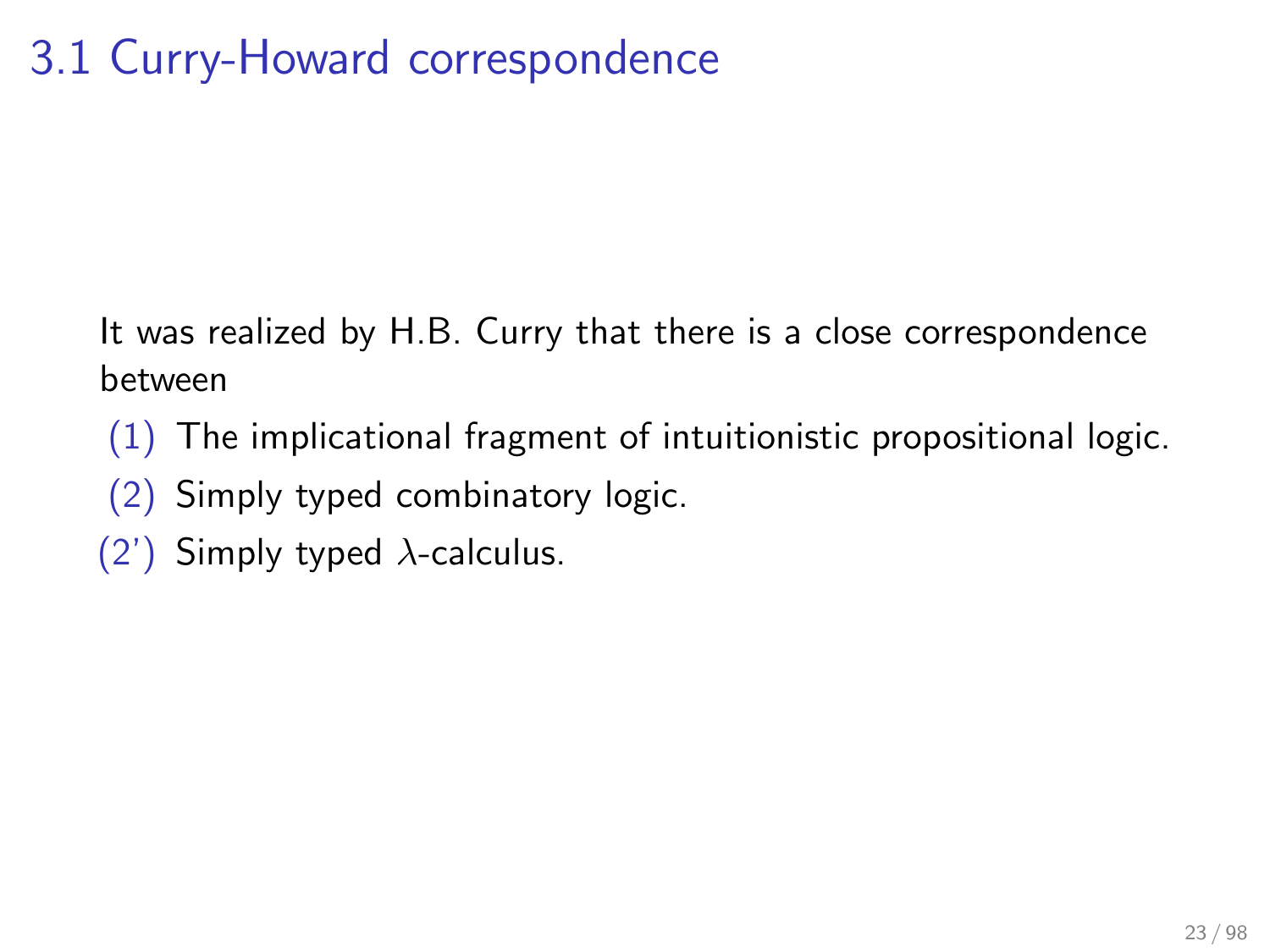The implicational fragment (1) is given by modus ponens rule and the axiom schemes

$$
A \Rightarrow B \Rightarrow A,
$$
  
\n
$$
(A \Rightarrow B \Rightarrow C) \Rightarrow (A \Rightarrow B) \Rightarrow A \Rightarrow C.
$$
  
\n
$$
(2) \text{ The types of the combinators } \mathbf{K} \text{ and } \mathbf{S} \text{ are}
$$
  
\n
$$
\mathbf{K}: A \rightarrow B \rightarrow A,
$$
  
\n
$$
\mathbf{S}: (A \rightarrow B \rightarrow C) \rightarrow (A \rightarrow B) \rightarrow A \rightarrow C.
$$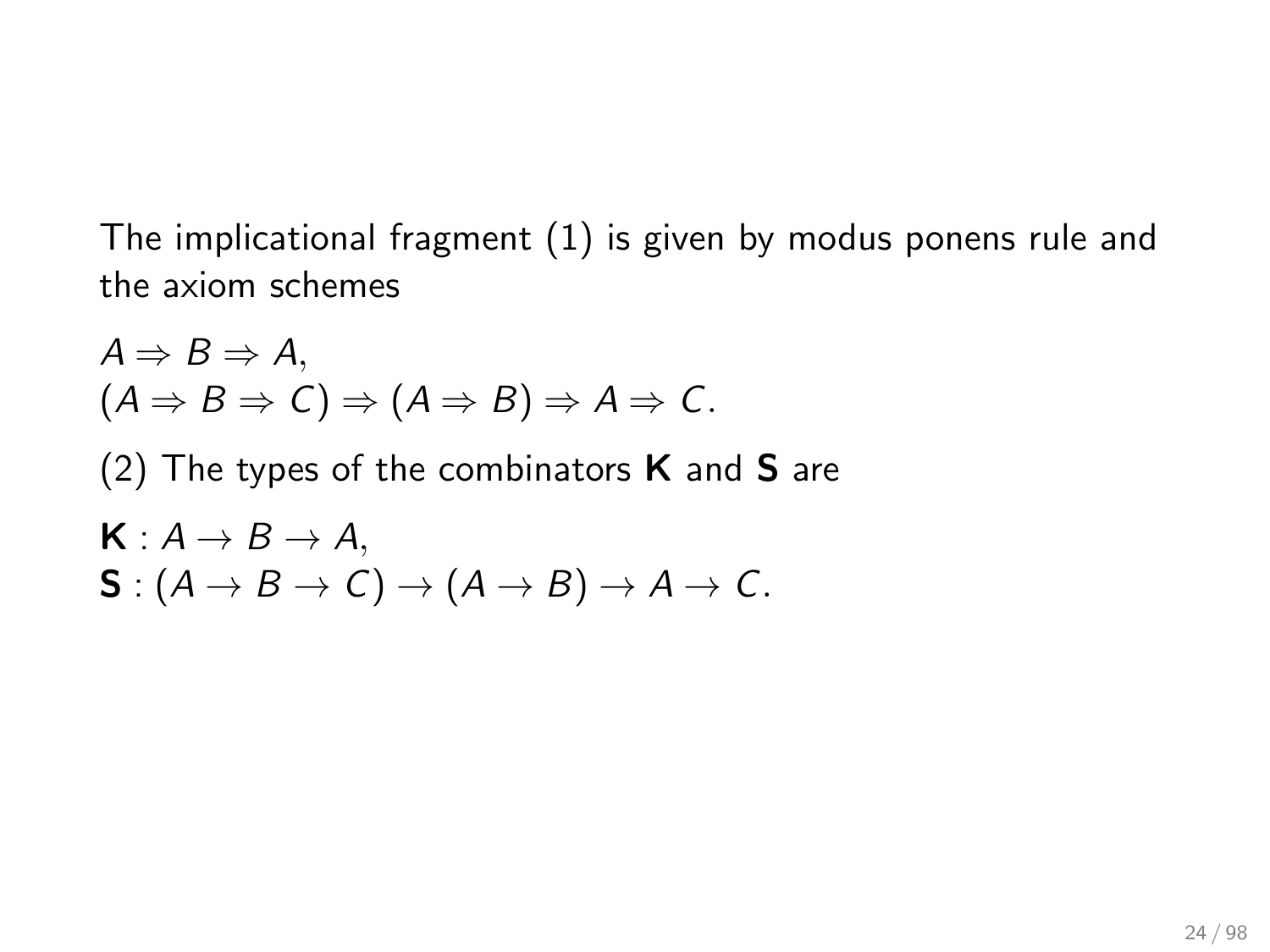The modus ponens rule

$$
\frac{A \Rightarrow B \qquad A}{B}
$$

coresponds to the type rule of application in combinatory logic: if  $M : A \longrightarrow B$  and  $N : A$  then  $MN : B$ .

Indeed  $\lambda$ -expressions for the combinators

$$
K = \lambda x.\lambda y.x
$$
  
\n
$$
S = \lambda x.\lambda y.\lambda z.x(z)(y(z))
$$
  
\nare literally witnesses for the BHK-truth of, respectively,  
\n $A \Rightarrow B \Rightarrow A$  and  
\n $(A \Rightarrow B \Rightarrow C) \Rightarrow (A \Rightarrow B) \Rightarrow A \Rightarrow C$ .  
\n[Check!]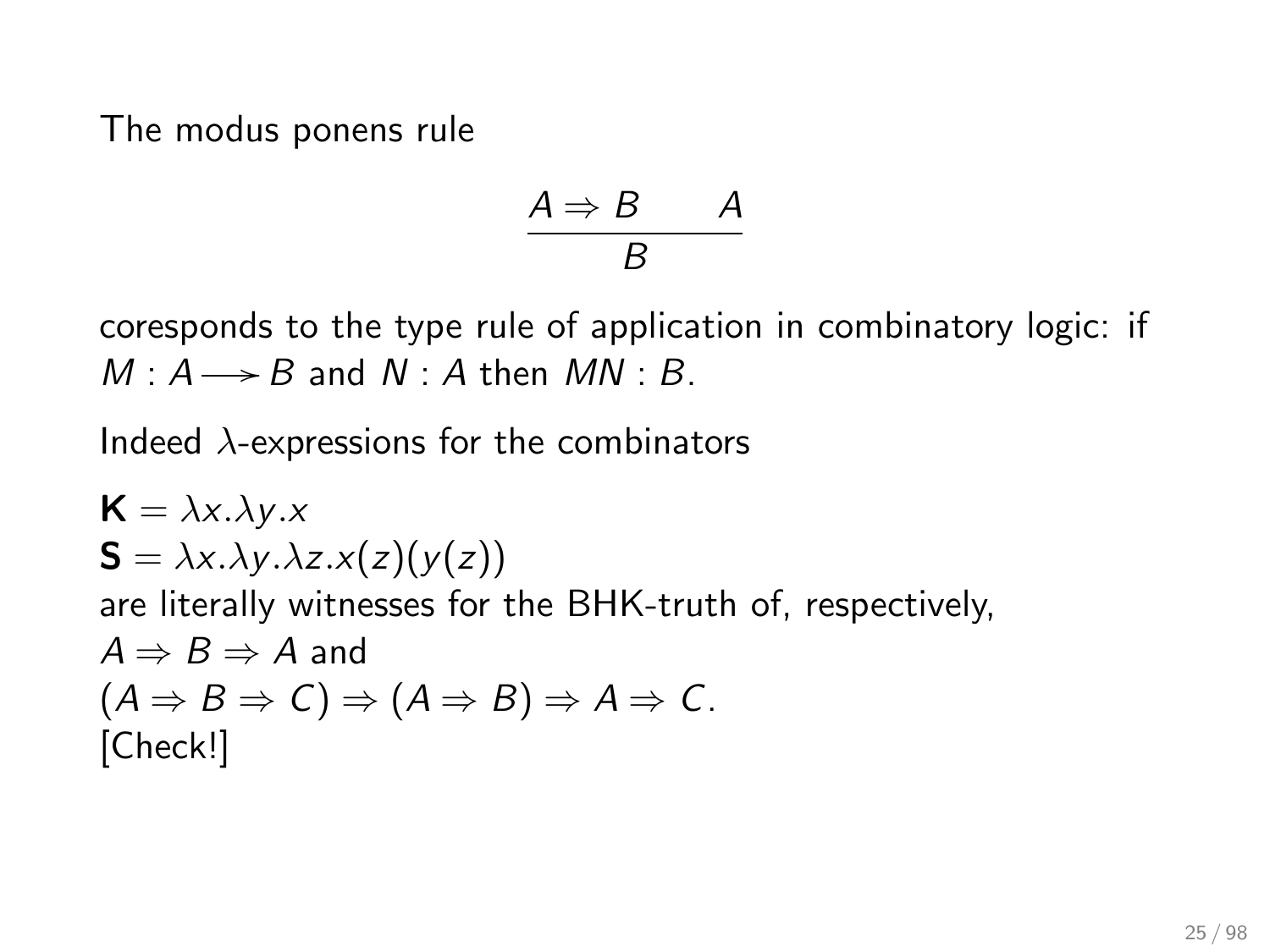There is a deeper connection:

Gentzen-Prawitz simplification rules in Natural Deduction



β-rule of  $\lambda$ -calculus:  $(\lambda x.b)(a) = b[a/x]$ 

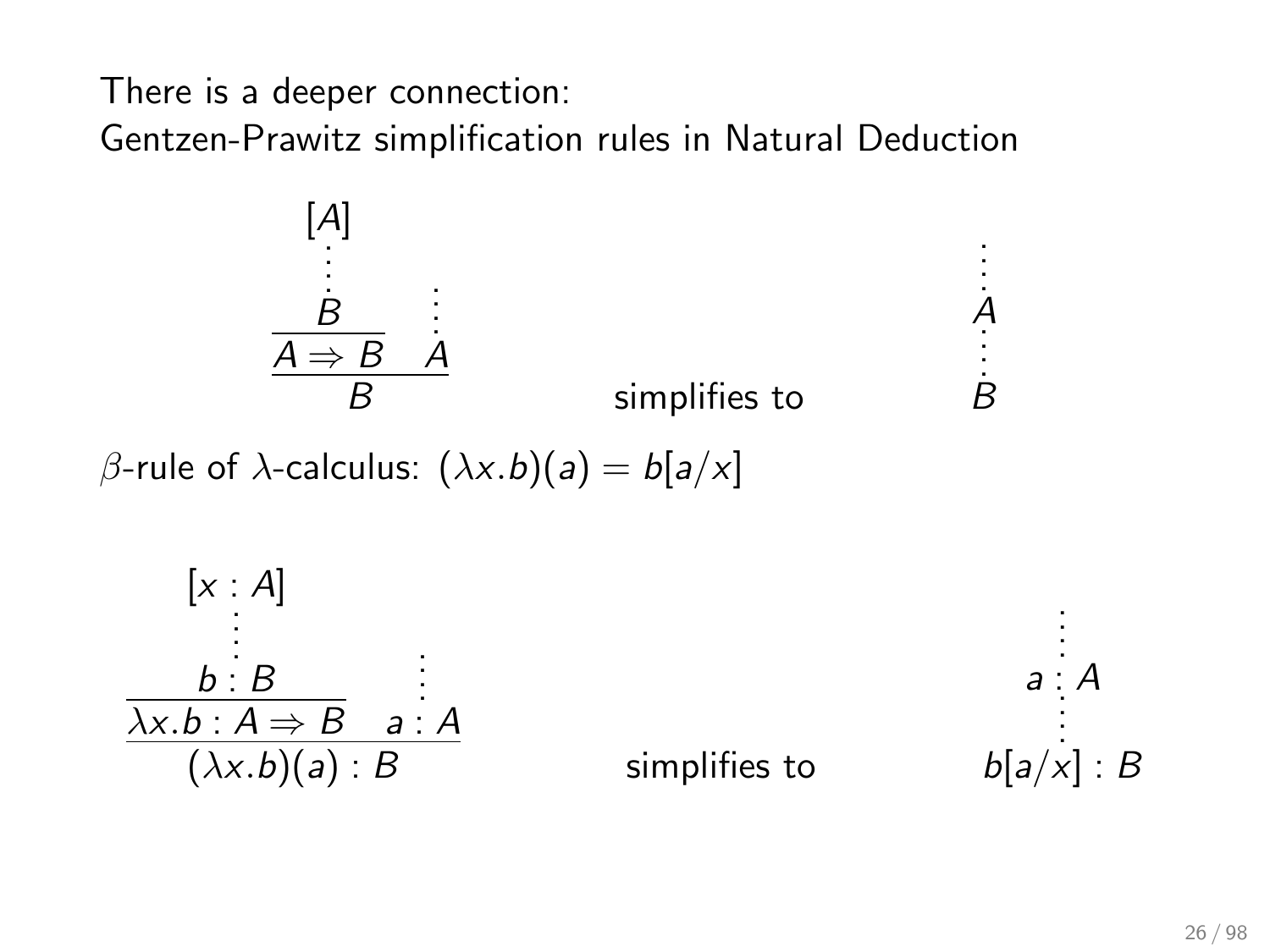# 3.2 Propositions as Types

W. Howard (1969) extended the correspondence to full first order intuitionistic logic.

Thus the Curry-Howard correspondence or Curry-Howard isomorphism.

It is based on the very general

Propositions-as-types principle:

A proposition is the type of its proofs (witnesses)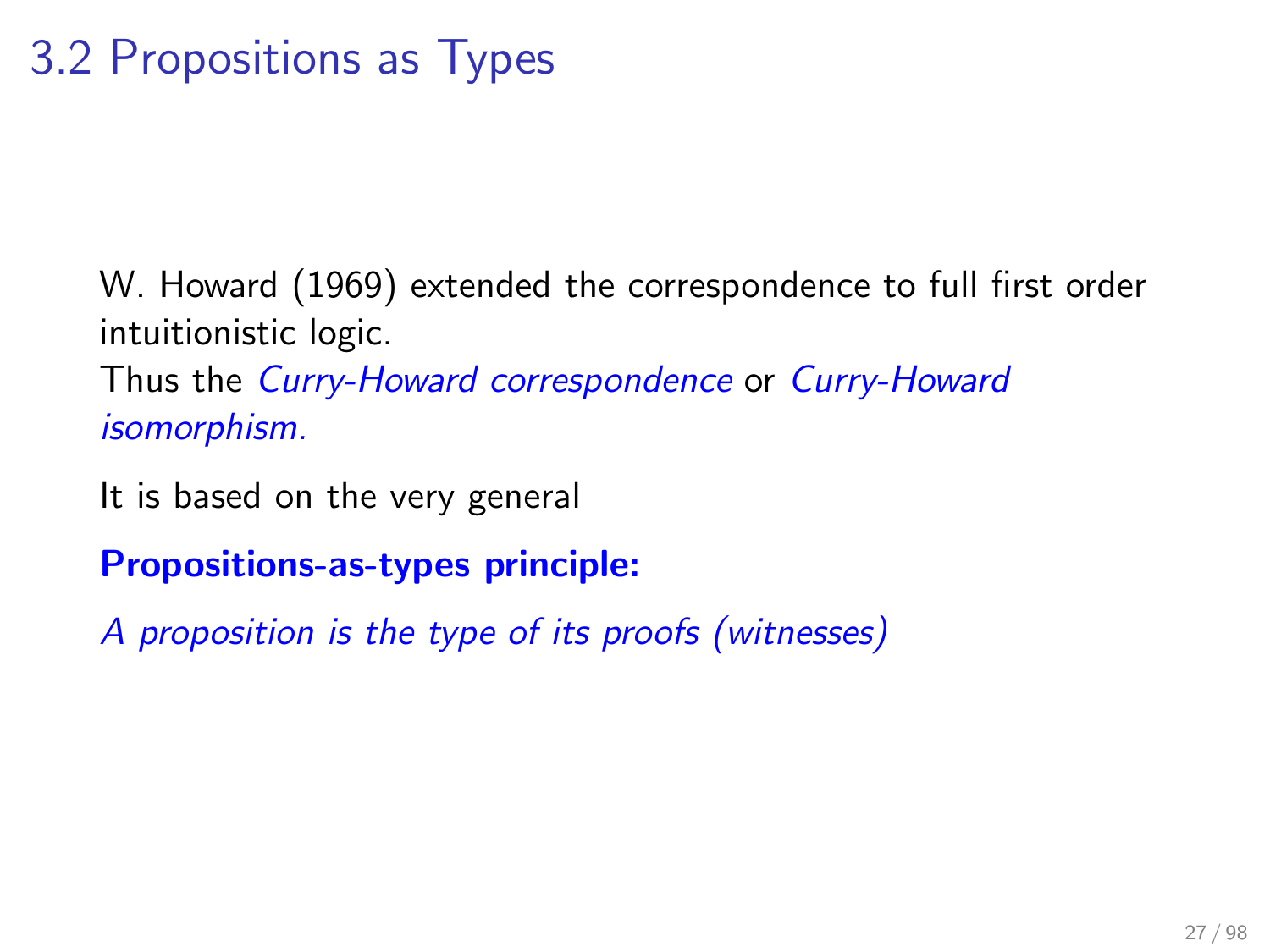To achieve propositions-as-types we must introduce types corresponding to propositions  $A(x)$  depending on a parameter x which may range over some set (or type) S.

Thus we need *dependent types*.

$$
T_x \qquad (x : S)
$$

which we provisionally think of as families of sets.

(A fully formal treatment of dependent types is fairly complicated.)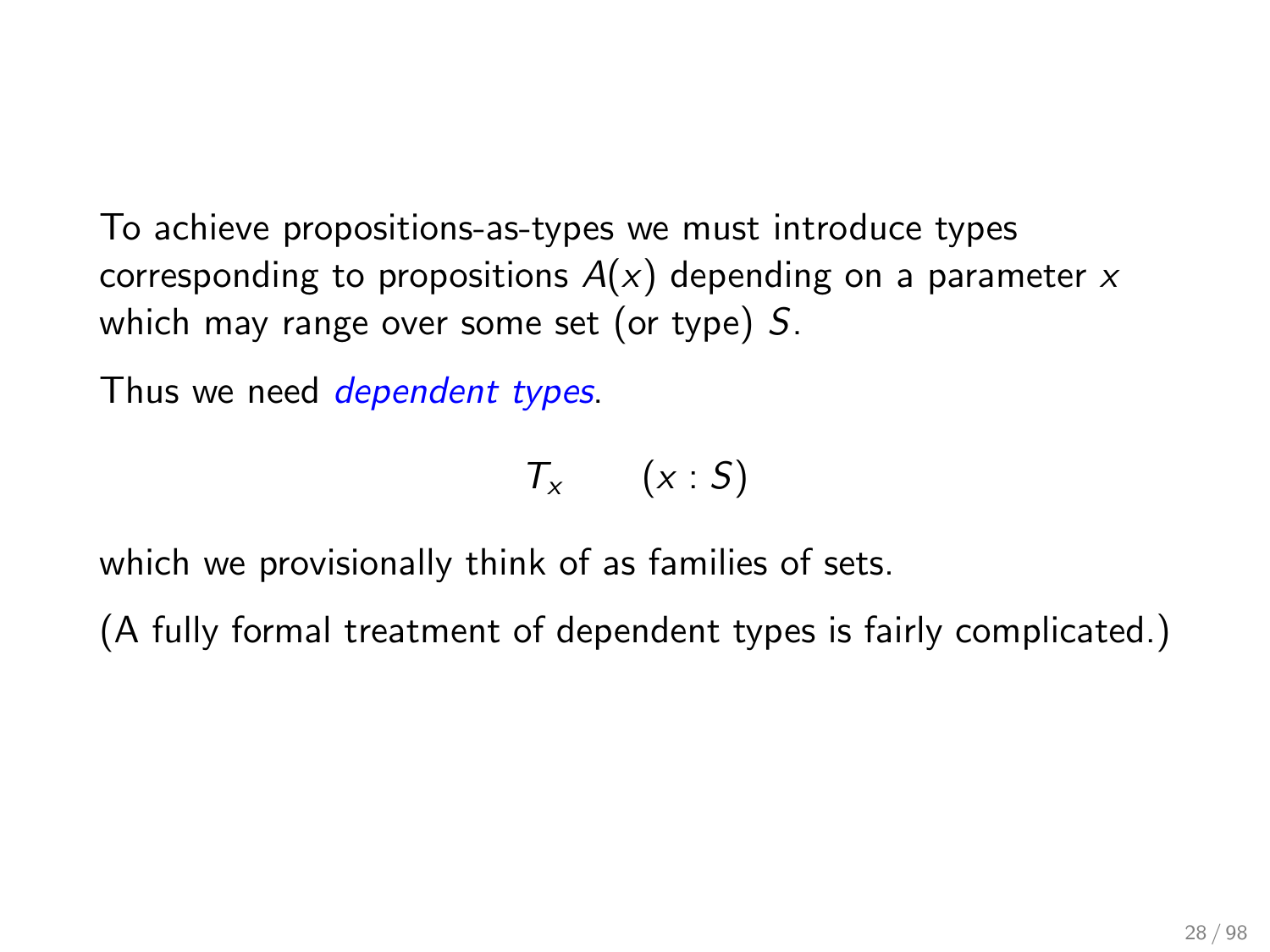The BHK-witnesses to  $(\forall x : S)A(x)$  are constructions p so that  $p(s)$  is a witness to  $A(s)$  for all  $s : S$ .

The corresponding type is the dependent product or Π-type

$$
\Pi_{x\in S}\,T_x=\{p:S\longrightarrow \cup_{x\in S}\,T_x\mid \text{for all }x;\ p(x)\in T_x\}.
$$

The BHK-witnesses to  $(\exists x : S)A(x)$  are constructions  $\langle d, q \rangle$  so that q is a witness to  $A(d)$ .

The corresponding type is the *disjoint union* or  $\Sigma$ -type

$$
\Sigma_{x\in S}T_x=\{(x,q)\mid x\in S, q\in T_x\}
$$

(Common notation:  $(\Pi x : S)T_x$  respectively  $(\Sigma x : S)T_x$ .)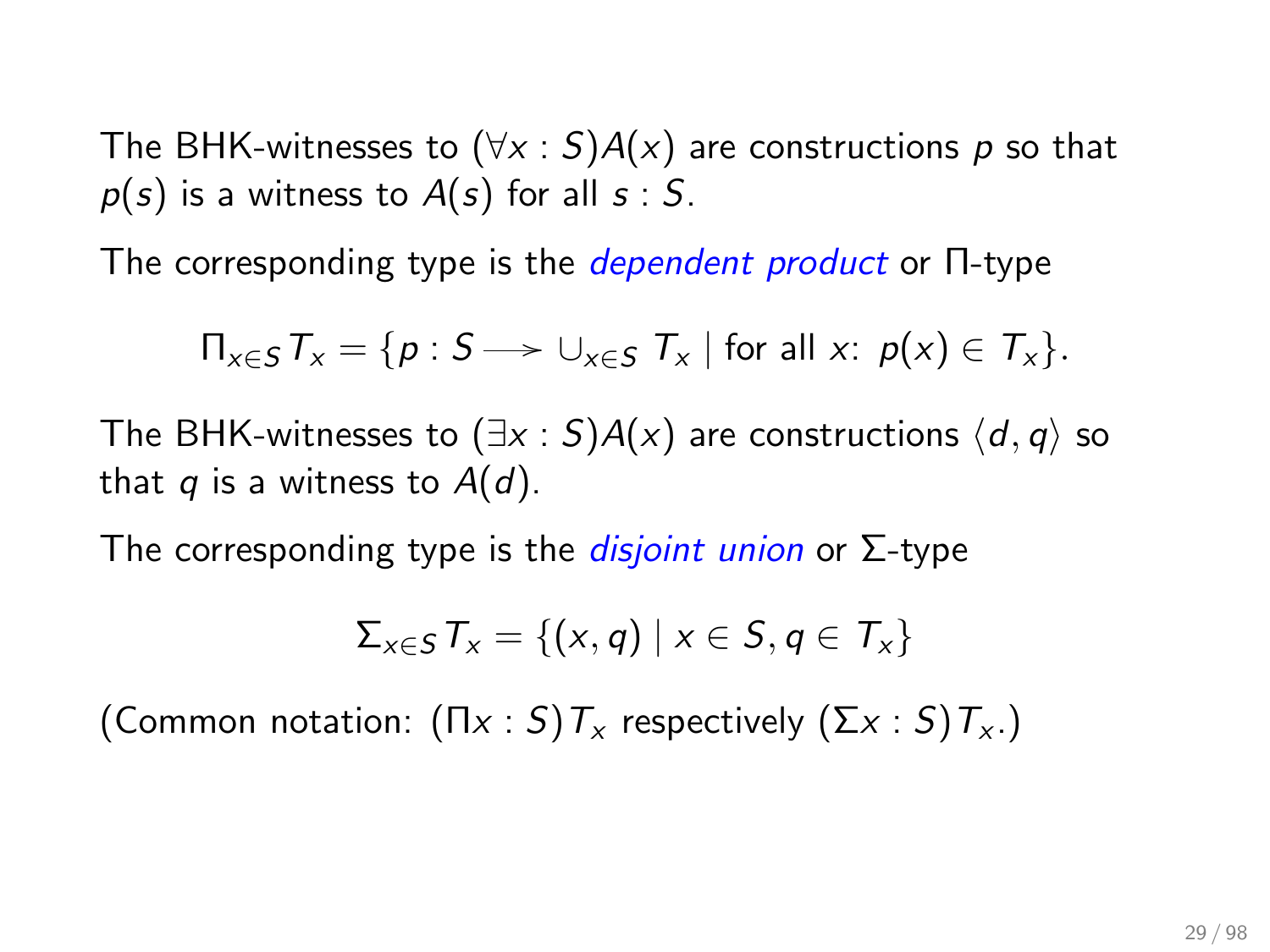Constructive Type Theory or Martin-Löf Type Theory (MLTT) is a formal system intended for the foundations of constructive mathematics.

It uses systematically the Propositions-as-types principle: there is no difference between propositions and types.

It exists in many variants, some of them have successfully been implemented on computers (c.f. Alf, Agda, Coq, Epigram) to exploit the possibility to execute *proofs as programs*.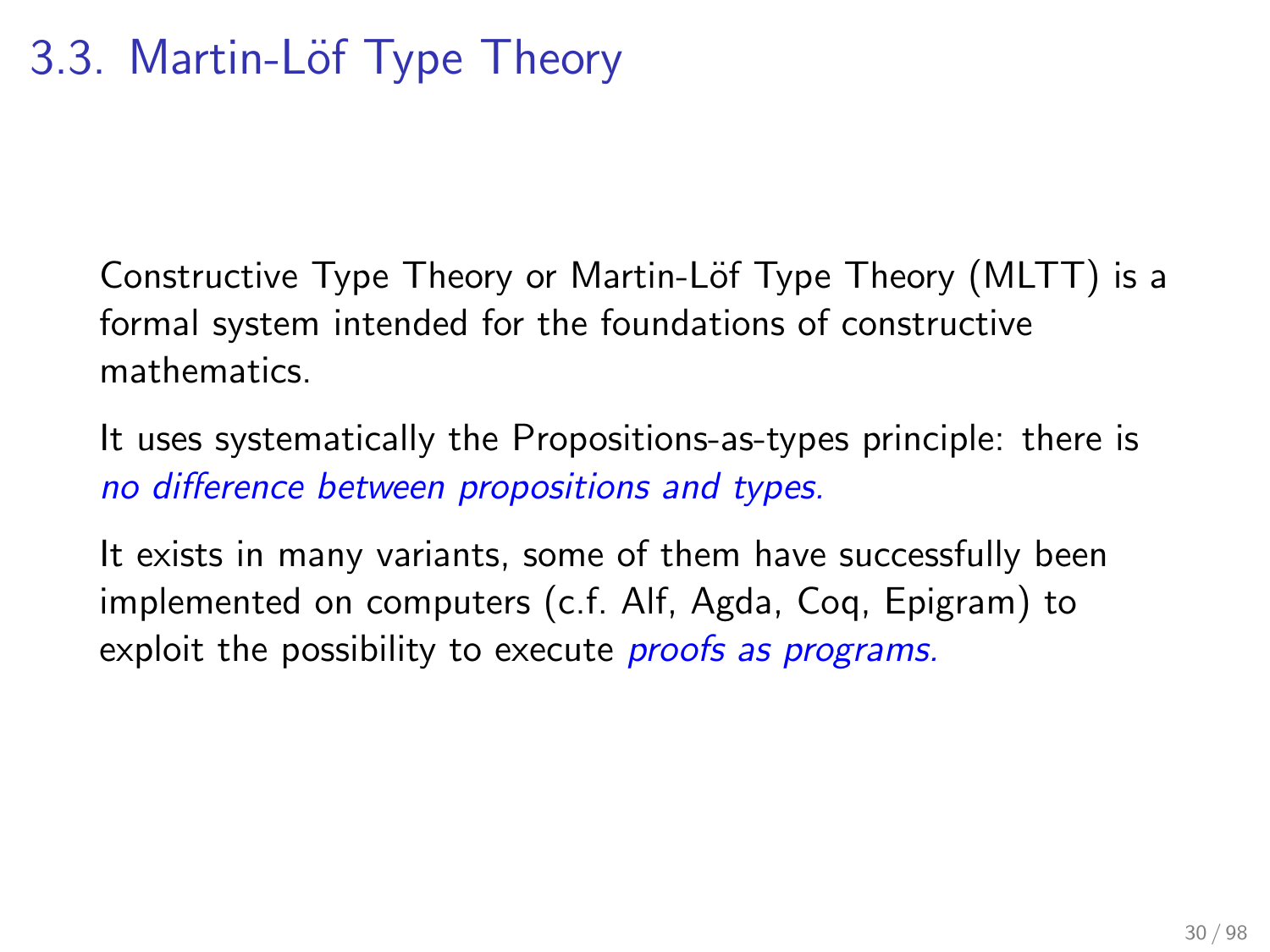There is a well-developed meaning theory for MLTT (see Martin-Löf 1984, 1985, 1996) based on proof-theoretical semantics, which makes it possible to see the correctness and computational content in the rules and to further extend the theory.

A general principle (Martin-Löf 1984) is that to define a type  $A$ , one must say

- $\triangleright$  what it means to be a canonical element of the type
- $\triangleright$  when two canonical elements are equal.

#### Example

Type of natural numbers: canonical elements

$$
0: \mathbb{N} \qquad \frac{b: \mathbb{N}}{s(b): \mathbb{N}} \qquad 0 = 0: \mathbb{N} \qquad \frac{b = c: \mathbb{N}}{s(b) = s(c): \mathbb{N}}
$$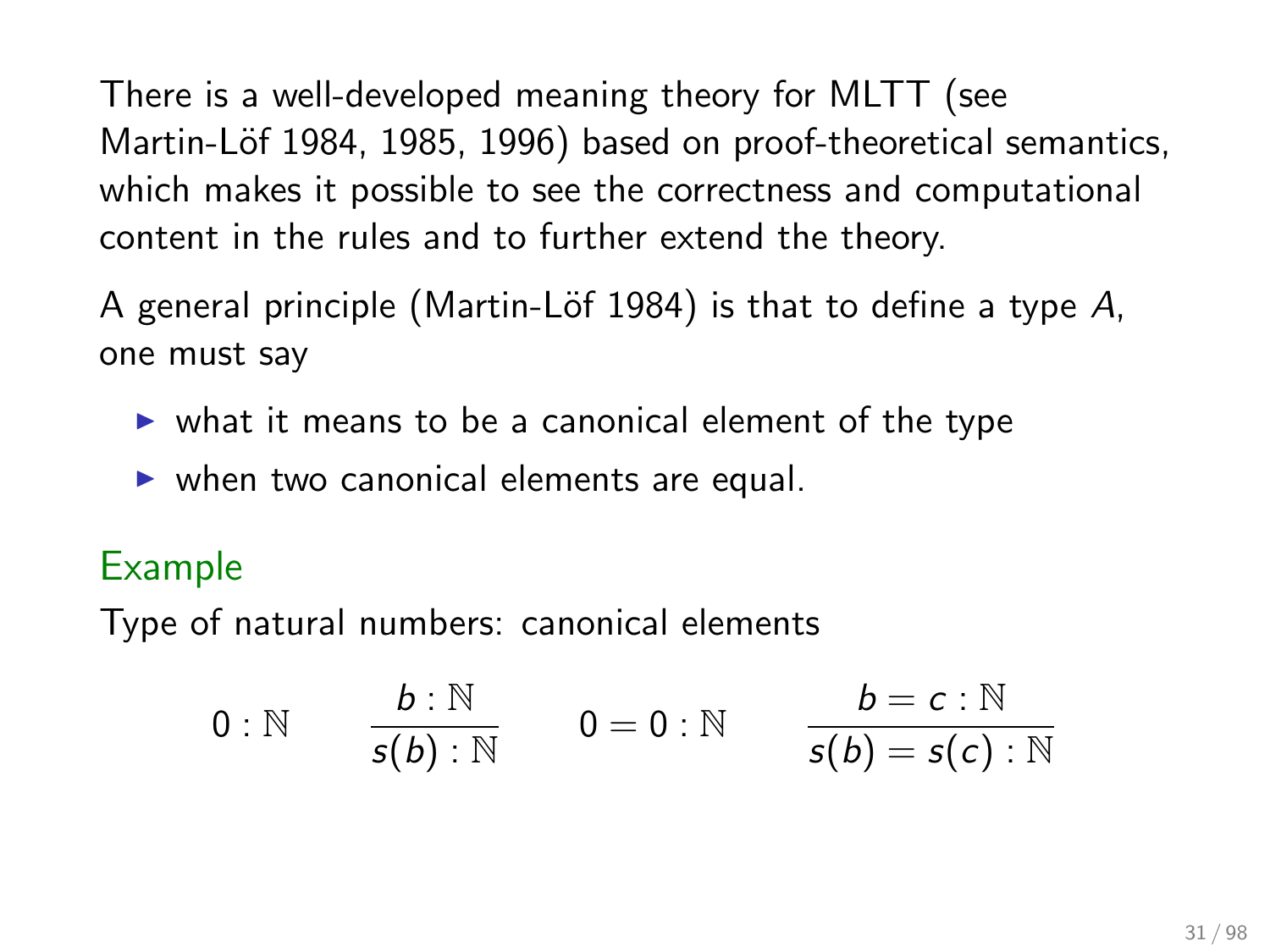• Two types A and B are equal  $(A = B)$  iff they have the same canonical elements and the same equalities holds between canonical elements.

• Meaning of  $b : A$  (b is an element of A):

An b element of type A is a method (or program) which when executed gives a canonical element of type A.

#### Example

 $s(0) + s(0)$  is a non-canonical element of N which executes to the canonical  $s(s(0))$ . Thus  $s(0) + s(0)$ : N.

• Meaning of  $b = c : A$  (b and c are equal elements of A):

when both executed,  $b$  and  $c$  give equal canonical elements.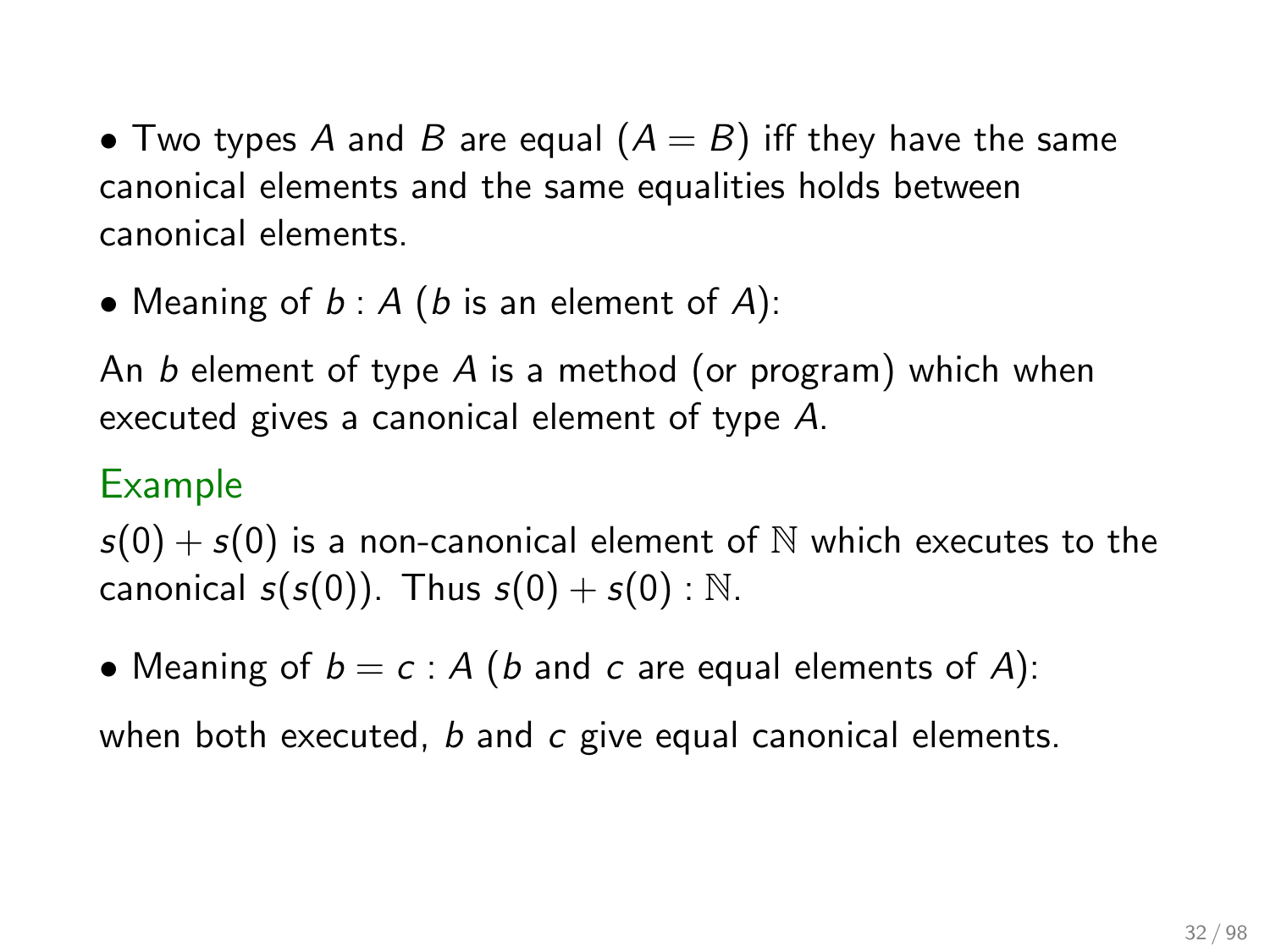This leads to the four basic *judgement forms* of MLTT

$$
A \text{ type } b:A \qquad b=c:A \qquad A=B
$$

Each of judgement forms  $J$  comes in a hypothetical form

$$
\mathcal{J} \qquad (x_1 : A_1, x_2 : A_2(x_1), \ldots, x_n : A_n(x_1, \ldots, x_{n-1}))
$$

- For  $n = 1$  it means that
- (1)  $\mathcal{J}[\mathbf{d}/x_1]$  whenever  $\mathbf{d}$  :  $A_1$ ,
- (2)  $A[d/x_1] = A[e/x_1]$  whenever  $d = e : A_1$ , in case  $\mathcal J$  is "A type",

and  $b[d/x_1] = b[e/x_1]$ : A whenever  $d = e : A_1$ , in case  $\mathcal J$  is  $"b: A"$ .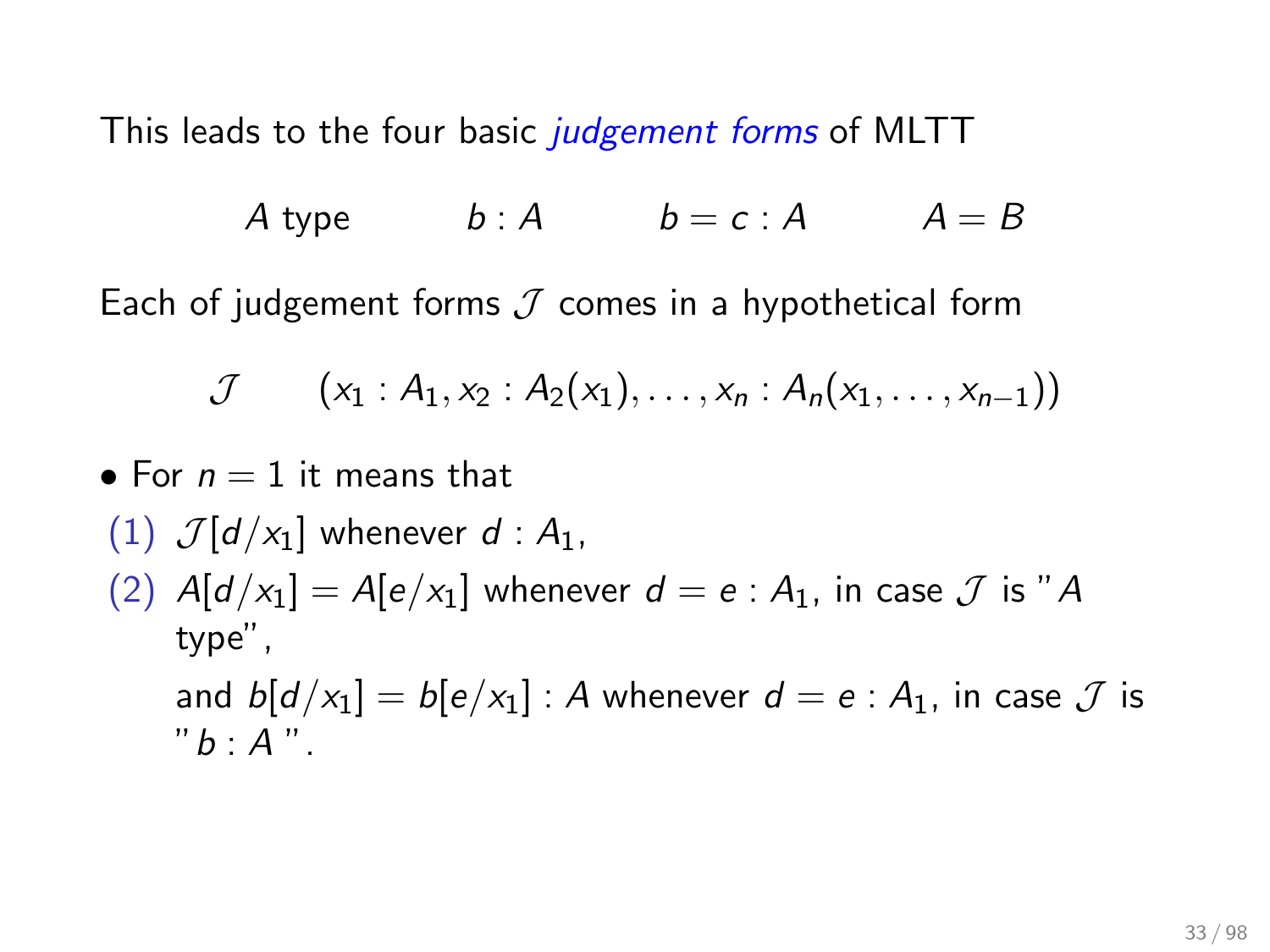$\Pi$ -types. Let B be a type depending on  $x : A$ . The introduction rule for Π is this:

$$
(x : A)
$$
  
\n
$$
\vdots
$$
  
\n
$$
b : B
$$
  
\n
$$
\overline{\lambda x.b} : (\overline{\Pi x} : A)B (\Pi I)
$$

The elimination rule is

$$
\frac{f:(\Pi x:A)B}{f(a):B[a/x]} \quad ( \Pi E)
$$

The associated computation rule is  $(\lambda x.b)(a) = b[a/x] : B[a/x]$ , often called the  $\beta$ -rule.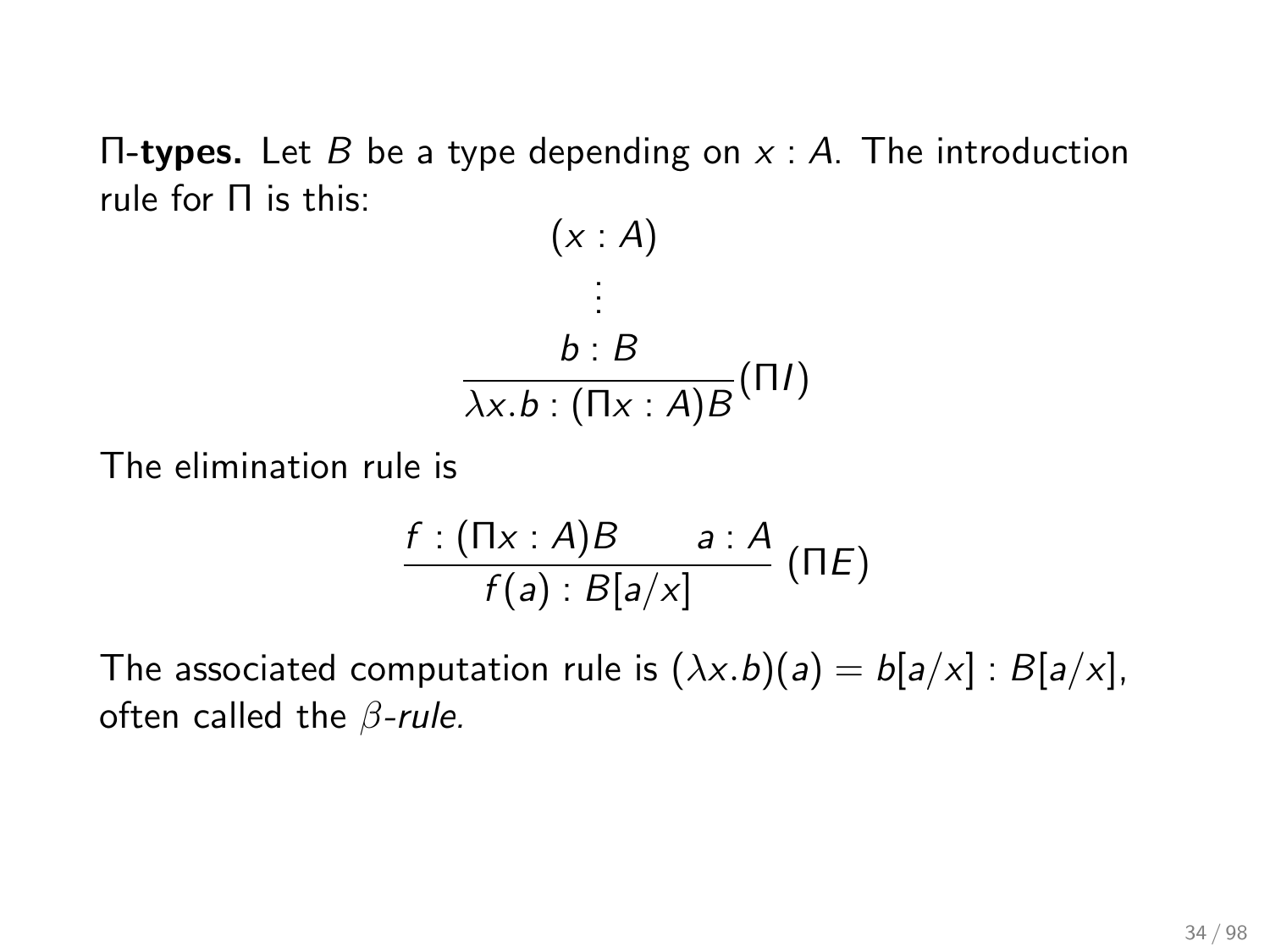The Π-types covers both universal quantifiers and implication:

$$
\blacktriangleright (\forall x : S)B(x) = (\Pi x : S)B(x)
$$

$$
\blacktriangleright \ B \to C = (\Pi p : B)C
$$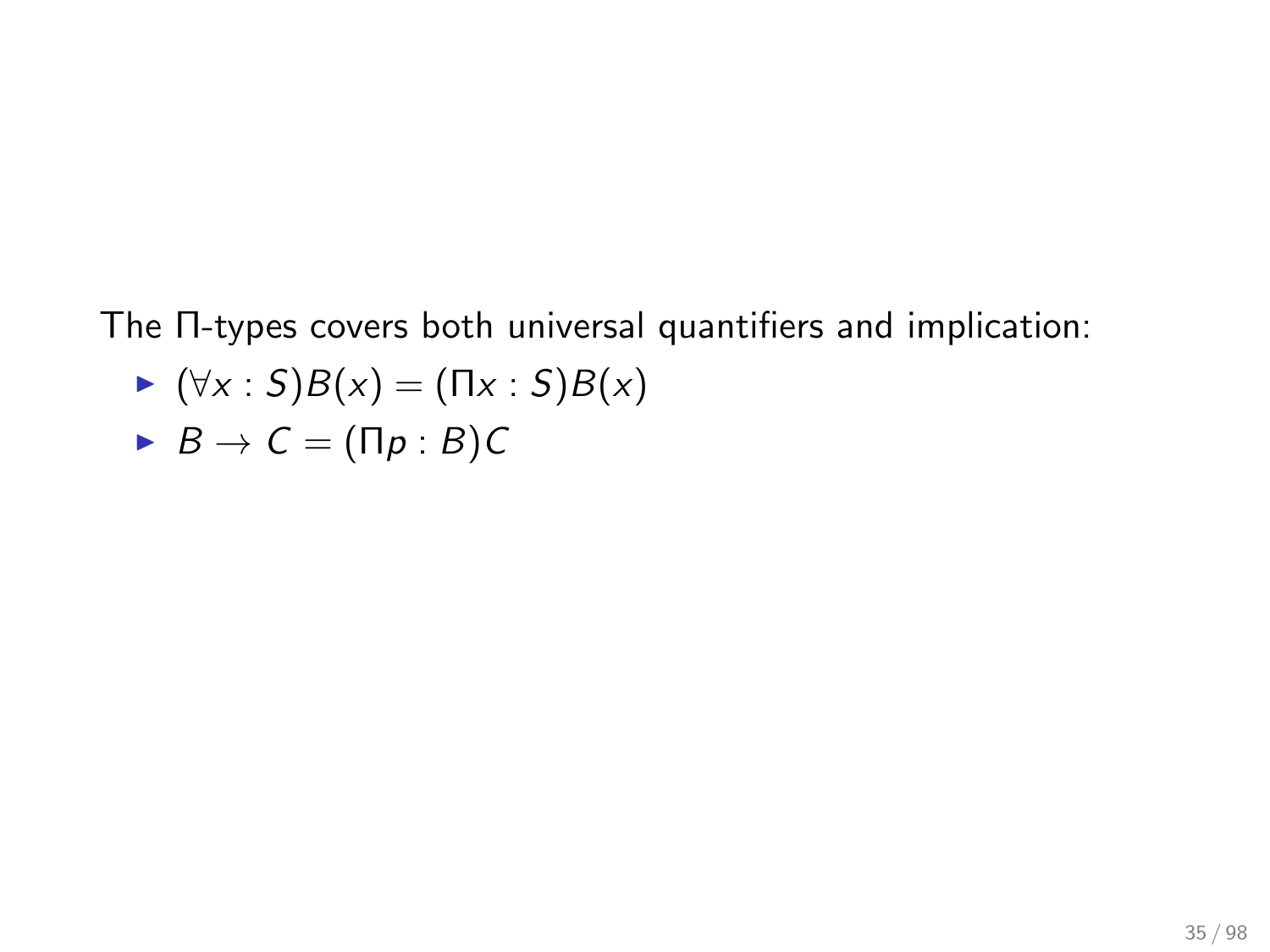$\Sigma$ -types. Let *B* be a type depending on *x* : *A*. The introduction rule for Σ is

$$
\frac{a:A \quad b: B[a/x]}{\langle a,b\rangle:(\Sigma x:A)B} (\Sigma I)
$$

If A is regarded as the quantification domain and  $B$  is regarded as a proposition, we see that  $(\Sigma I)$  may be read as the rule  $(\exists I)$ .

In case B is independent of x, so that  $B[a/x] = B$ , we see that the rule  $(\Sigma I)$  has the same shape as  $(\wedge I)$ . (Set-theoretically it holds in this case that:  $(Σx ∈ A)B = A × B.$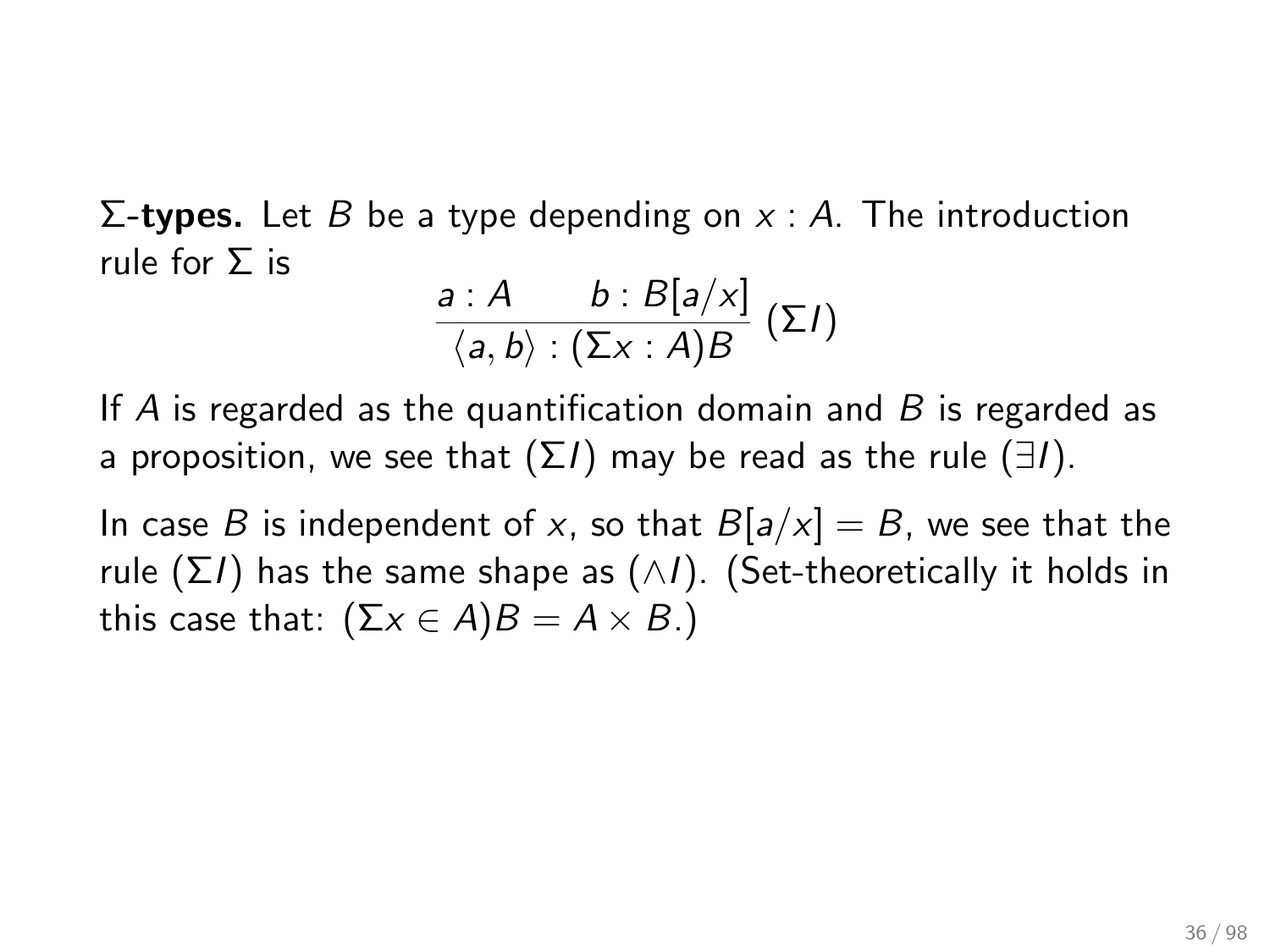# Σ-types

The elimination rule for  $\Sigma$  is the following, supposing that C type  $(z : (\Sigma x : A)B)$ 

$$
(x : A, y : B)
$$
  
\n
$$
\vdots \vdots
$$
  
\n
$$
c : (\Sigma x : A)B \quad d : C[(x, y)/z]
$$
  
\nsplit
$$
(x, \lambda x, \lambda y, d) : C[c/z]
$$
 (E)

The associated computation rule is

 $split(\langle a, b \rangle, g) = g(a)(b) : C[\langle a, b \rangle / z].$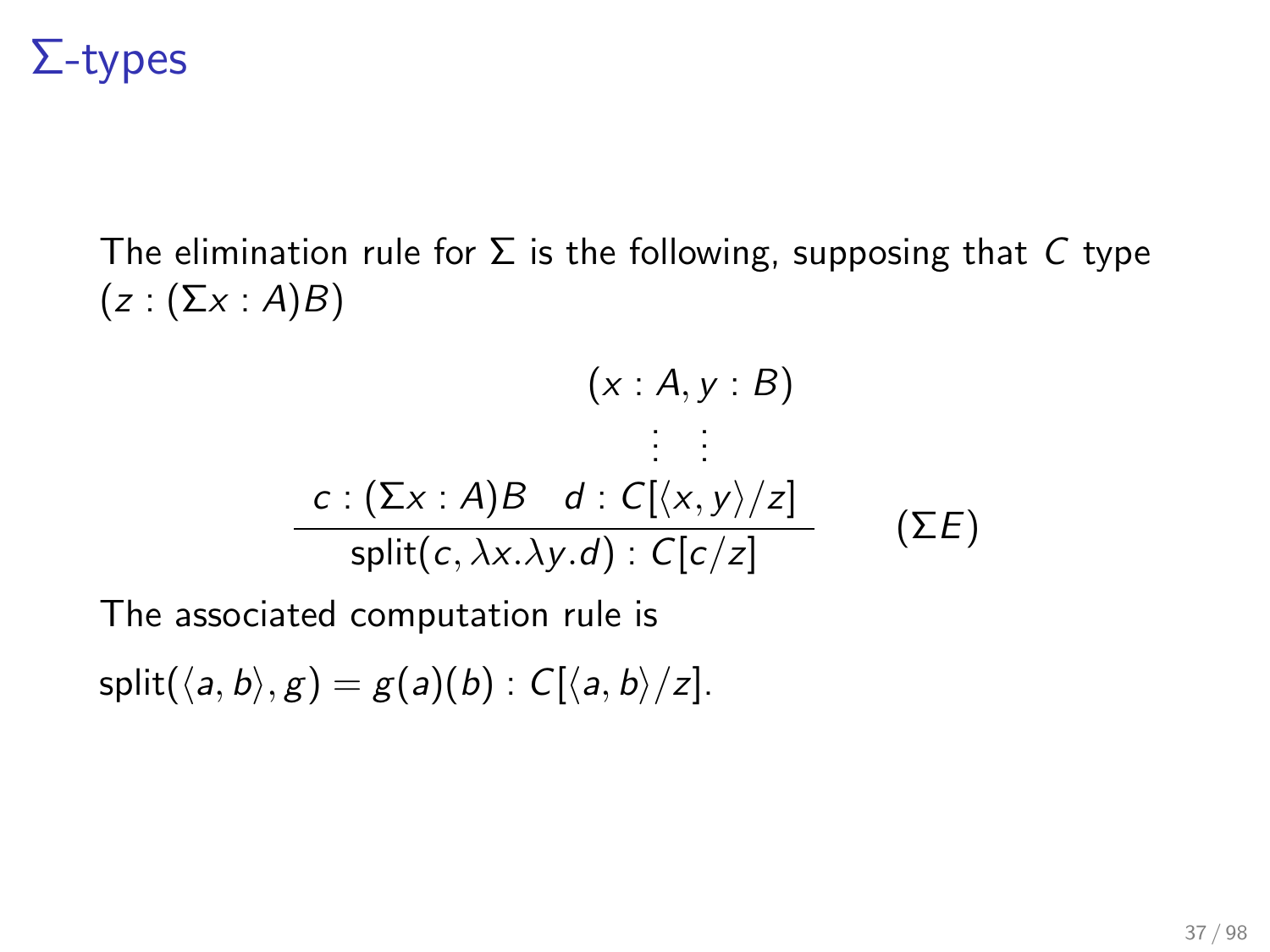# Binary sums

Introduction rule:

$$
\frac{a:A}{\text{inl}(a):A+B} \qquad \frac{b:B}{\text{inr}(b):A+B}
$$

For C type  $(z : A + B)$  we have the elimination rule

$$
(x : A) \qquad (y : B)
$$
  
\n
$$
\vdots
$$
  
\n
$$
c : A + B \quad d : C[\text{in}([x)] \quad e : C[\text{in}([y)]]
$$
  
\n
$$
D(\lambda x.d, \lambda y.e, c) : C[c/z]
$$

Computation rules:

 $D(\lambda x.d, \lambda y.e, \text{inl}(a)) = d[a/x]$   $D(\lambda x.d, \lambda y.e, \text{inr}(b)) = e[b/y]$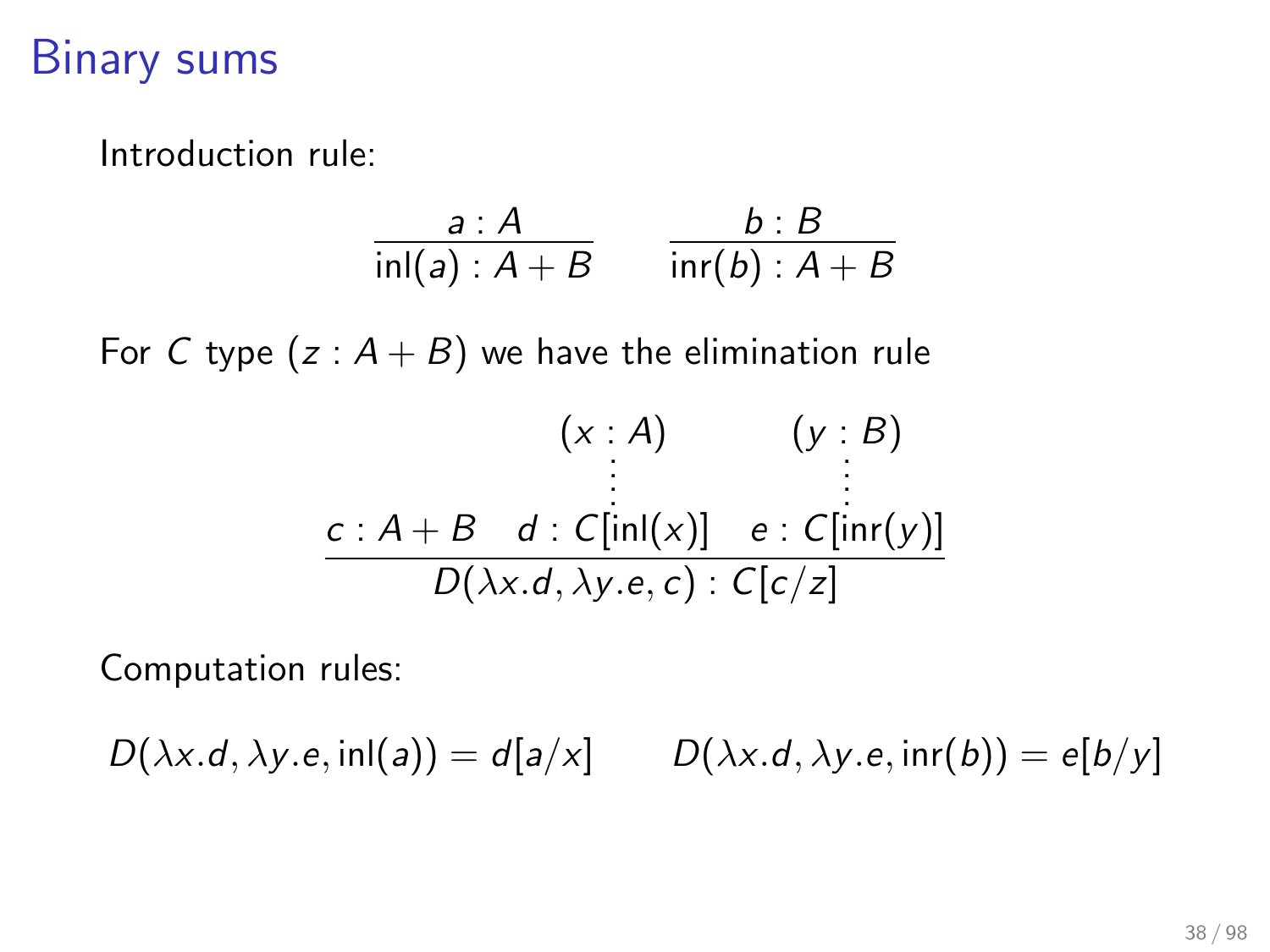# Empty type and unit type

The empty type  $N_0$  has no introduction rules. For C type  $(z : N_0)$  there is the elimination rule

$$
\frac{c: N_0}{R_0(c): C[c/z]}
$$

The unit type  $N_1$  has one introduction rule:  $\star$  :  $N_1$ . For C type  $(z : N_1)$  there is the elimination rule

$$
\frac{c: N_1 \quad d: C[\star / z]}{R_1(c, d): C[c/z]}
$$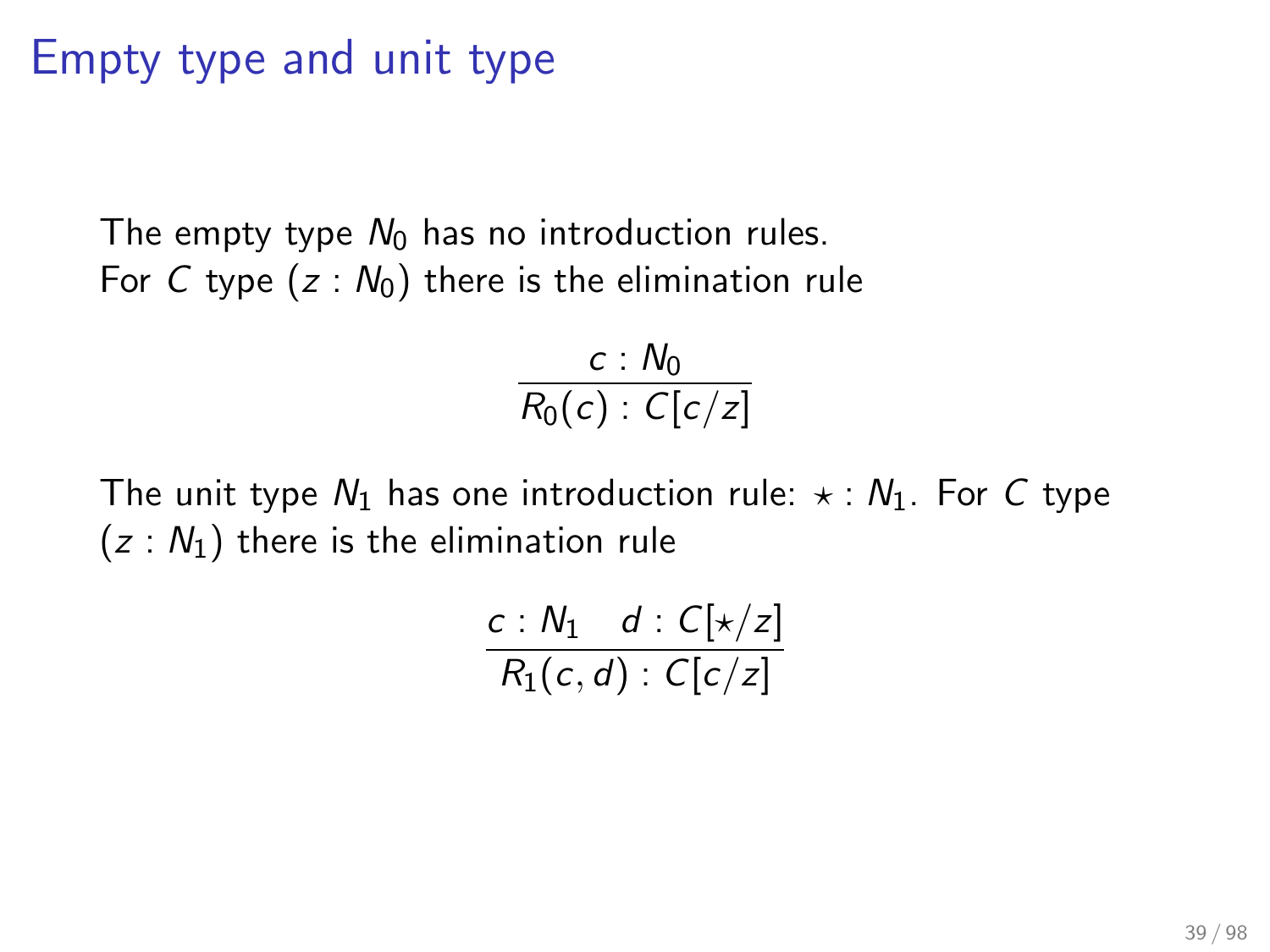# Inductive types: natural numbers

$$
0:\mathbb{N} \qquad \frac{a:\mathbb{N}}{s(a):\mathbb{N}}
$$
  

$$
(x:\mathbb{N}, y:C[x/z])
$$
  

$$
\vdots
$$
  

$$
\frac{c:\mathbb{N} \quad d:C[0/z] \qquad e:C[s(x)/z]}{R(c,d,\lambda x.\lambda y.e):C[c/z]}
$$

$$
R(0, d, \lambda x. \lambda y. e) = d
$$
  

$$
R(s(a), d, \lambda x. \lambda y. e) = e[a, R(a, d, \lambda x. \lambda y. e)/x, y].
$$

NB: Induction scheme is the type of the recursion operator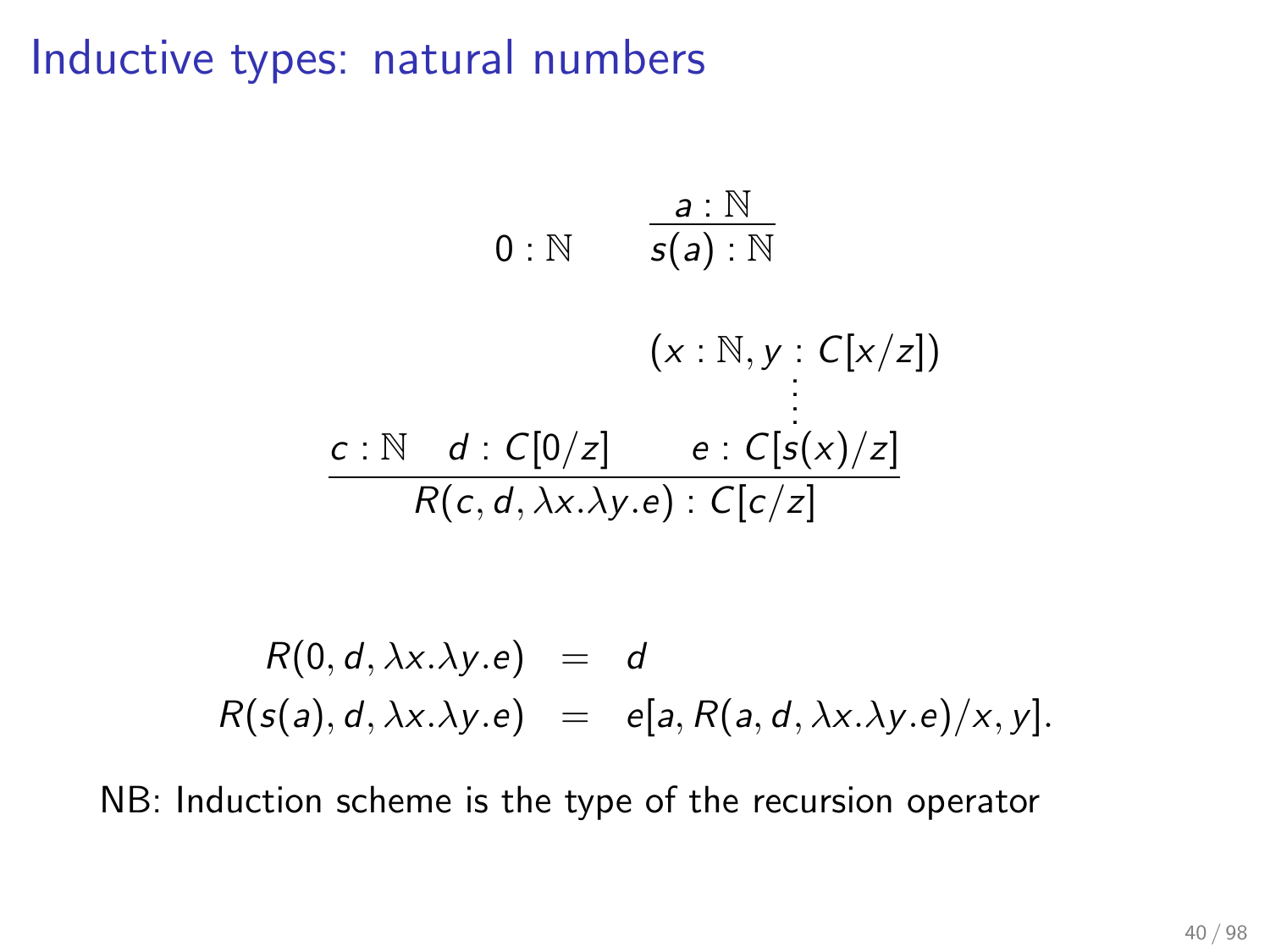# Identity types

The equality judgement

 $a = b \cdot A$ 

is not a type (i.e. proposition) it self and can not occur in compound expression. Type theory therefore has a special type, the identity type:

 $I(A, a, b)$ 

to make equality a proposition. Two different axiomatisations: Extensional identity types:

$$
\frac{a = b : A}{r : I(A, a, b)} \qquad \frac{r : I(A, a, b)}{a = b : A} \qquad \frac{c : I(A, a, b)}{c = r : I(A, a, b)}.
$$

System not strongly normalising. Type checking undecidable. Intensional identity types: type checking properties decidable.  $I(A \rightarrow B, f, g)$  is not extensional equality.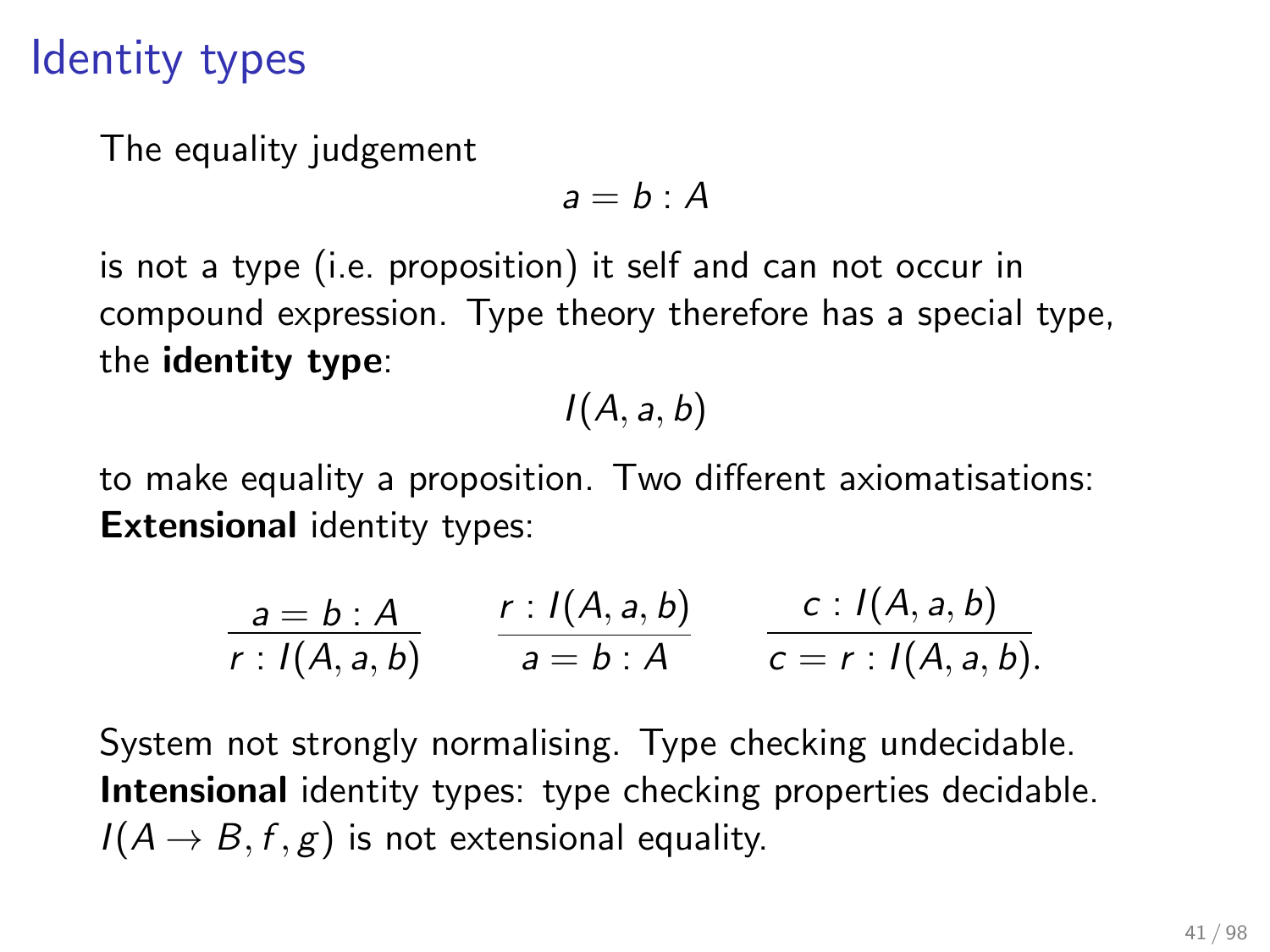# Translation Table

A proposition may be regarded as a type according to the following translation scheme

$$
(\forall x : A) P x \qquad (\Pi x : A) P x
$$
  
\n
$$
(\exists x : A) P x \qquad (\Sigma x : A) P x
$$
  
\n
$$
P \land Q \qquad P \times Q
$$
  
\n
$$
P \Rightarrow Q \qquad P \rightarrow Q
$$
  
\n
$$
\top \qquad \qquad N_1
$$
  
\n
$$
\bot \qquad \qquad N_0
$$
  
\n
$$
\neg P \qquad (= P \Rightarrow \bot) \qquad P \rightarrow N_0
$$

The judgement

#### A is true

means that there is some  $p$  so that  $p : A$ .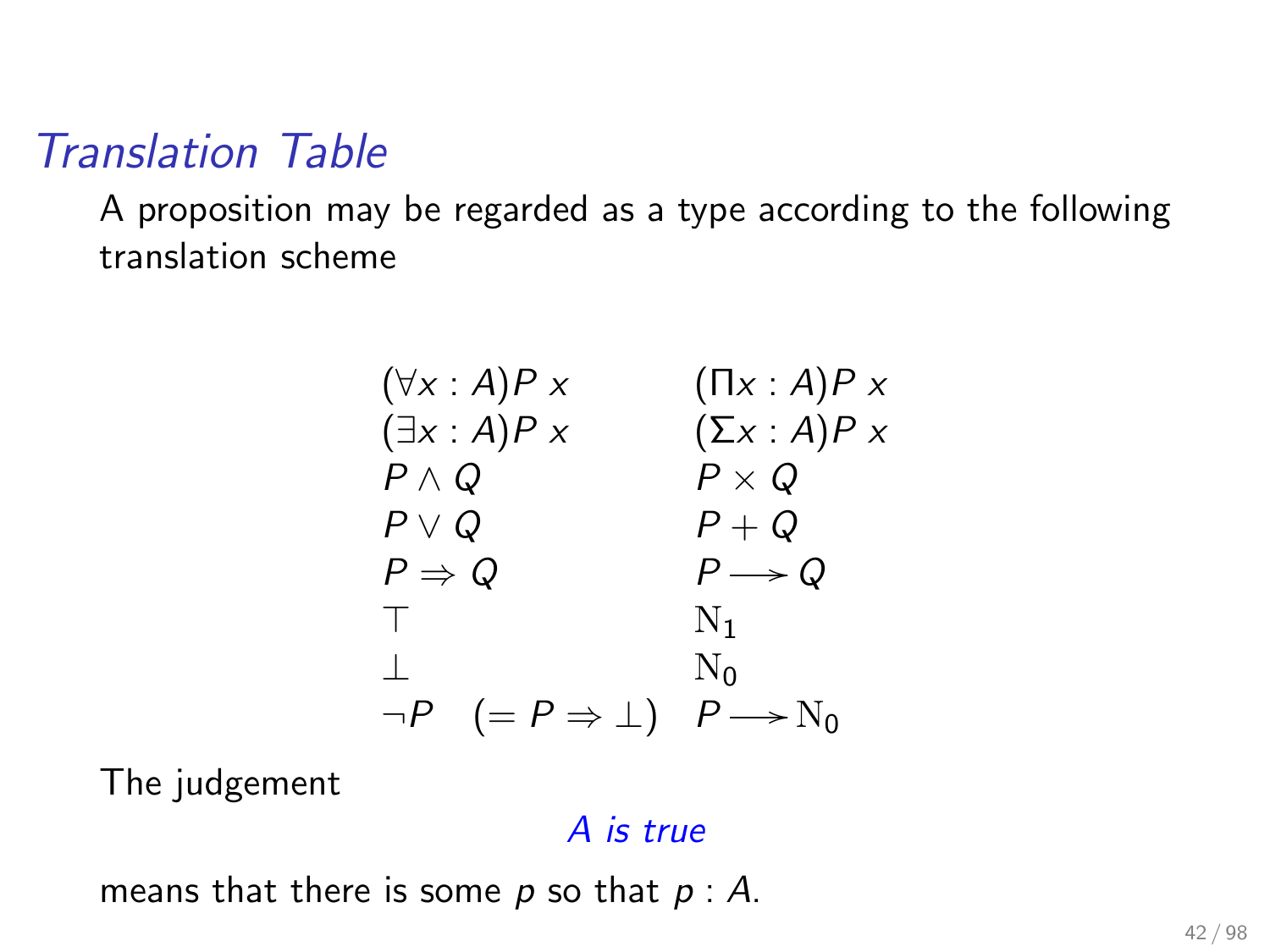# 3.4 Coq - an implementation of type theory

 $Coq<sup>2</sup>$  is a proof assistant intended for building formal mathematical proof and enabling the extraction of algorithms from constructive proofs. It is based on the *Calculus of Inductive Construction* which in turn uses the principles for Martin-Löf type theory:

- $\triangleright$  Types are either built as generalized function types or as inductive types.
- $\triangleright$  The elimination rules are generated by the introduction rules.

However in Coq equality judgments are implicit when working with the system and are embedded in the computation rules.

<sup>2</sup>Available from: coq.inria.fr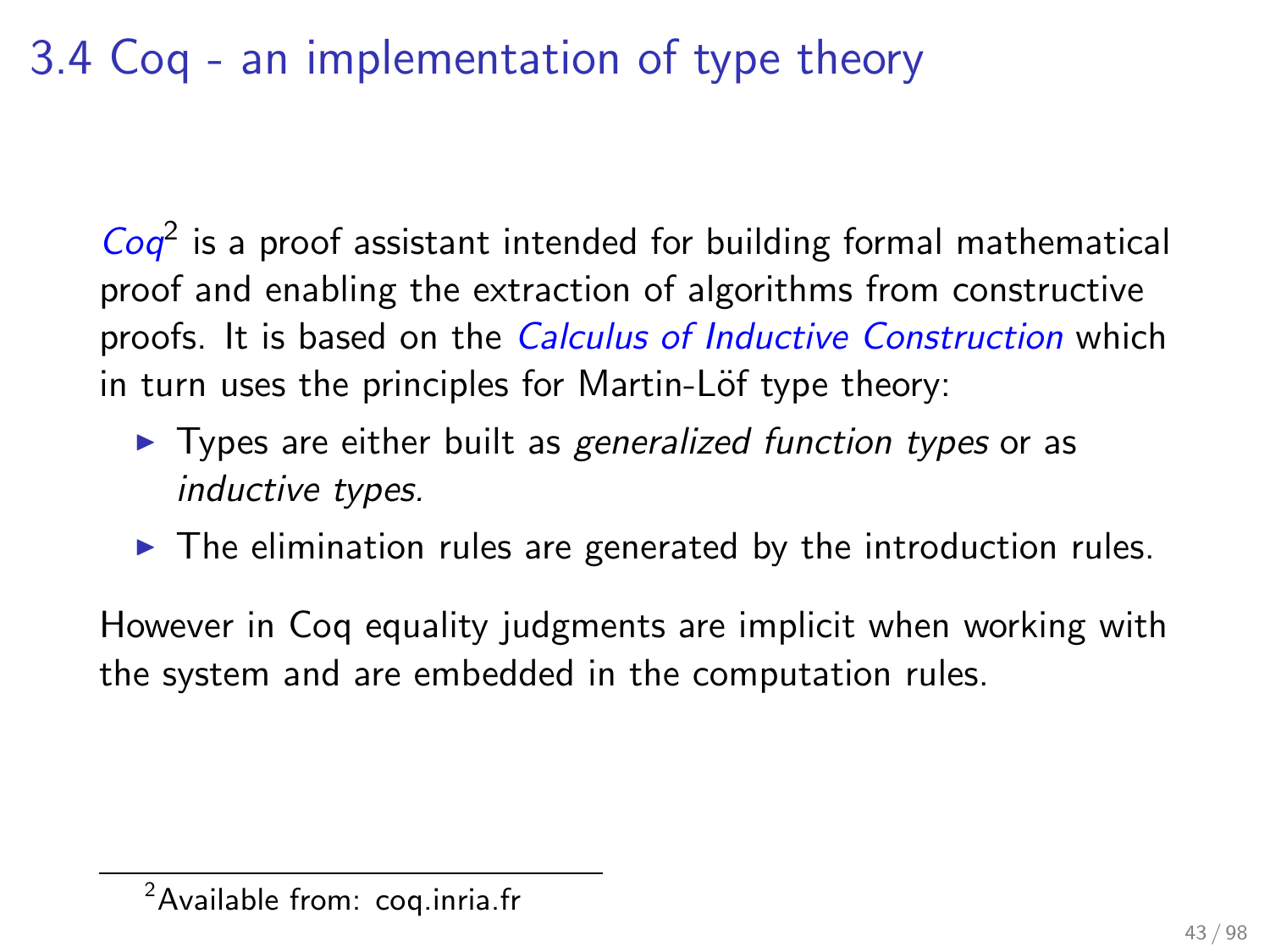Basic Martin-Löf type theory can be defined very succinctly in Cog:

Definition  $Pi$  (A: Type)(B: A -> Type) :=  $(forall x: A, B x)$ .

- Inductive Sigma (A: Type)  $(B: A \rightarrow Type)$ : pair { prj1: A; prj2: B prj1 }.
- Inductive BinSum (A: Type)(B: Type) : Type := inl  $(a: A)$  | inr  $(b: B)$ .

```
Inductive Id (A: Type)(x: A) : A \rightarrow Type :=refl : Id A x x.
```
Inductive Nat: Type := zero  $| S(n):$ Nat). Inductive Empty: Type :=.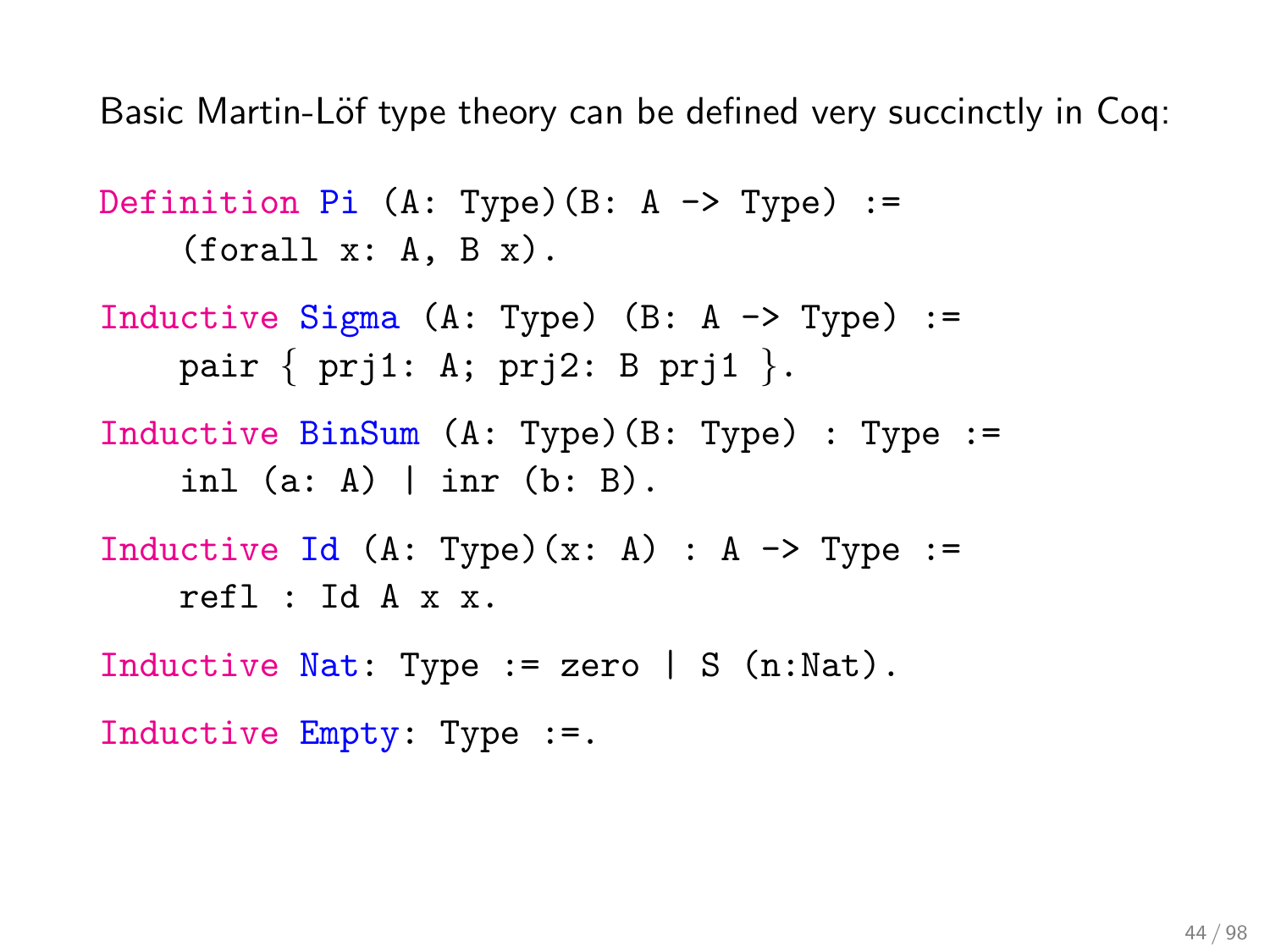Example Proof script for decidability of equality on Nat

```
Definition P(x:Nat) :=
\forall y, (Id Nat x y) \lor \neg (Id Nat x y).
Theorem DecideEquality: \forall x, P x.
Proof.
induction x. unfold P. induction y. apply inl. apply refl.
apply inr. apply Peano4a.
unfold P. induction y. apply inr. apply Peano4b.
assert (Id Nat x \ y \ \lor \ \neg Id Nat x \ y).
apply IHx. elim H. intro K. induction K. apply inl. apply
refl.
intro K. apply inr. intro L. assert (Id Nat x y) as M.
apply Peano3. apply L. apply K. apply M.
Defined.
```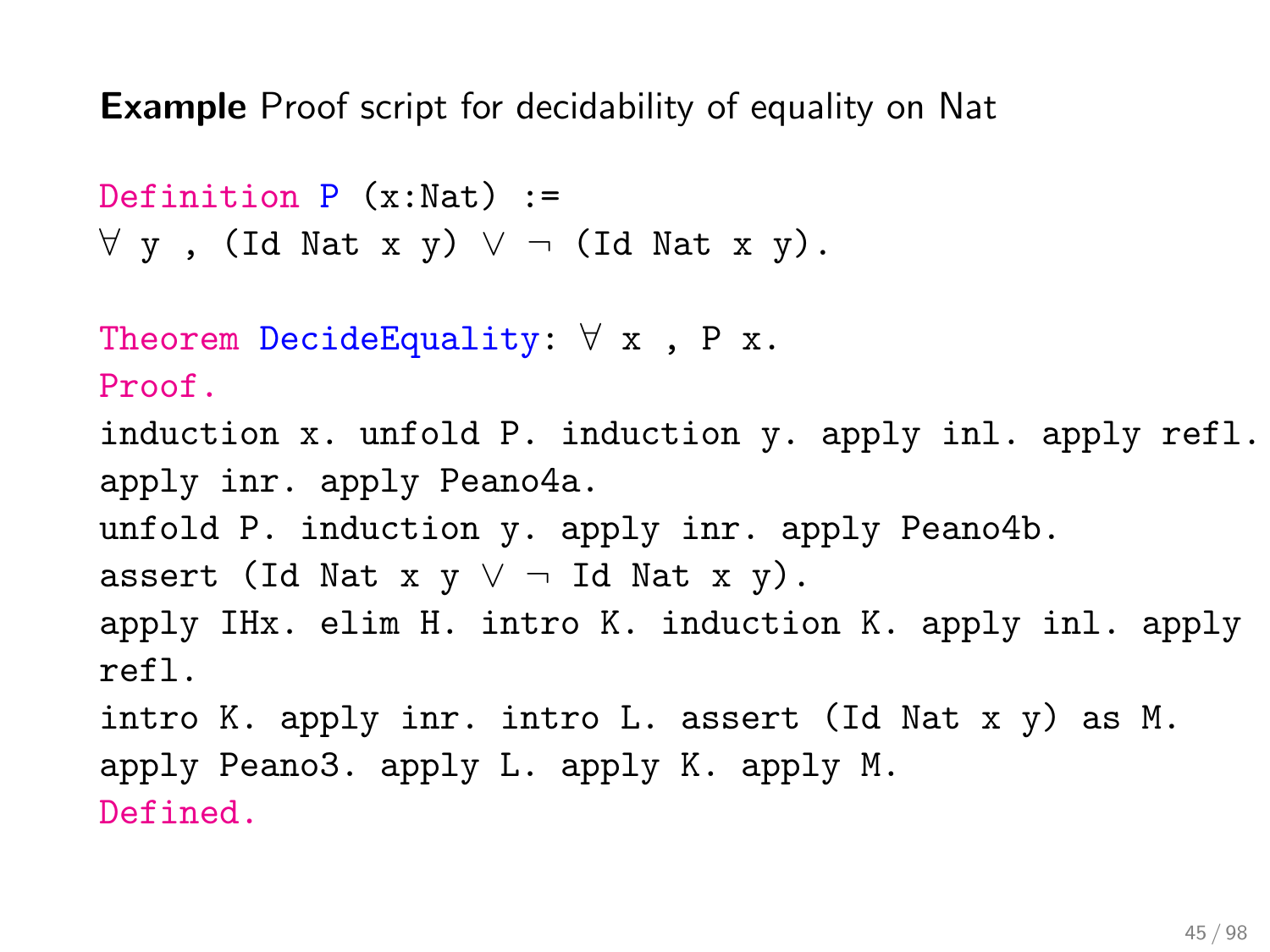Decide whether 1 is equal to 2 using the proof.

Eval compute in (DecideEquality (S zero) (S (S zero))).

 $=$  inr (Id Nat (S zero) (S (S zero))) ( $\neg$  Id Nat (S zero)  $(S (S zero)))$  $(fun L : Id Nat (S zero) (S (S zero)) =$ Peano4a zero (Peano3 zero (S zero) L)) : Id Nat (S zero) (S (S zero)) ∨ ¬ Id Nat (S zero) (S

(S zero))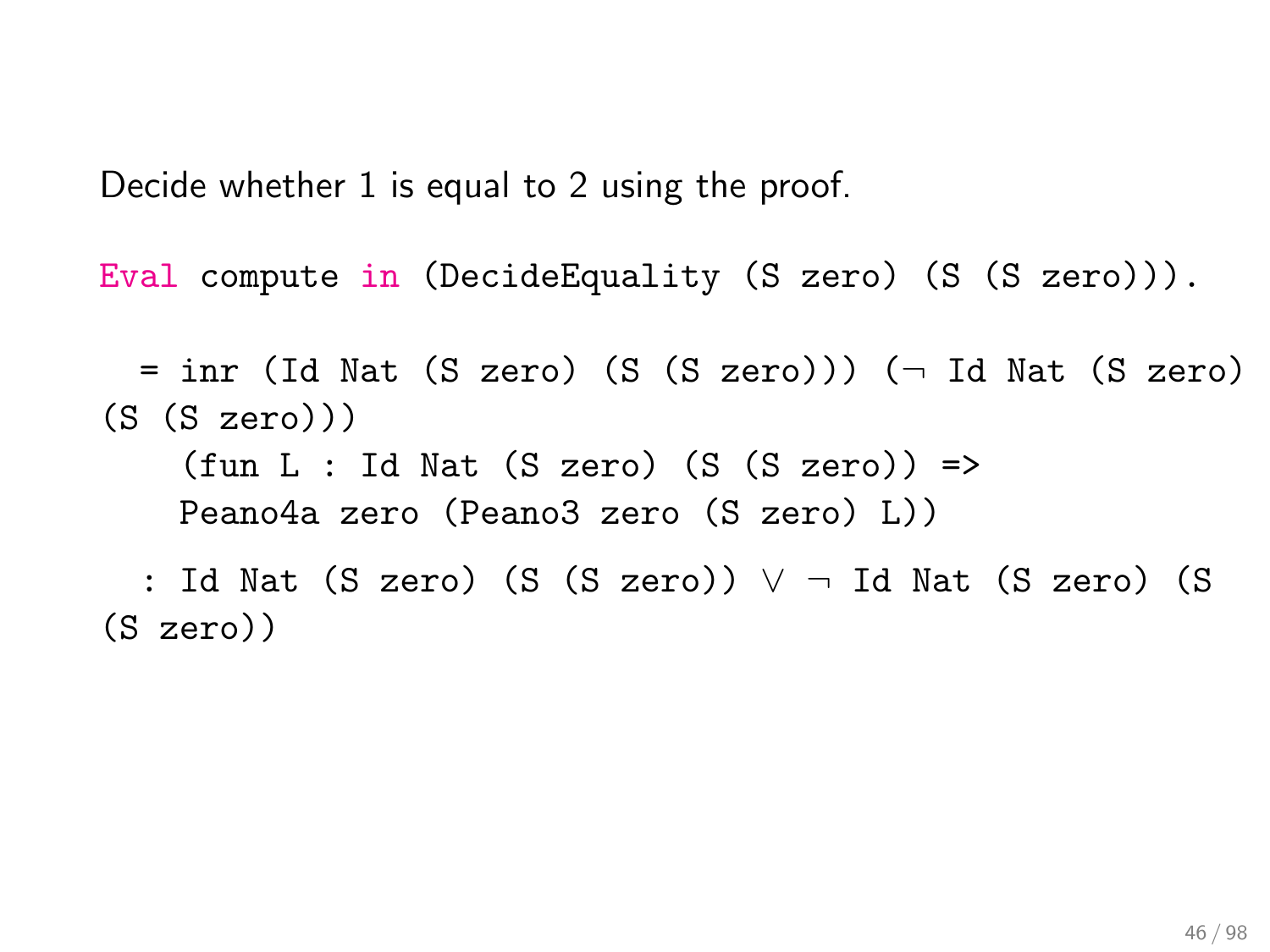# 4. Sets and equivalence relations

Relations and predicates on types:

A predicate P on a type X is a family of propositions  $P \times (x : X)$ .

A relation R between types X and Y is a family of propositions  $R \times y$  (x : X, y : Y). If  $X = Y$ , we say that R is a *binary relation* on X.

A binary relation R on X is an equivalence relation if there are functions ref, sym and tra with

ref  $a : R$  a  $a : (a : X)$ , sym a b  $p : R b a$   $(a : X, b : X, p : R a b)$ , tra a b c p q : R a c  $(a, b, c : X, p : R a b, q : R b c)$ .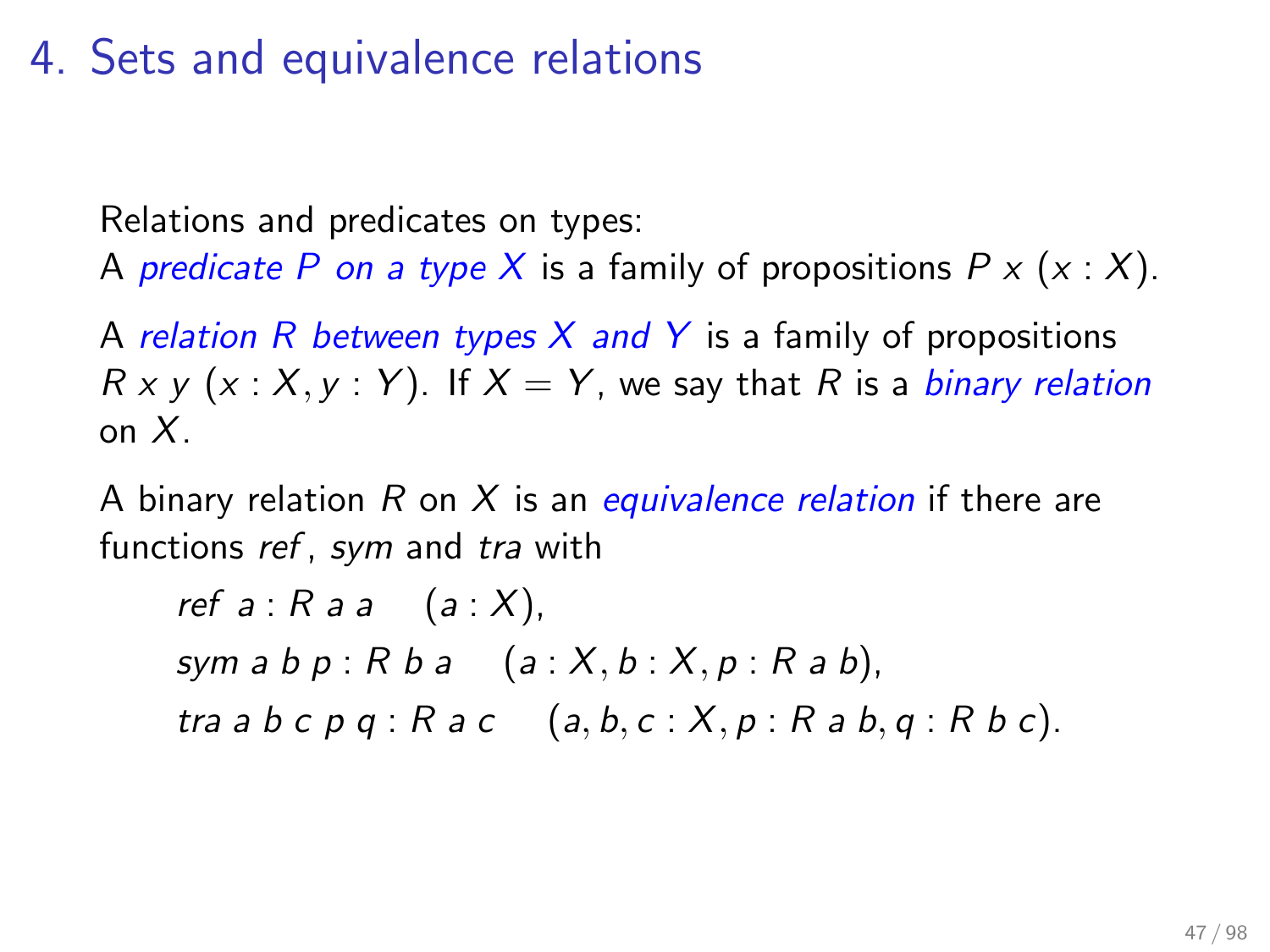We may suppress the proof objects and simply write, for instance in the last line

 $R$  a c true  $(a, b, c : X, R$  a b true, R b c true),

which is equivalent to

 $(\forall a : X)(\forall b : X)(\forall c : X)(R \land b \land R \land c \Rightarrow R \land c)$  true.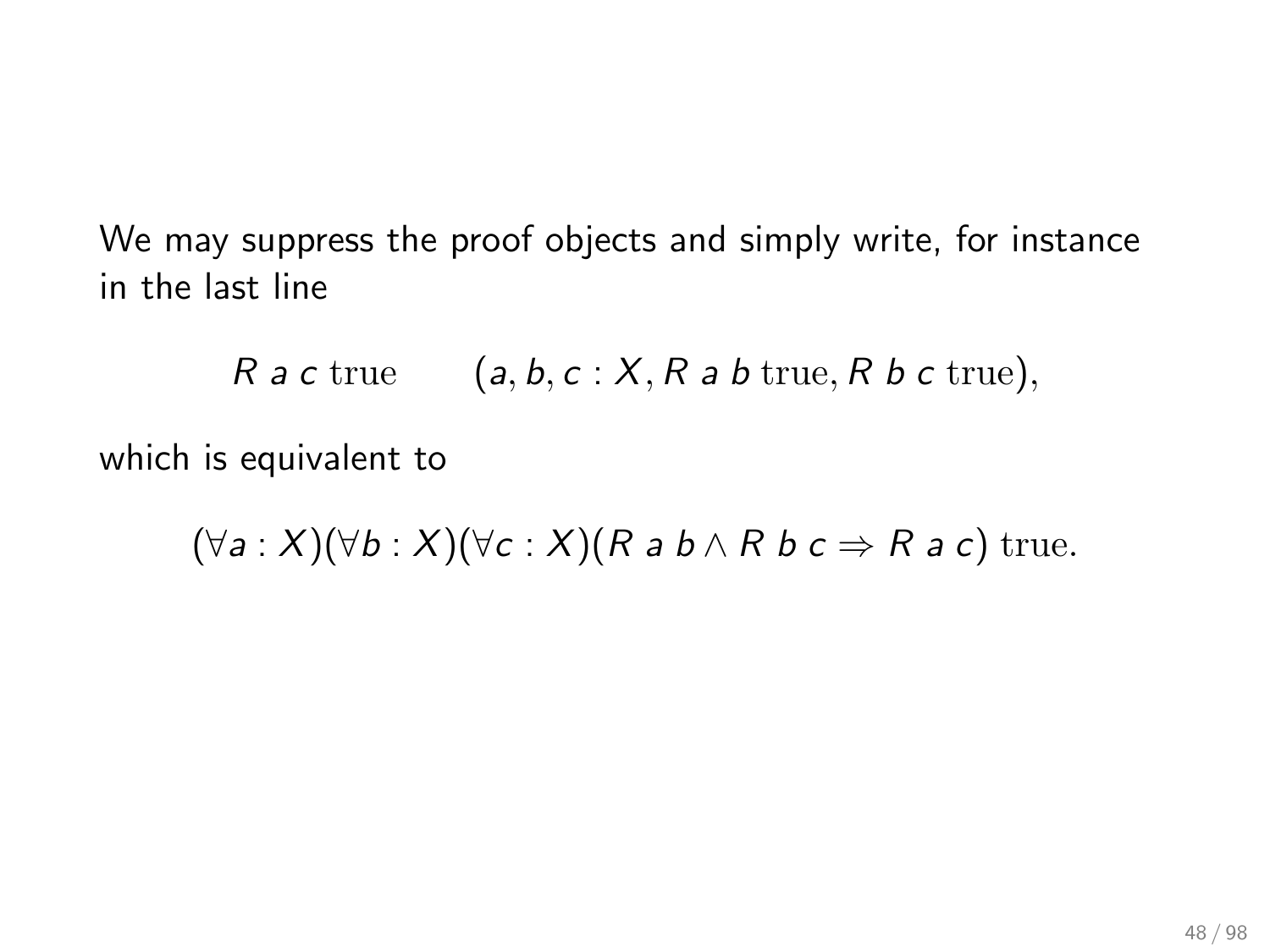**Definition** A set X is a type  $|X|$  together with an equivalence relation  $=_X$  on  $|X|$ . Write this as

$$
X=(|X|,=_X).
$$

We shall also write  $x \in X$  for  $x : |X|$ .

#### Remark

In Greeneleaf (1981)  $|X|$  is called a *preset*, rather than a type. A completely presented set seems to be the terminology of Bishop.

In the type theory community  $X = (|X|, =_X)$  is often known as a setoid.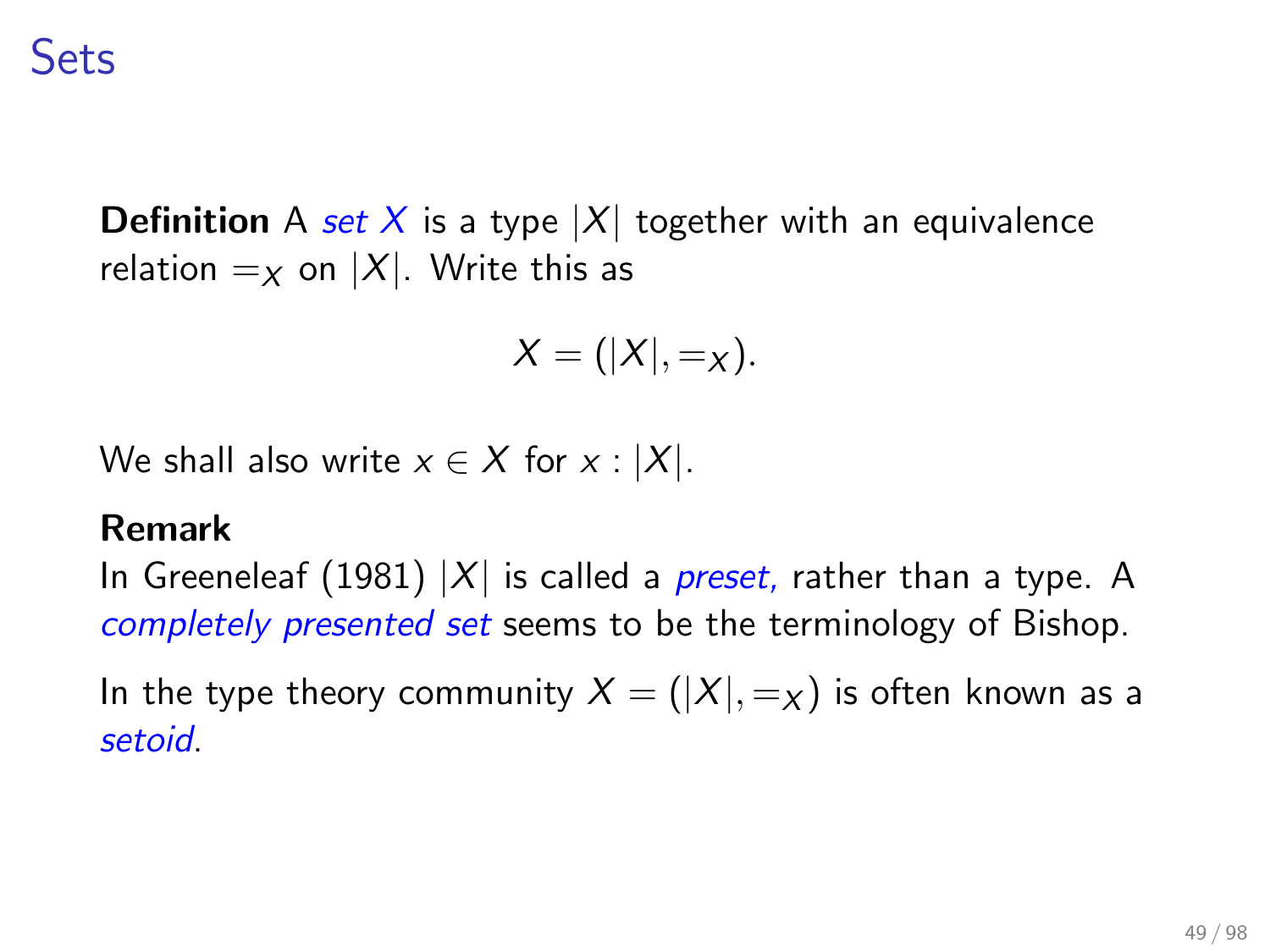**Examples** Let N be the type of natural numbers. Define equivalence relations

 $x =_{\mathbb{N}} y$  iff Tr (eq<sub>N</sub> x y) (Here  $eq_M : N \rightarrow N \rightarrow$  Bool is the equality tester for N and Tr tt =  $\top$  and Tr ff =  $\bot$ )  $x = n$  y iff  $x - y$  is divisble by n Then  $\triangleright \mathbb{N} = (\mathbb{N}, =_{\mathbb{N}})$  is the set of natural numbers

 $\triangleright \mathbb{Z}_n = (N, =_n)$  is the set of integers modulo n.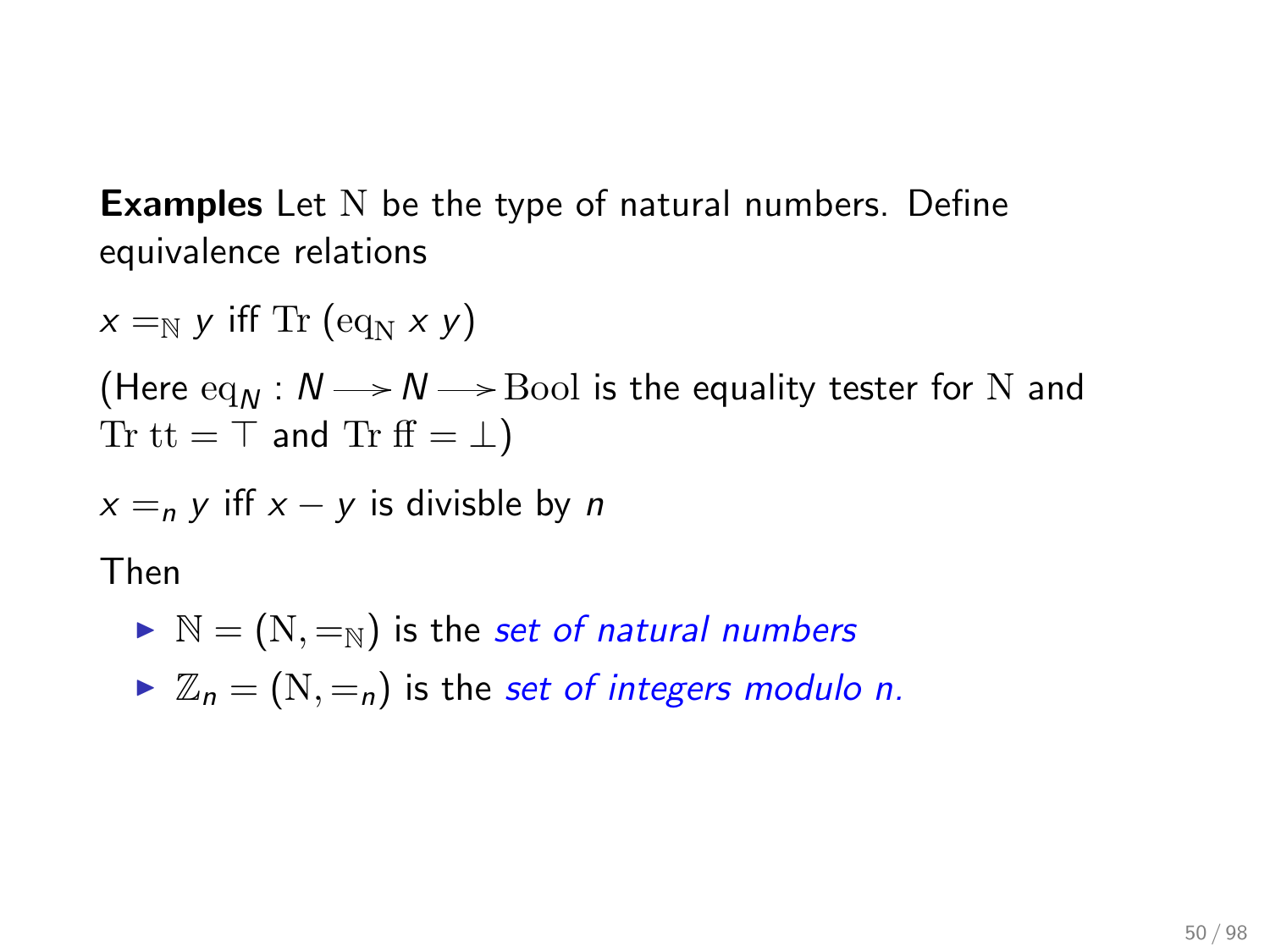**Examples (cont.)**  $N \times N$  denotes the type of pairs of natural numbers. Define an equivalence relation

$$
(x,y) =_{\mathbb{Z}} (x',y')
$$
 iff  $x + y' =_{\mathbb{N}} x' + y$ 

Then  $\mathbb{N} = (\mathbb{N} \times \mathbb{N}, =_Z)$  is the set of integers.

 $N \times N \times N$  denotes the type of triples of natural numbers. Define an equivalence relation

$$
(x, y, z) =_{\mathbb{Q}} (x', y, z')
$$
 iff  $(z' + 1)(x + y') =_{\mathbb{N}} (z + 1)(x' + y)$ 

Then  $\mathbb{Q} = (N \times N \times N, =_0)$  is the set of rational numbers.

These are direct constructions. It is possible to construct them more algebraically using abstract constructions.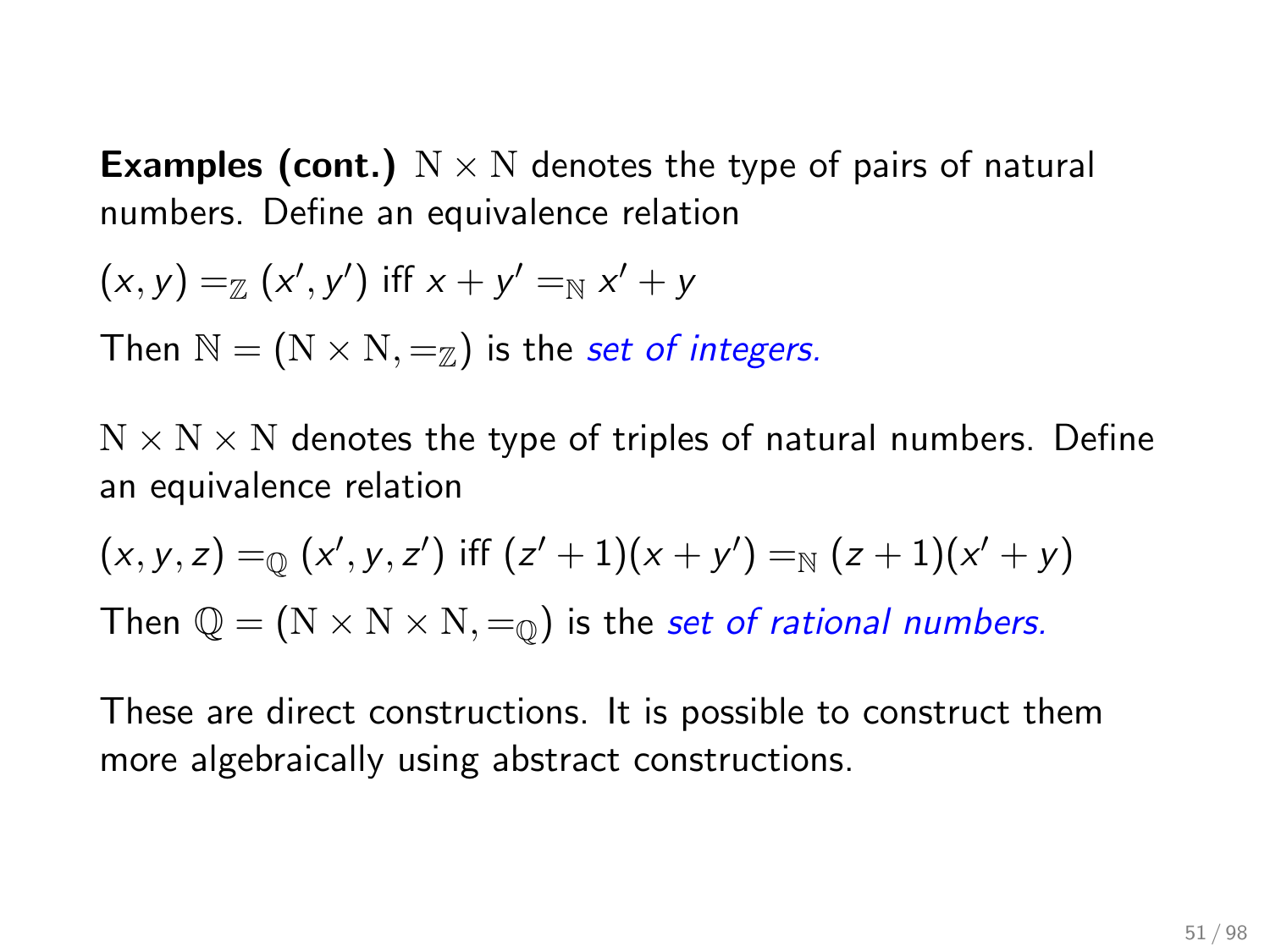### Functions vs operations

What is usually called functions in type theory, we call here operations.

**Definition.** A function f from the set X to the set Y is a pair  $(|f|, \mathrm{ext}_f)$  where  $|f|: |X| \mathbin{\longrightarrow} |Y|$  is an operation so that

$$
(ext_f a b p) : |f| a =_{Y} |f| b
$$
  $(a, b : |X|, p : a =_{X} b).$ 

To conform with usual mathematical notation, function application will be written

 $f(a) =_{\text{def}} |f|$  a

Two functions  $f, g: X \rightarrow Y$  are extensionally equal,  $f =_{[X] \to Y]} g$ , if there is e with

$$
e a : f(a) = \gamma g(a) \quad (a \in X).
$$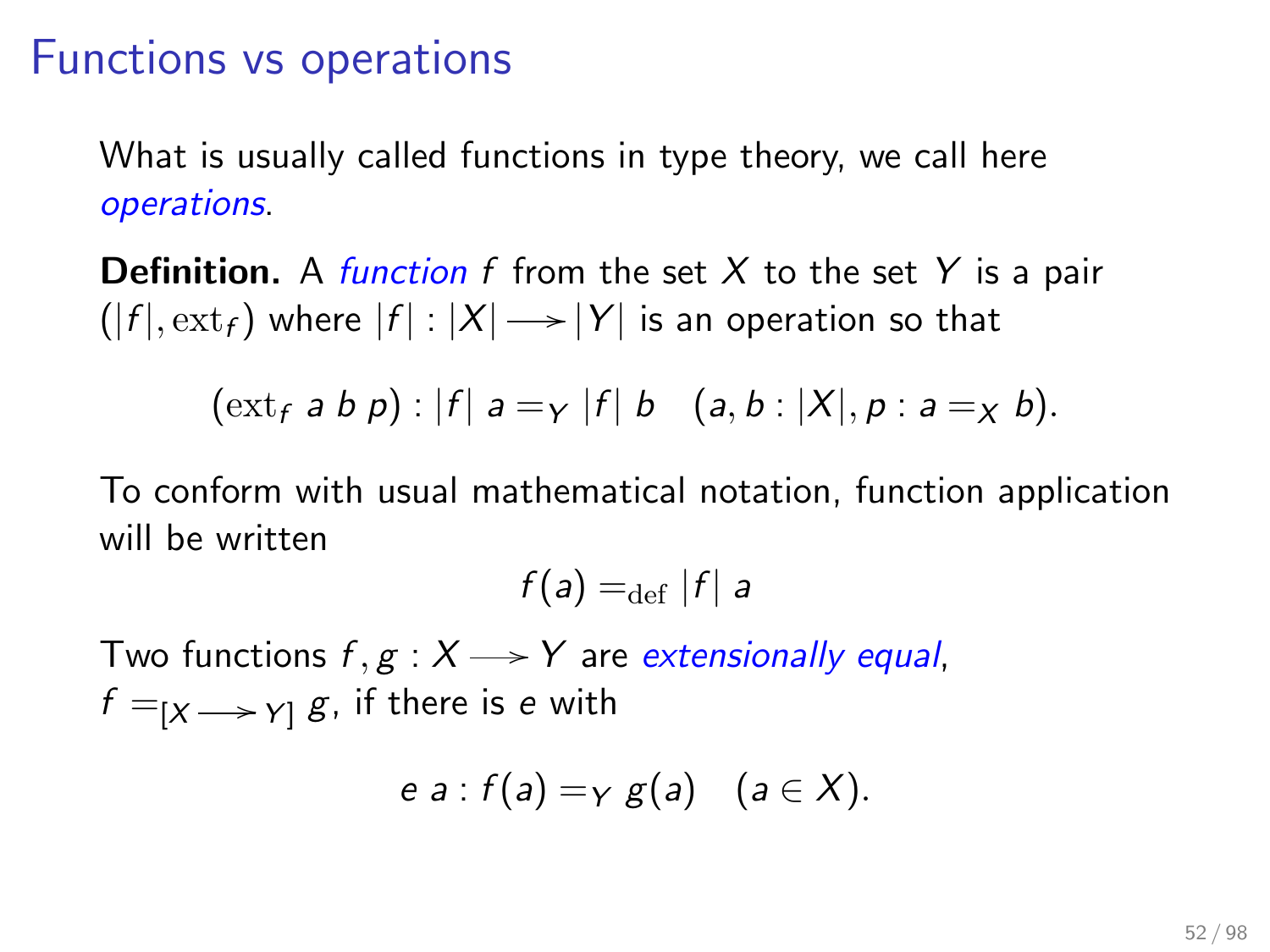### Set constructions

The product of sets A and B is a set  $P = (|P|, =_P)$  where  $|P| = |A| \times |B|$  (cartesian product as types) and the equality is defined by

$$
(x, y) = P(u, v)
$$
 iff  $x = A u$  and  $y = B v$ .

Standard notation for this P is  $A \times B$ . Projection function are  $\pi_1(x, y) = x$  and  $\pi_1(x, y) = y$ . This construction can be verified to satisfy the abstract property (page 5). (It can as well be expressed by the categorical universal property for products.)

The disjoint union  $A \cup B$  (or  $A + B$ ) is definied by considering the corresponding type construction.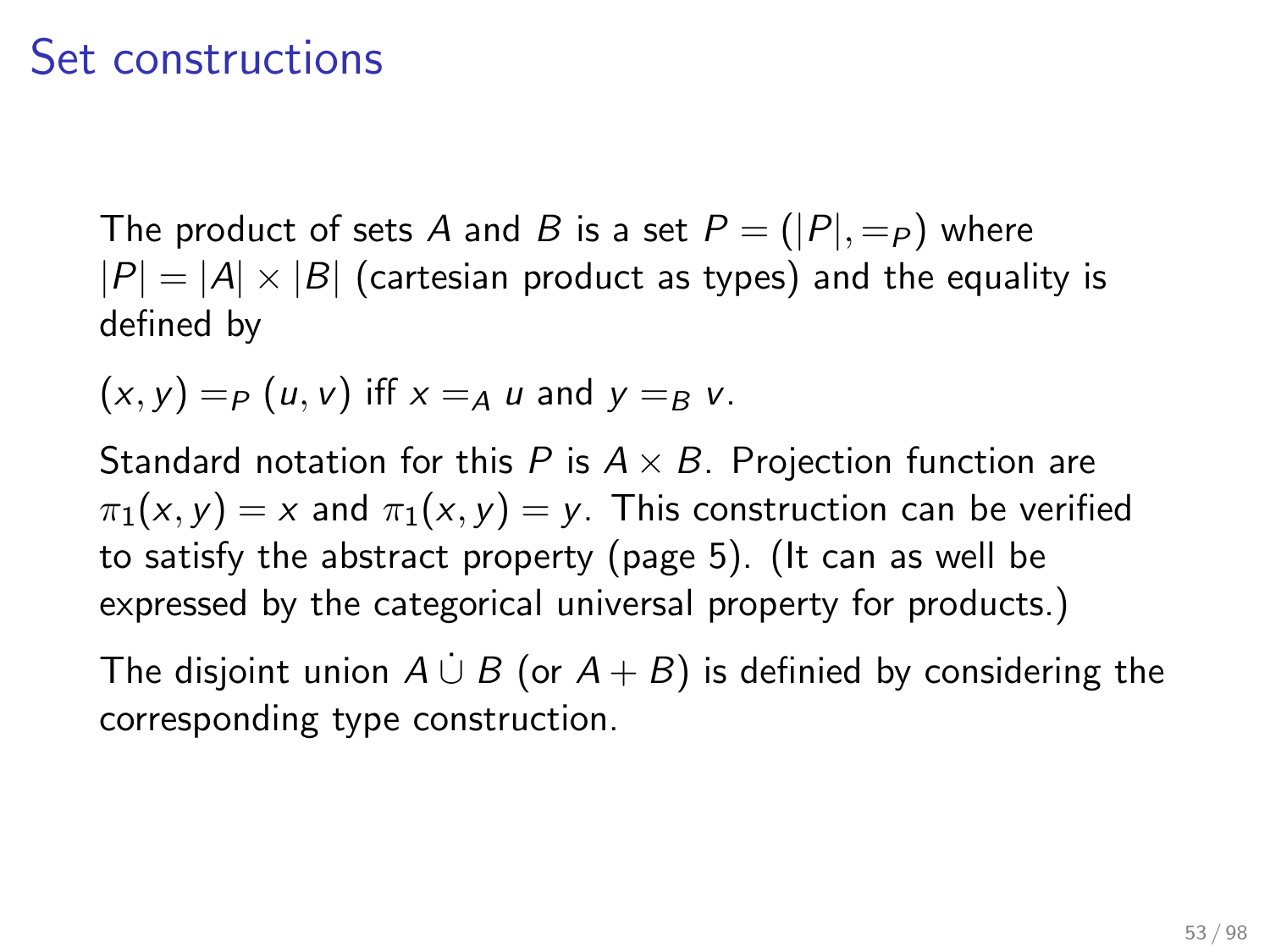The functions from  $A$  to  $B$  form a set  $B^A$  defined to be the type

$$
(\Sigma f: |A| \longrightarrow |B|)(\forall x, y: |A|)[x =_A y \longrightarrow fx =_B fy],
$$

together with the equivalence relation

$$
(f,p) =_{B^A} (g,q) \Longleftrightarrow_{\text{def}} (\forall x : |A|) f x =_{B} g x.
$$

The evaluation function  $\mathrm{ev}_{A,B}:B^A \times A {\longrightarrow} B$  is given by

$$
\operatorname{ev}_{A,B}((f,p),a)=f a
$$

**Proposition.** Let  $A$ ,  $B$  and  $X$  be sets. For every function  $h: X \times A {\,\longrightarrow\,} B$  there is a unique function  $\hat h: X {\,\longrightarrow\,} B^A$  with

$$
\mathrm{ev}_{A,B}(\hat{h}(x),y)=h(x,y) \qquad (x\in X,y\in A).
$$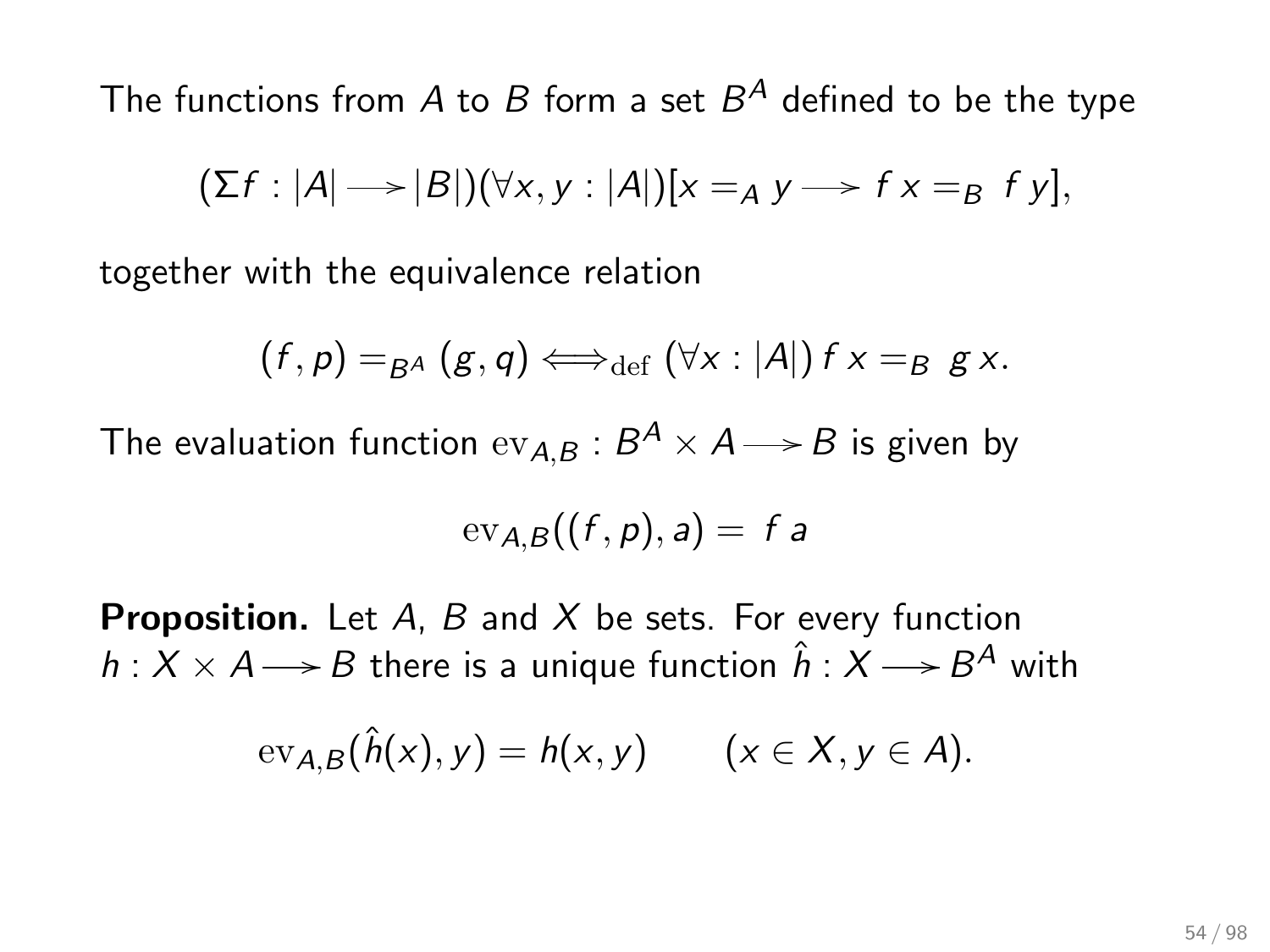A set X is called *discrete*, if for all  $x, y \in X$ 

$$
(x = x y) \vee \neg (x = x y).
$$

In classical set theory all sets are discrete. This is not so constructively, but we have

**Proposition.** The unit set 1 and the set of natural numbers  $\mathbb N$  are both discrete. If X and Y are discrete sets, then  $X \times Y$  and  $X + Y$  are discrete too.

However, the assumption that  $\mathbb{N}^\mathbb{N}$  is discrete implies a nonconstructive principle (WLPO):

$$
(\forall n \in \mathbb{N}) f(n) = 0 \ \lor \ \neg(\forall n \in \mathbb{N}) f(n) = 0
$$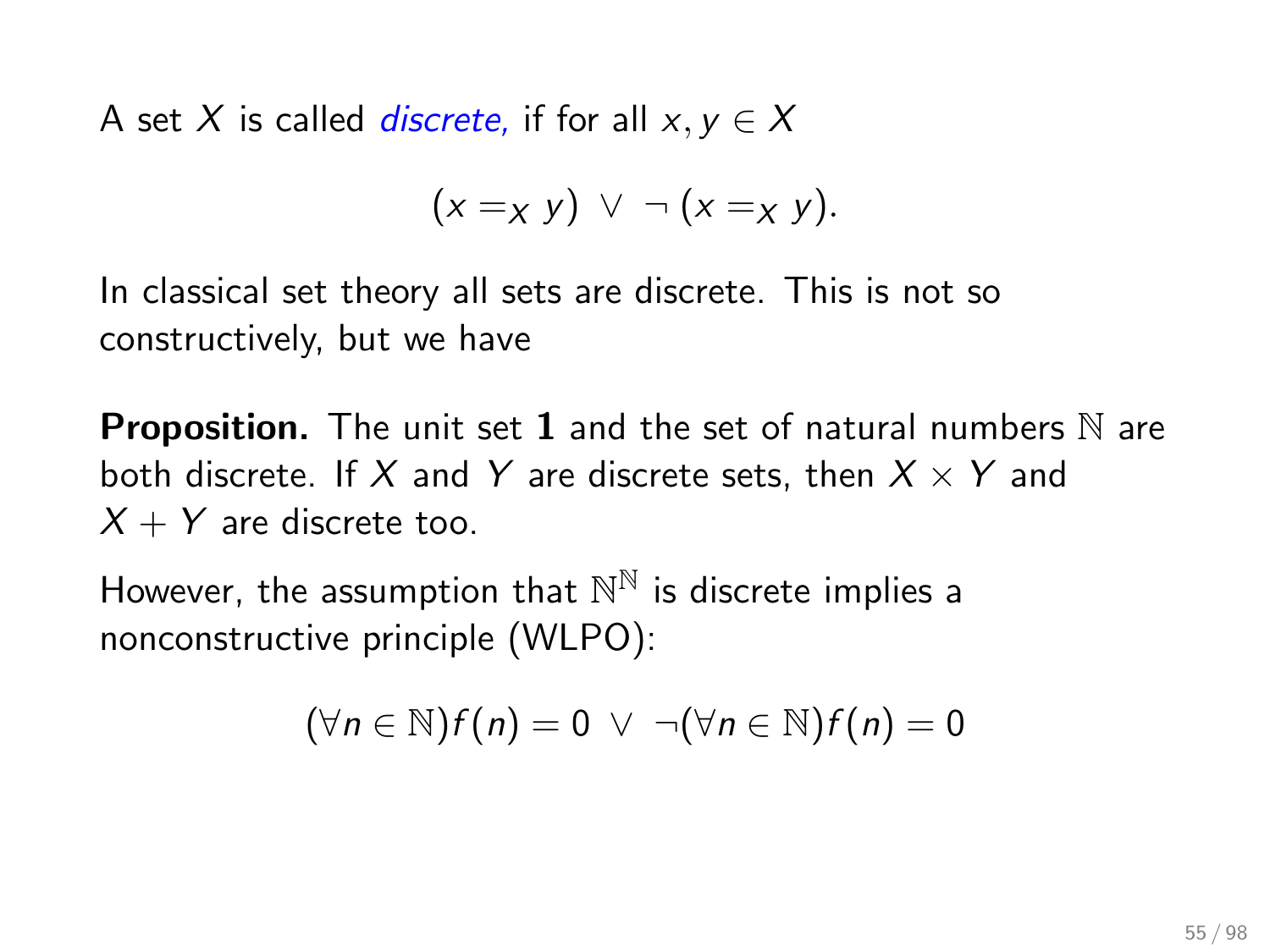## Coarser and finer equivalences

An equivalence relation  $\sim$  is *finer* than another equivalence relation  $\approx$  on a type |A| if for all x, y : A

$$
x \sim y \Longrightarrow x \approx y.
$$

It is easy to prove by induction that  $=_{\mathbb{N}}$  is the finest equivalence relation on N.

If there is a finest equivalence relation  $=_A$  on a type  $|A|$ , the set  $A = (|A|, =_A)$  has the *substitutivity property* 

$$
x=_Ay \Longrightarrow (Px \Leftrightarrow Py)
$$

for any predicate P on the type  $|A|$ .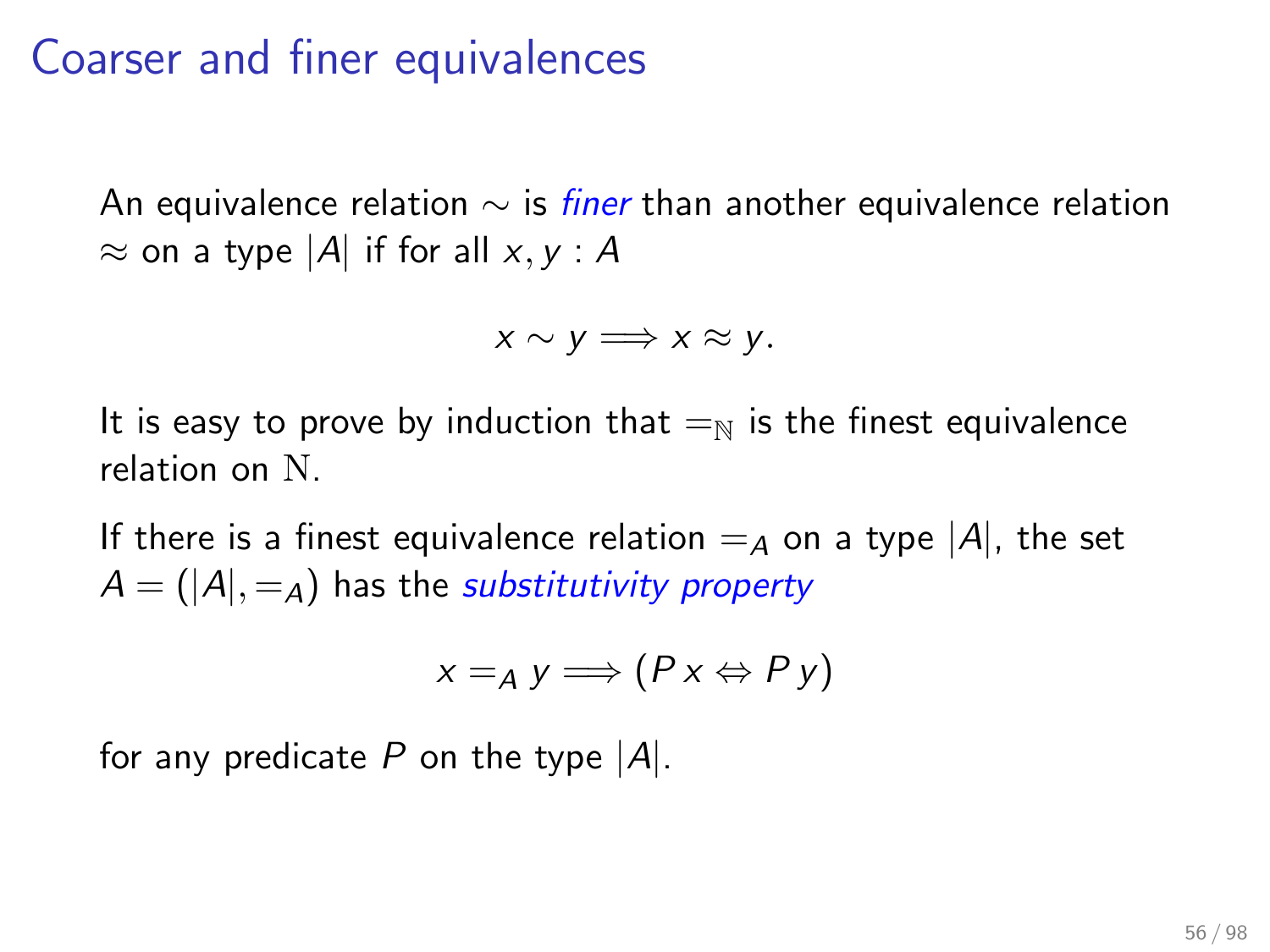Sets are rarely substitutive, and the notion is not preseved by isomorphisms.  $\mathbb{Z}_n$  as constructed above is not substitutive; an isomorphic construction yields substitutivity.

**Theorem.** To any type  $|A|$ , the identity type construction Id assigns a finest equivalence Id  $|A|$ . The resulting set, also denoted  $|A|$ , is substitutive.

Remark. Substitutive sets are however very convenient for direct formalisation in e.g. Agda or Coq, as extensionality proofs can be avoided.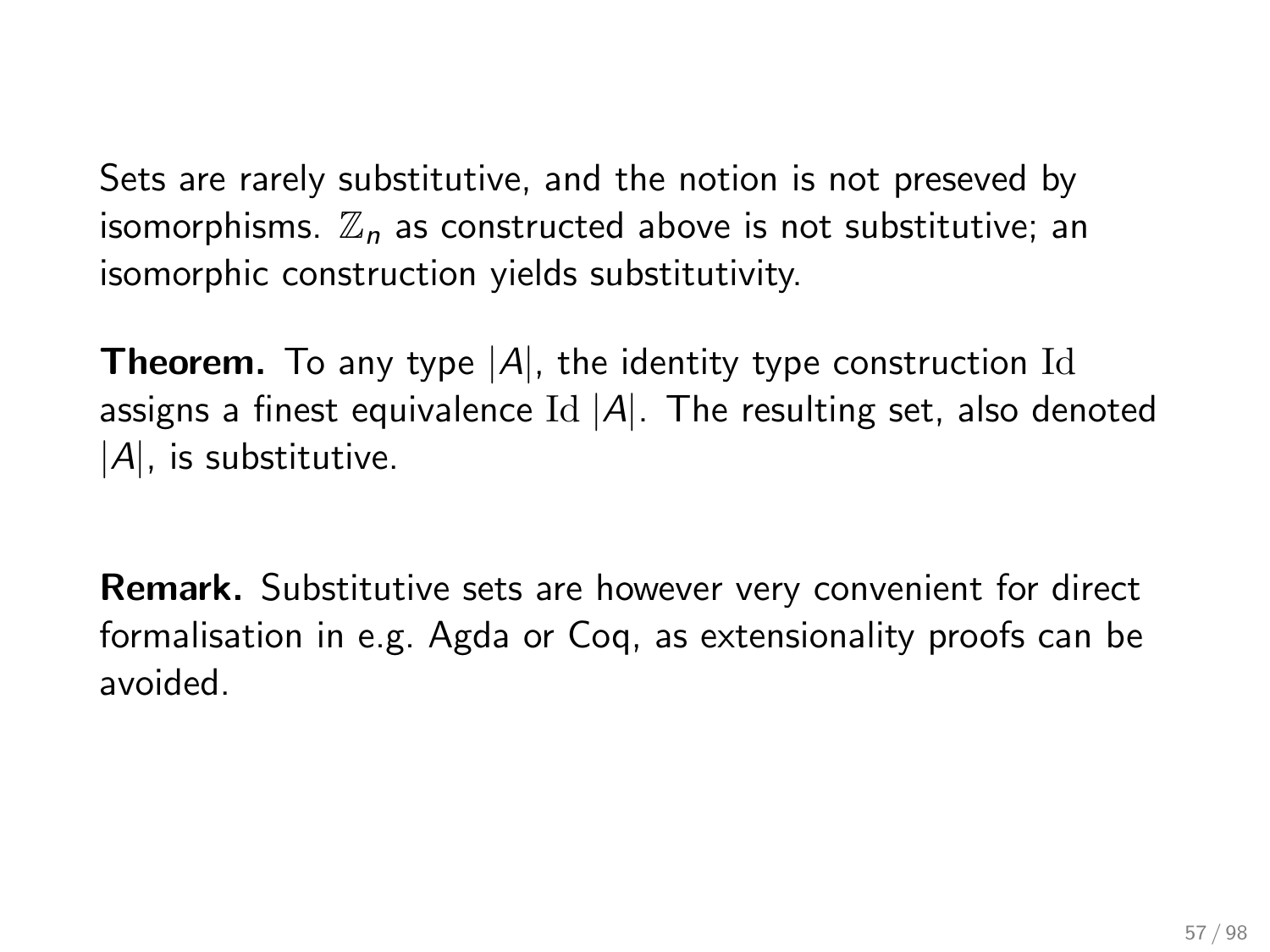# 5. Choice sets and axiom of choice

A set S is a *choice set*, if for any surjective function  $f : X \rightarrow S$ , there is right inverse  $g : S \longrightarrow X$ , i.e.

$$
f(g(s))=s \qquad (s\in S).
$$

Theorem. Every substitutive set is a choice set.

(Zermelo's) Axiom of Choice may be phrased thus: Every set is a choice set.

Theorem. Zermelo's AC implies the law of excluded middle.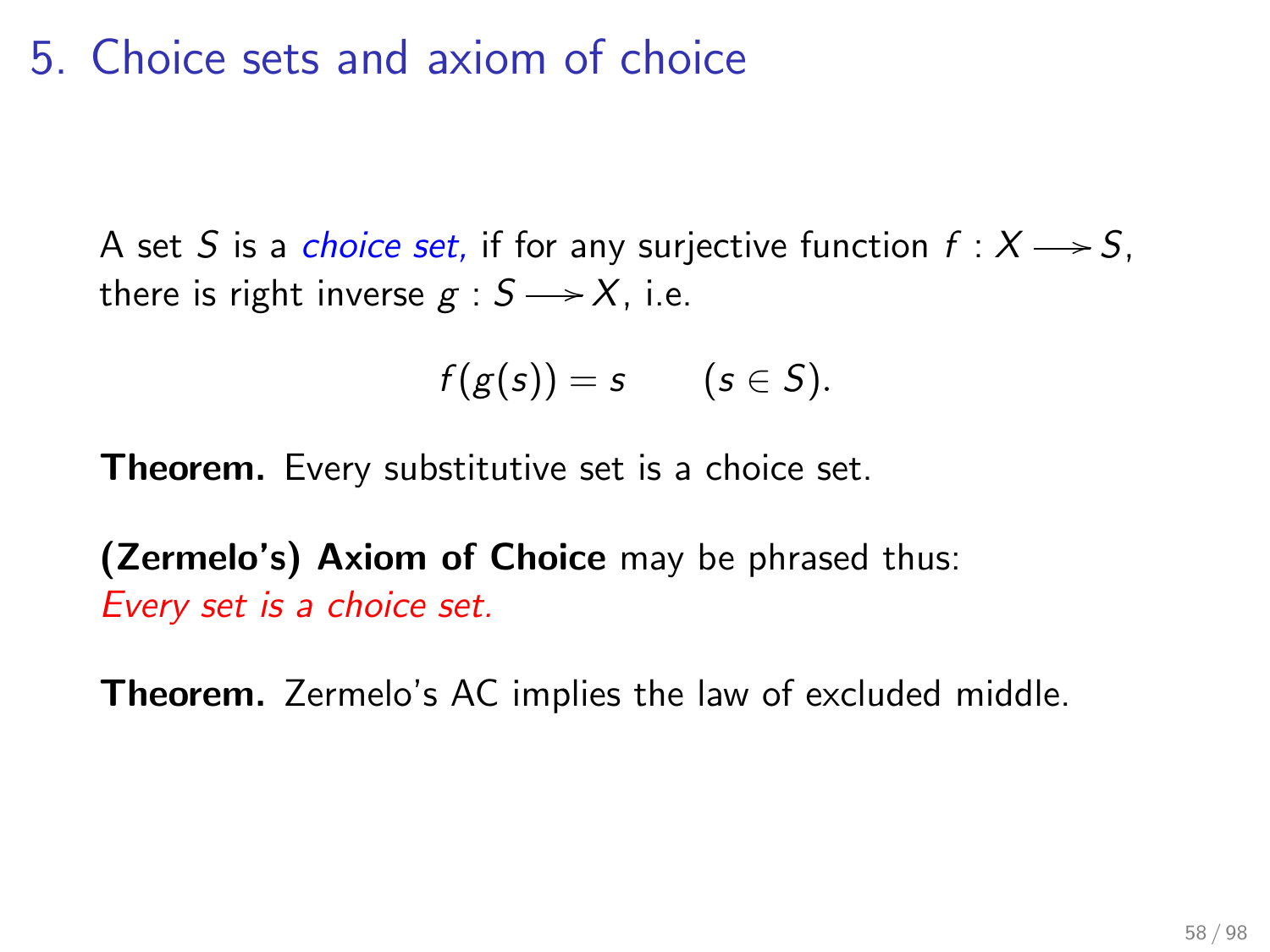Though Zermelo's AC is incompatible with constructivism, there is related axiom (theorem of type theory) freely used in Bishop constructivism.

**Theorem.** For any set A there is a choice set  $|A|$  and surjective function  $p: |A| \!\longrightarrow\! A$ . (In categorical logic often referred to as "existence of enough projectives".)

As a consequence, Dependent Choice is valid (see notes, p. 76).

**Theorem.** If A and B are choice sets, then so are  $A \times B$  and  $A + B$ .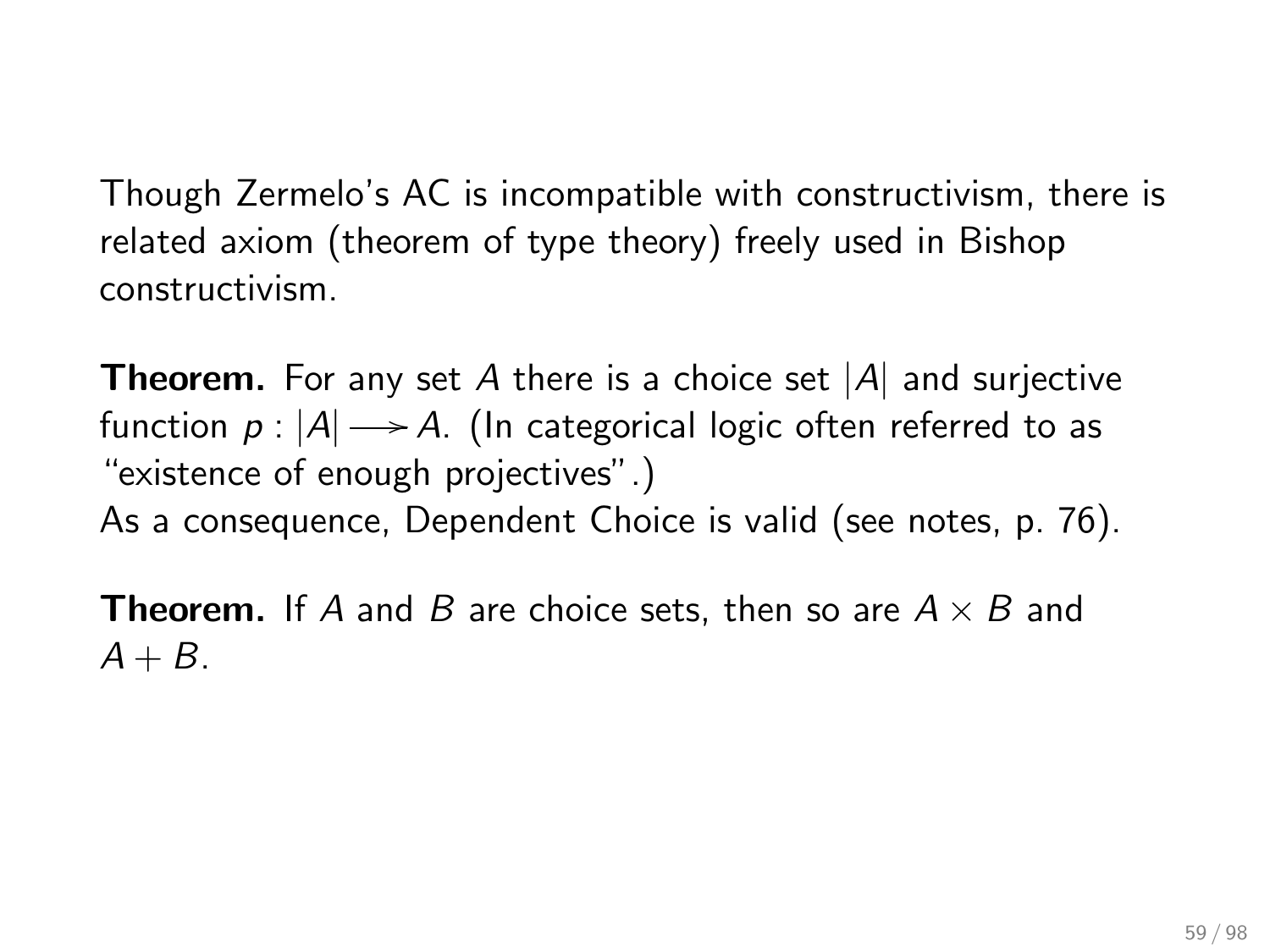# 6. Relations and subsets

**Definition** A *(extensional) property* P of the set X is a family of propositions  $P \times (x \in X)$  with

$$
x =_X y, P x \Longrightarrow P y.
$$

We also say that P is a *predicate* on X.

A relation R between sets X and Y is a family of propositions  $R \times y$  ( $x \in X, y \in Y$ ) such that

$$
x =_{X} x', y =_{Y} y', R x y \Longrightarrow R x' y'.
$$

The relation is *univalent* if  $y = y$  y', whenever  $R \times y$  and  $R \times y'$ . Write  $P(x)$ ,  $R(x, y)$  etc. in the extensional situation.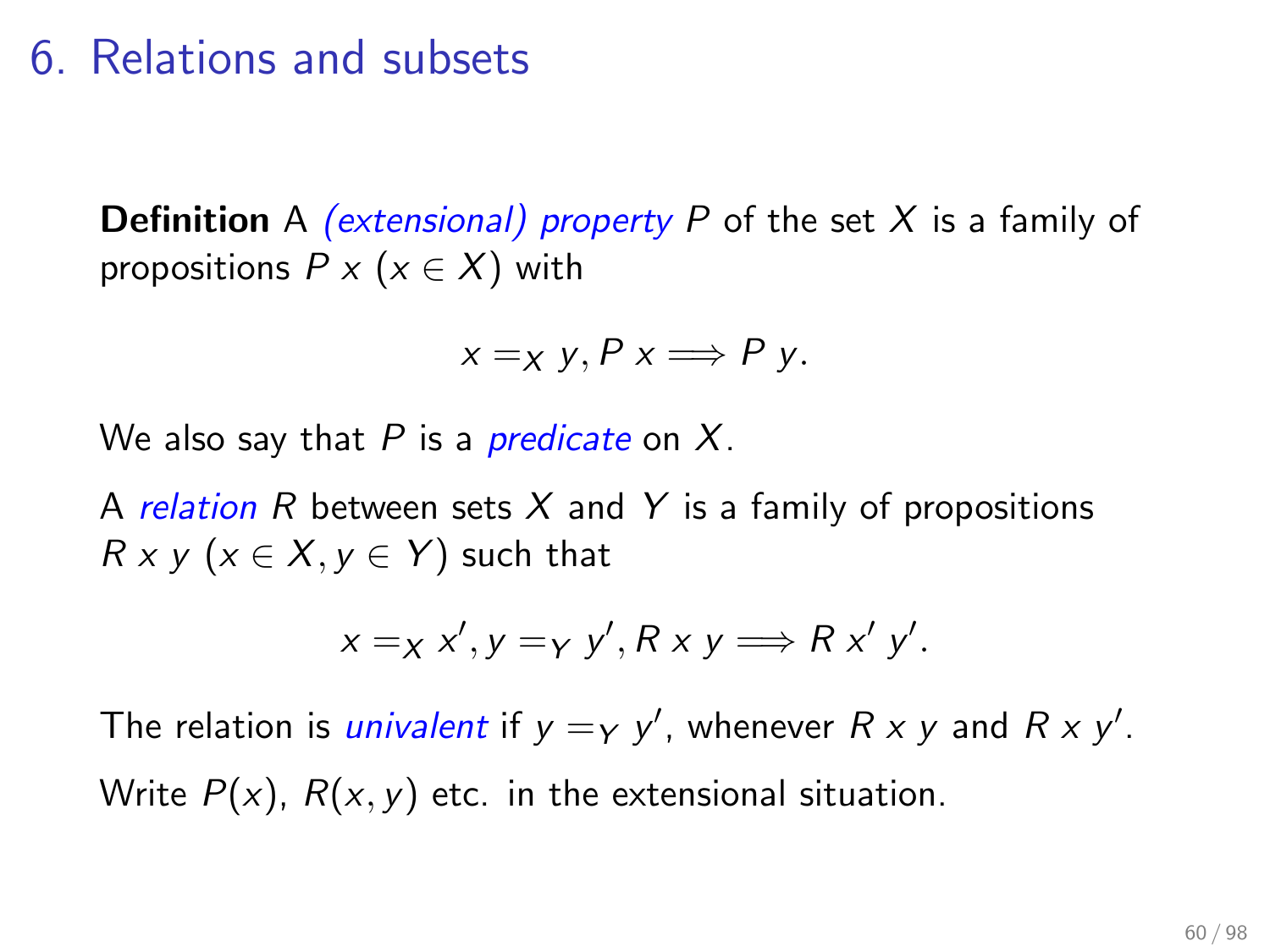## Restatement of choice principles for relations.

The following is the theorem of *unique choice*.

**Thm.** Let R be a univalent relation between the sets X and Y. It is total if, and only if, there exists a function  $f : X \longrightarrow Y$ , called a selection function, such that

$$
R(x, f(x)) \qquad (x \in X).
$$

(This function is necessarily unique if it exists.)

An alternative characterisation of choice sets is

**Thm.** A set  $X$  is a choice set iff for every set  $Y$ , each total relation R between X and Y has a selection function  $g: X \longrightarrow Y$  so that

$$
R(x,g(x)) \qquad (x\in X).
$$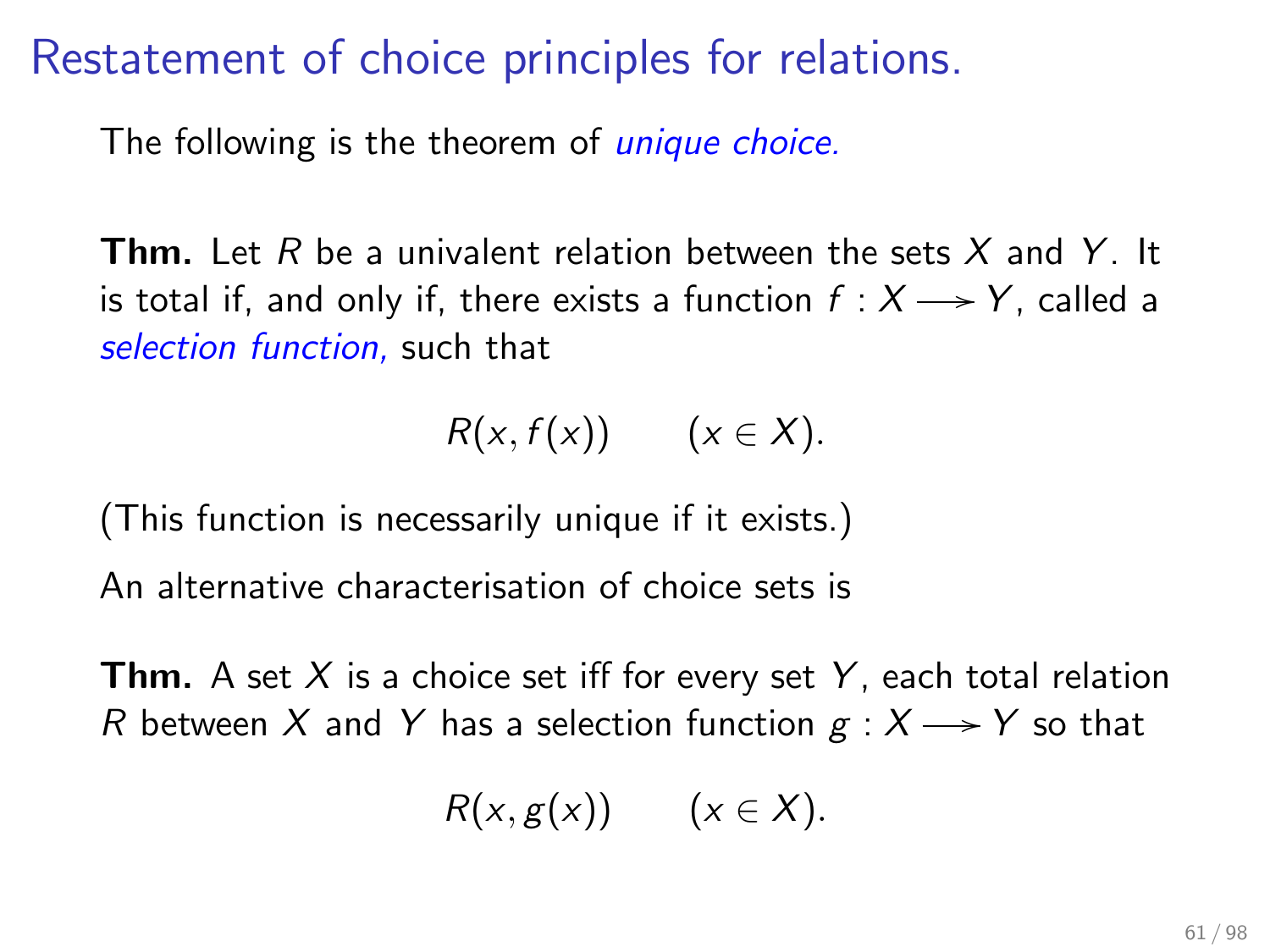# Dependent choice

**Dependent choice.** Let  $A$  be a set which is the surjective image of a choice set. Let R be a binary relation on A such that

$$
(\forall x \in A)(\exists y \in A)R(x, y).
$$

Then for each  $a \in A$ , there exists a function  $f : \mathbb{N} \longrightarrow A$  with  $f(0) = a$  and  $R(f(n), f(n+1))$   $(n \in \mathbb{N}).$ 

**Proof.** Let  $p : P \rightarrow A$  be surjective, where P is a choice set. By surjectivity, we have

$$
(\forall u \in P)(\exists v \in P)R(p(u), p(v)).
$$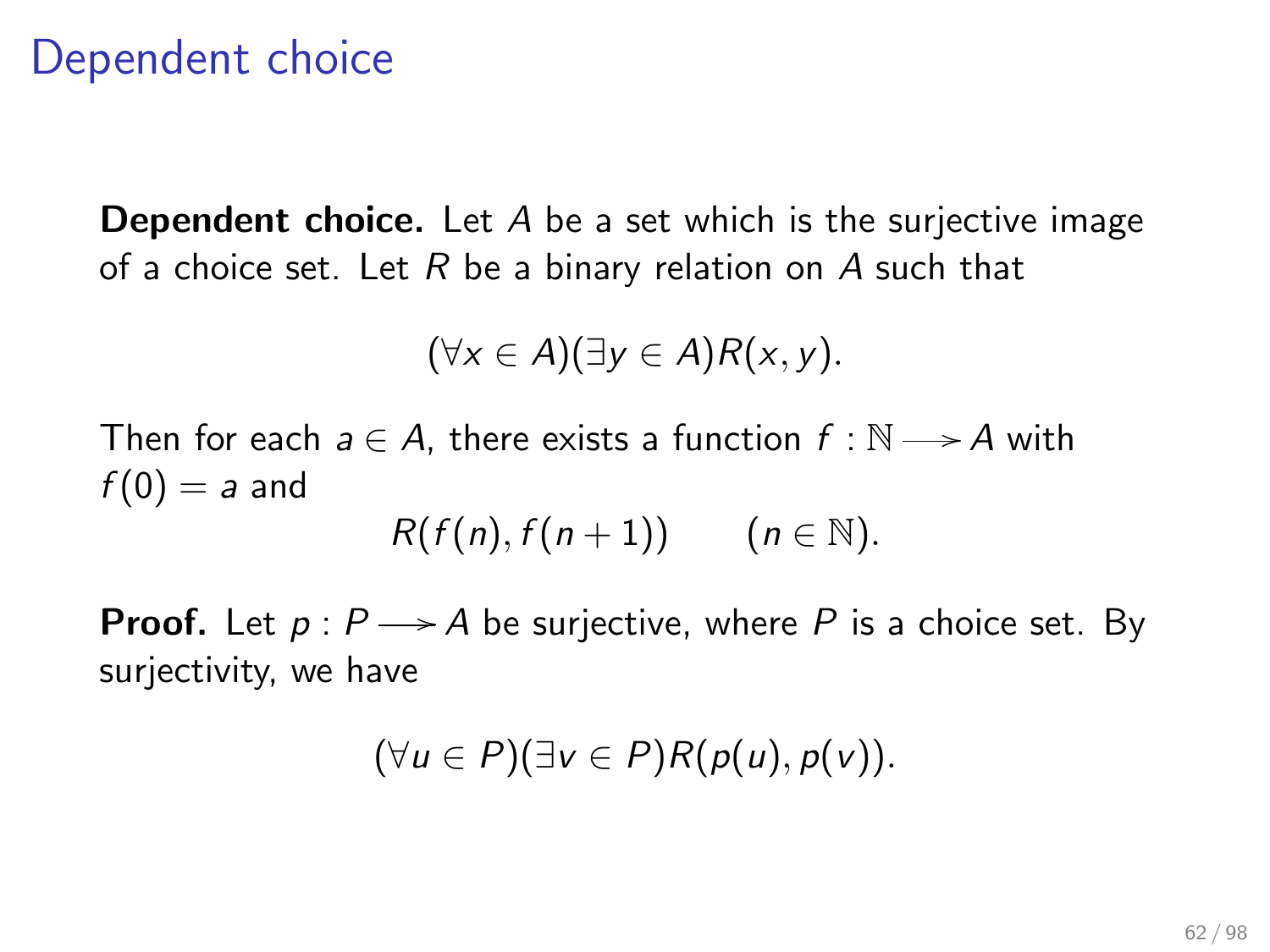Since P is a choice set we find  $h : P \rightarrow P$  with  $R(p(u), p(h(u)))$ for all  $u \in P$ .

For  $a \in A$ , there is  $b_0 \in P$  with  $a = p(b_0)$ .

Define by recursion  $g(0) = b_0$  and  $g(n + 1) = h(g(n))$ , and let  $f(n) = p(g(n))$ . Thus  $R(p(g(n)), p(g(n+1)))$ , so f is indeed the desired choice function.

Remark Thus we have proved the general dependent choice theorem in type theory with identity types. We also get another proof of countable choice, without requiring a particular subsititutive construction of natural numbers.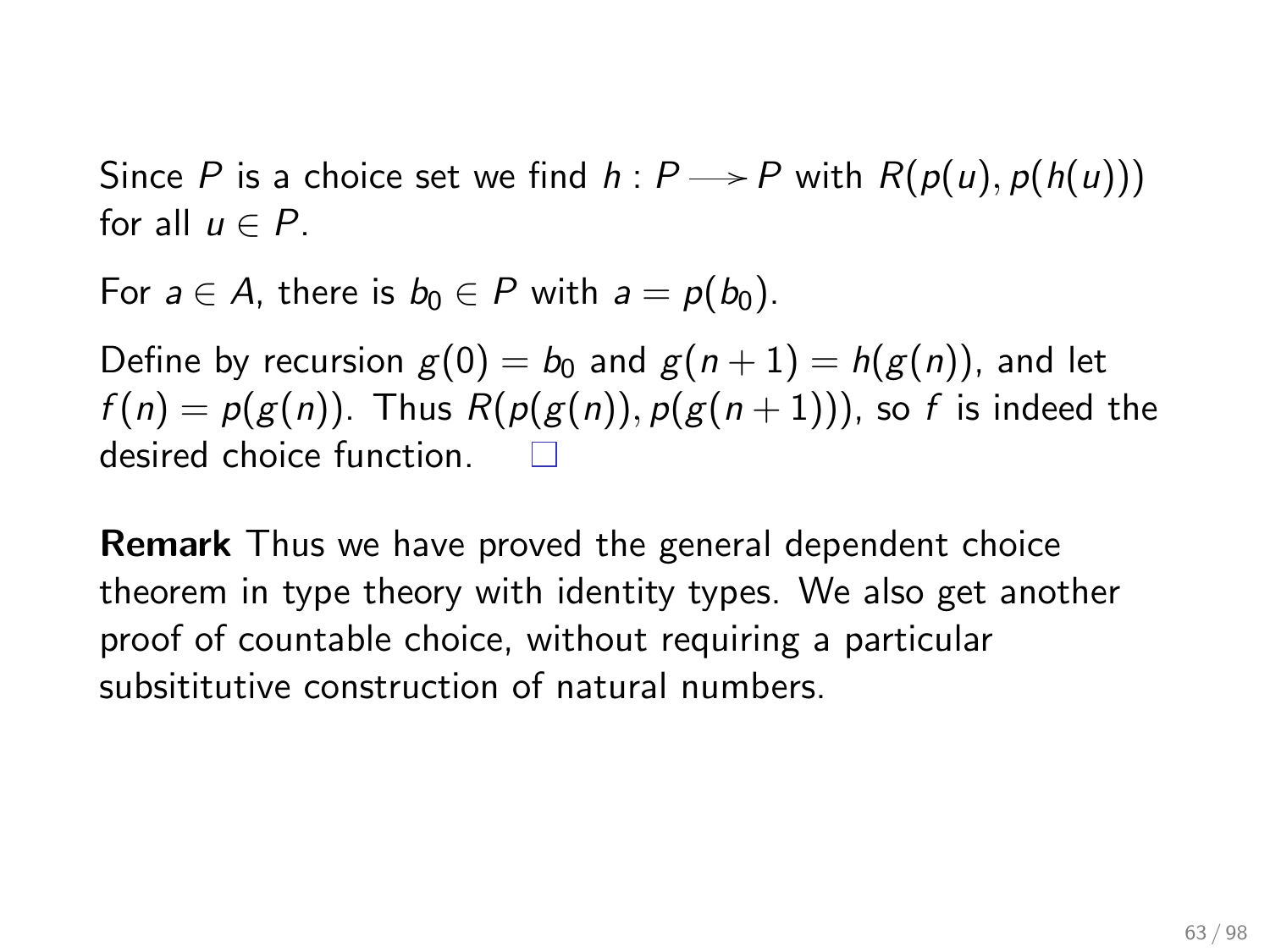### Subsets as injective functions

Let X be a set. A subset of X is a pair  $S = (\partial S, \iota_S)$  where  $\partial S$  is a set and  $\iota_S : \partial S \longrightarrow X$  is an injective function.

An element  $a \in X$  is a *member of* S (written  $a \in X$  S) if there exists  $d \in \partial S$  with  $a = x \iota_S(d)$ .

Inclusion  $\subset_X$  and equality  $\equiv_X$  of subsets of X can be defined in the usual logical way.

**Prop.** For subsets A and B of X, the inclusion  $A \subseteq X$  B holds iff there is a function  $f : \partial A \rightarrow \partial B$  with  $\iota_B \circ f = \iota_A$ . (Such f are unique and injective.)

The subsets are equal iff  $f$  is a bijection.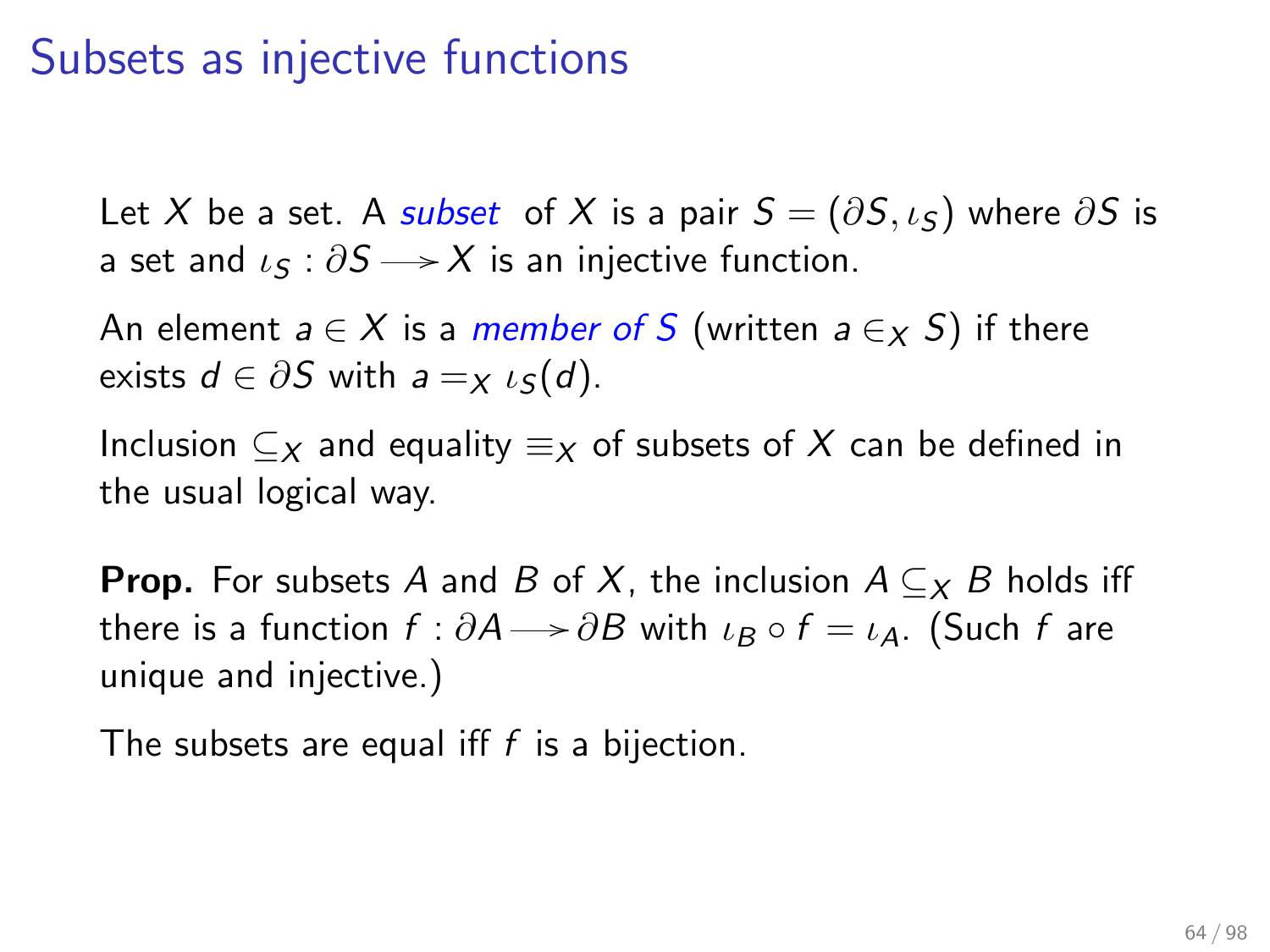### Separation of subsets

For a property  $P$  on a set  $X$ , the subset

$$
\{x\in X\mid P(x)\}=\Big(\{x\in X:P(x)\},\iota\Big)
$$

is defined by the data:

$$
|\{x \in X : P(x)\}| =_{\text{def}} (\Sigma x \in X)P(x)
$$

and

$$
\langle x,p\rangle =_{\{x\in X:\ P(x)\}} \langle y,q\rangle \Longleftrightarrow_{\text{def}} x =_X y
$$

and  $\iota(\langle x, p \rangle) =_{\text{def}} x$ .

(Note the careful syntactic distinction of ":" and "|".)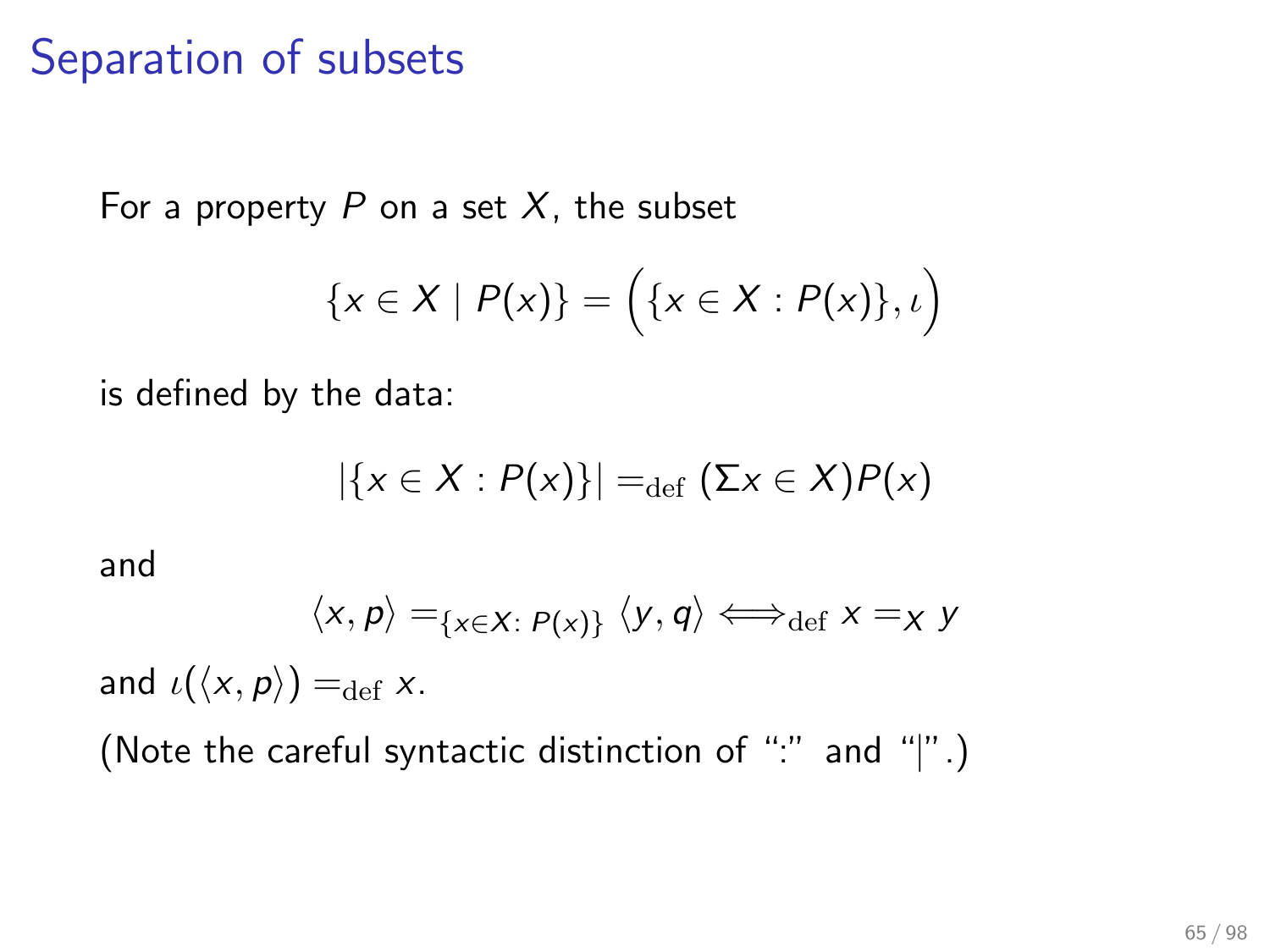Note that

$$
a \in_X \{x \in X \mid P(x)\} \Leftrightarrow (\exists d \in \{x \in X \ : P(x)\}) a = \iota(d)
$$
  

$$
\Leftrightarrow (\exists x \in X)(\exists p : |P| \ x) a = \iota(\langle x, p \rangle)
$$
  

$$
\Leftrightarrow |P| \ a
$$
  

$$
\Leftrightarrow P(a)
$$

The usual set-theoretic operations  $\cap$ ,  $\cup$ ,  $\overline{(\ )}$  can now be defined "logically" for subsets.

A subset S of X is *decidable*, or *detachable*, if for all  $a \in X$ 

$$
a\in_X S\ \vee\ \neg(a\in_X S).
$$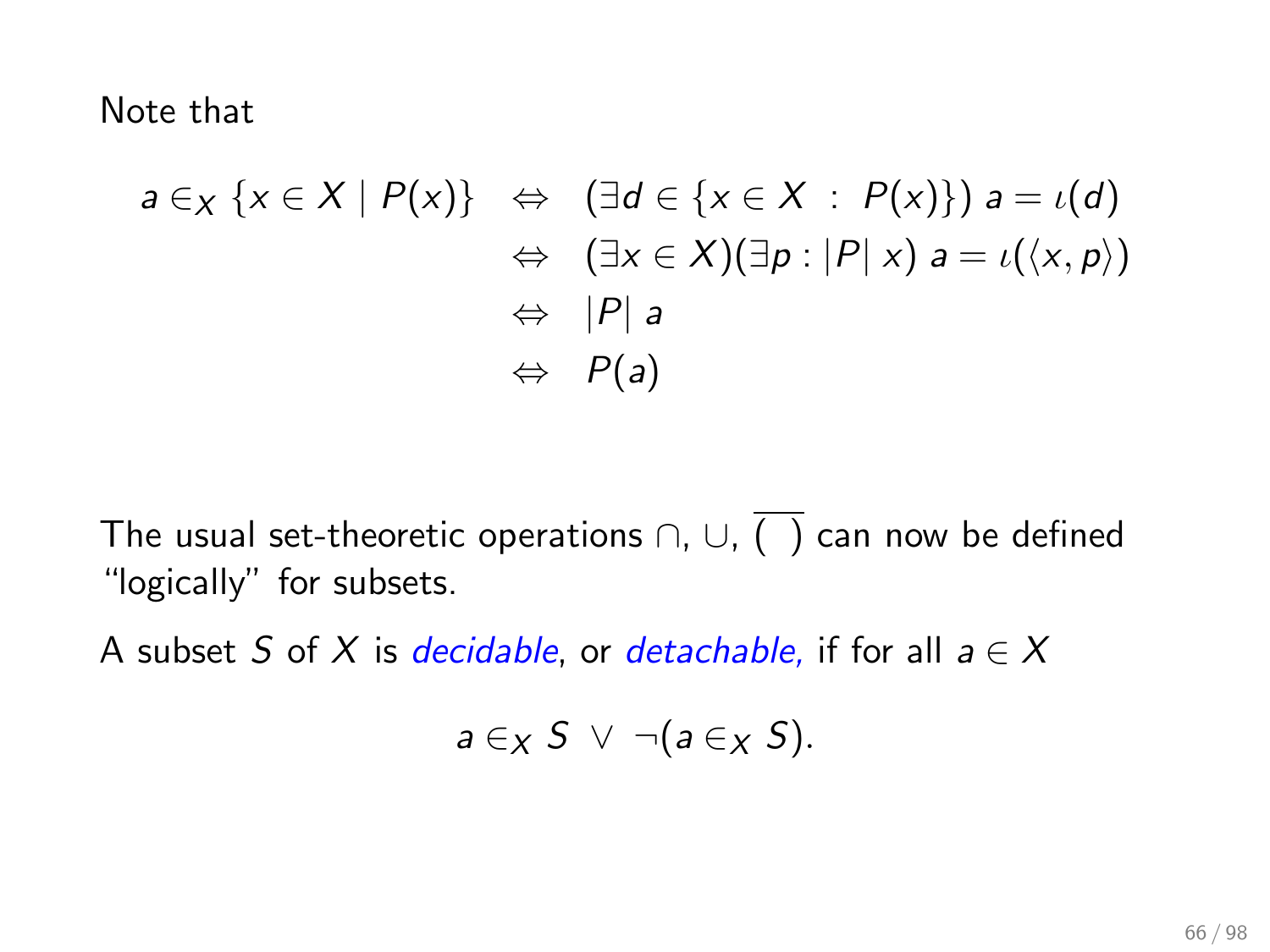Union of subsets: logical definition.

Let  $A = (\partial A, \iota_A)$  and  $B = (\partial B, \iota_B)$  be subsets of X. Their union is the following subset of  $X$ 

$$
A \cup B = \{ z \in X \mid z \in X \text{ for } z \in X B \}.
$$

Taking  $U = A \cup B$  apart as  $U = (\partial U, \iota_U)$  we see that  $|\partial U|$  is

 $(\Sigma z : |X|)(z \in_X A \text{ or } z \in_X B) = (\Sigma z : |X|)((z \in_X A) + (z \in_X B)).$ 

whereas  $\iota_U(z, p) = z$ .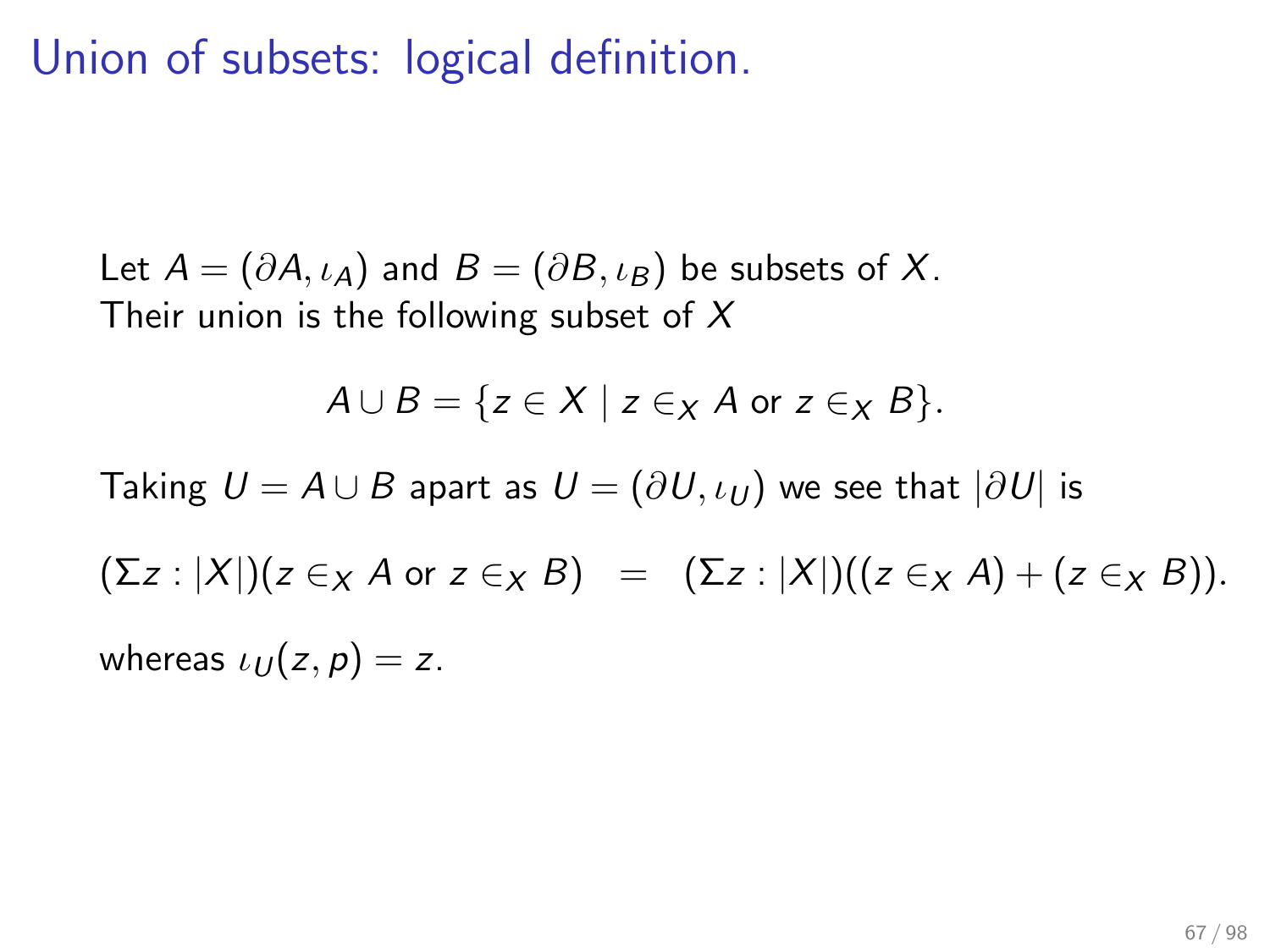## Complement

The complement of the subset  $A$  of  $X$  is defined as

$$
\overline{A} = \{ z \in X \mid \neg z \in_X A \}.
$$

For  $\overline{A} = (\partial C, \iota_C)$  we have

$$
|\partial C| = (\Sigma z : |X|)((z \in_X A) \rightarrow \bot).
$$

That A is a decidable subset of X can be expressed as  $A \cup \overline{A} = X$ . The decidable subsets form a boolean algebra.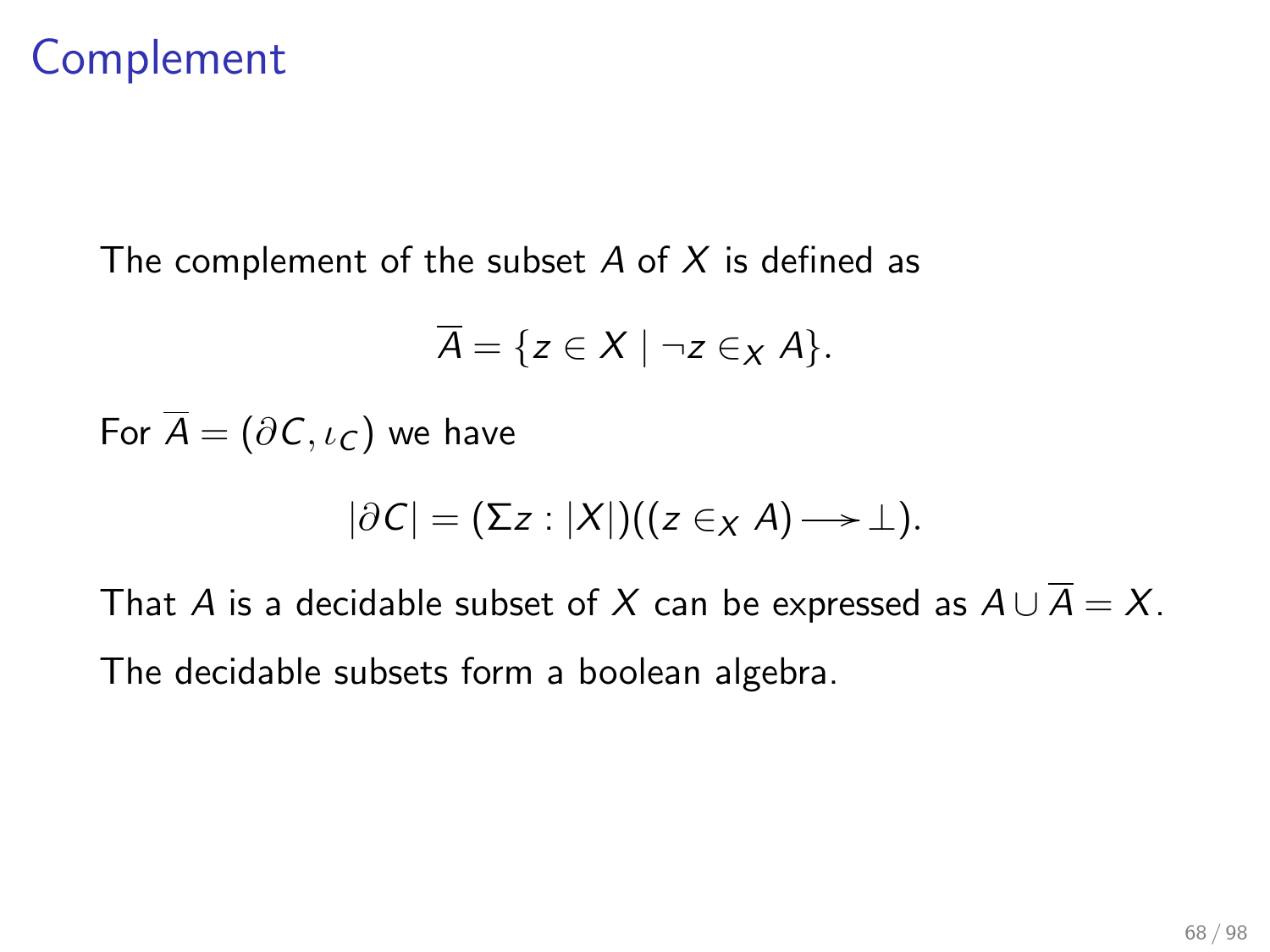# Partial functions

A *partial function f fr*om  $A$  to  $B$  consists of a subset  $(\mathrm{D}_f,\mathrm{d}_f)$  of A, its domain of definition (denoted  $dom f$ ) and a function  $m_f: D_f \longrightarrow B$ . We write this with a special arrow symbol as  $f: A \rightarrow B$ .

Such  $f : A \rightarrow B$  is total if its domain of definition equals A as a subset, or equivalently, if  $\mathrm{d}_f$  is an isomorphism.

Another partial function  $g : A \rightarrow B$  extends f, writing  $f \subseteq g : A \to B$ , if for each  $s \in D_f$  there exists  $t \in D_g$  with  $d_f(s) = d_g(t)$  and  $m_f(s) = m_g(t)$ . If both  $f \subseteq g$  and  $g \subseteq f$ , we define f and  $g$  to be equal as partial functions.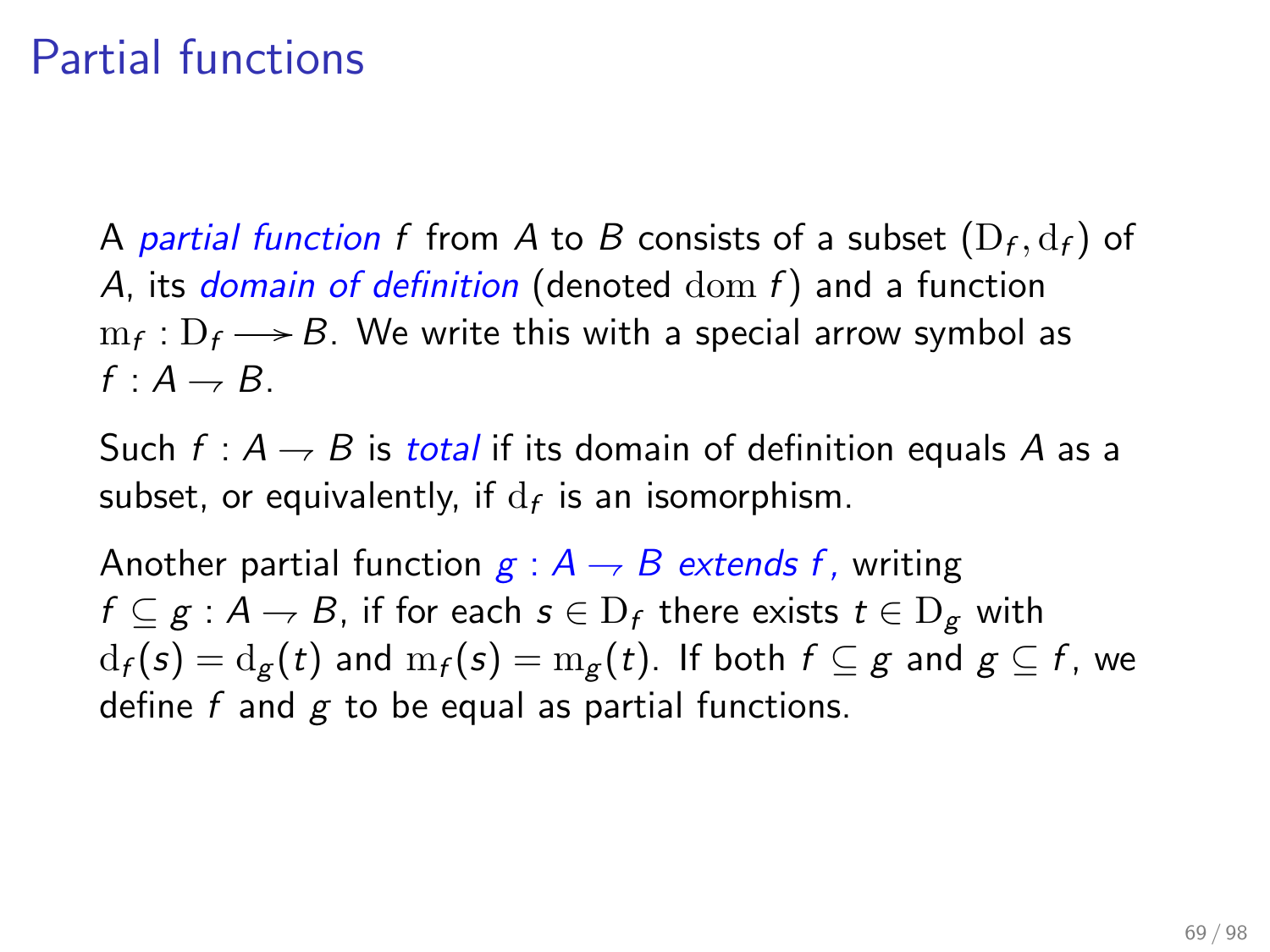**Example.** Let  $F = (F, \cdot, +, 0, 1)$  be a field, and let

$$
U = \{x \in F \mid (\exists y \in F)x \cdot y = 1\}
$$

be the subset of invertible elements. Define a function  $\mathrm{m}_\mathsf{r}: \partial U {\:\longrightarrow\:} {\mathsf{F}}$  to be  $\mathrm{m}_\mathsf{r}(\mathsf{x}) = \mathsf{y},$  where  $\mathsf{y}$  is unique such that  $x \cdot y = 1$ . Thus the reciprocal is a partial function  $r = (\cdot)^{-1}$  :  $F \rightarrow F$ .

In fact, for any univalent relation R between sets X and Y there is partial function  $f_R = (D, d, m)$  given by

$$
\partial D = \{u \in X \times Y : R(\pi_1(u), \pi_2(u))\}
$$

 $d = \pi_1 \circ \iota_D$  and  $m = \pi_2 \circ \iota_D$ .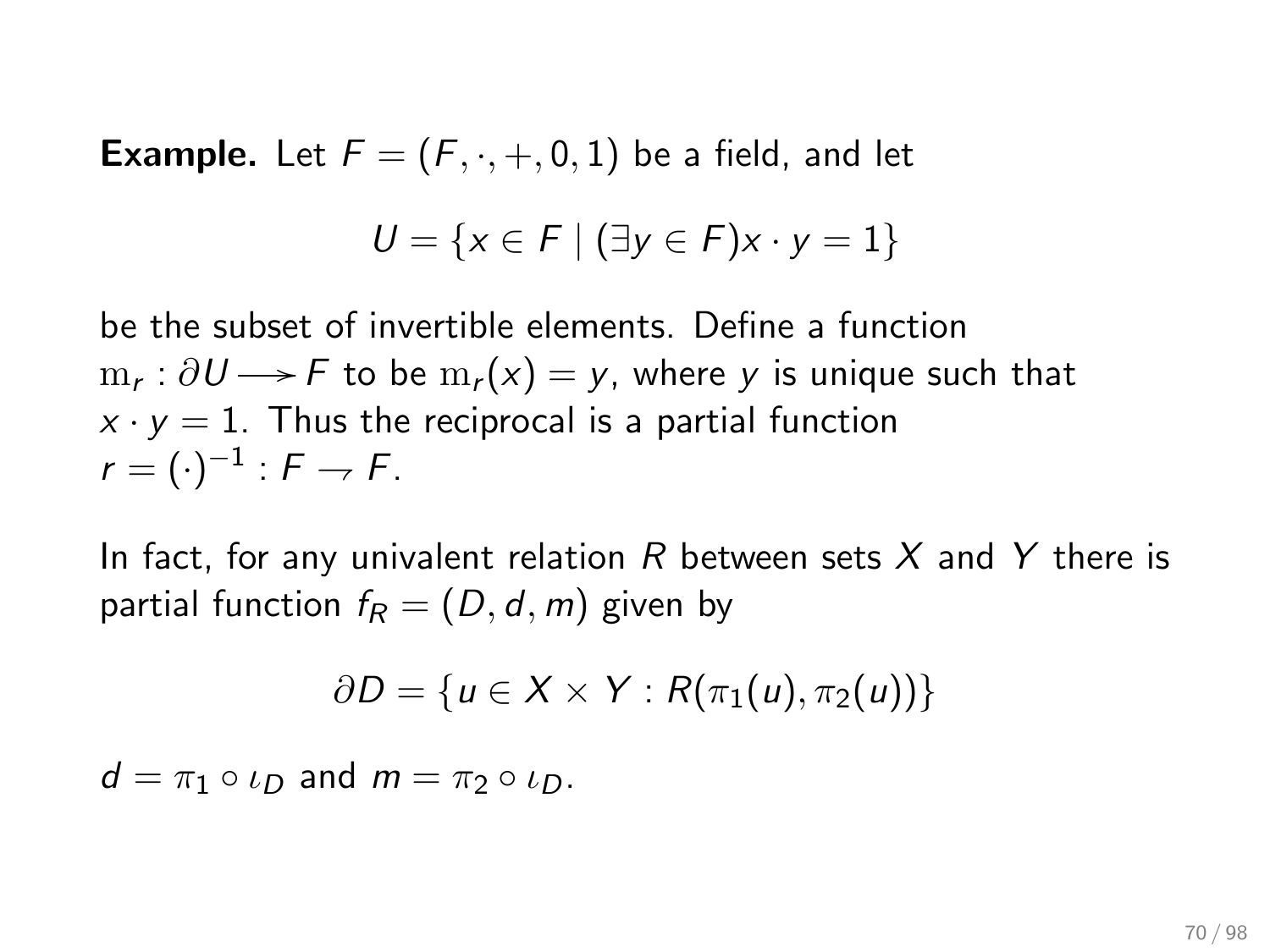**Example** For any pair of subsets A and B of X that are disjoint  $A \cap B = \emptyset$ , we may define a partial characteristic function

$$
\chi: X \to \{0,1\}
$$

satisfying

 $\chi(z) = 0$  iff  $z \in X$  A,  $\chi(z) = 1$  iff  $z \in \mathcal{X}$  B,

by considering the univalent relation  $R(z, n)$ :

$$
(z \in_X A \wedge n = 0) \vee (z \in_X B \wedge n = 1).
$$

**Caution** The collection of partial functions  $A \rightarrow B$  does in general not form a set in constructive type/set theory, even in the case  $A = B = \{0\}.$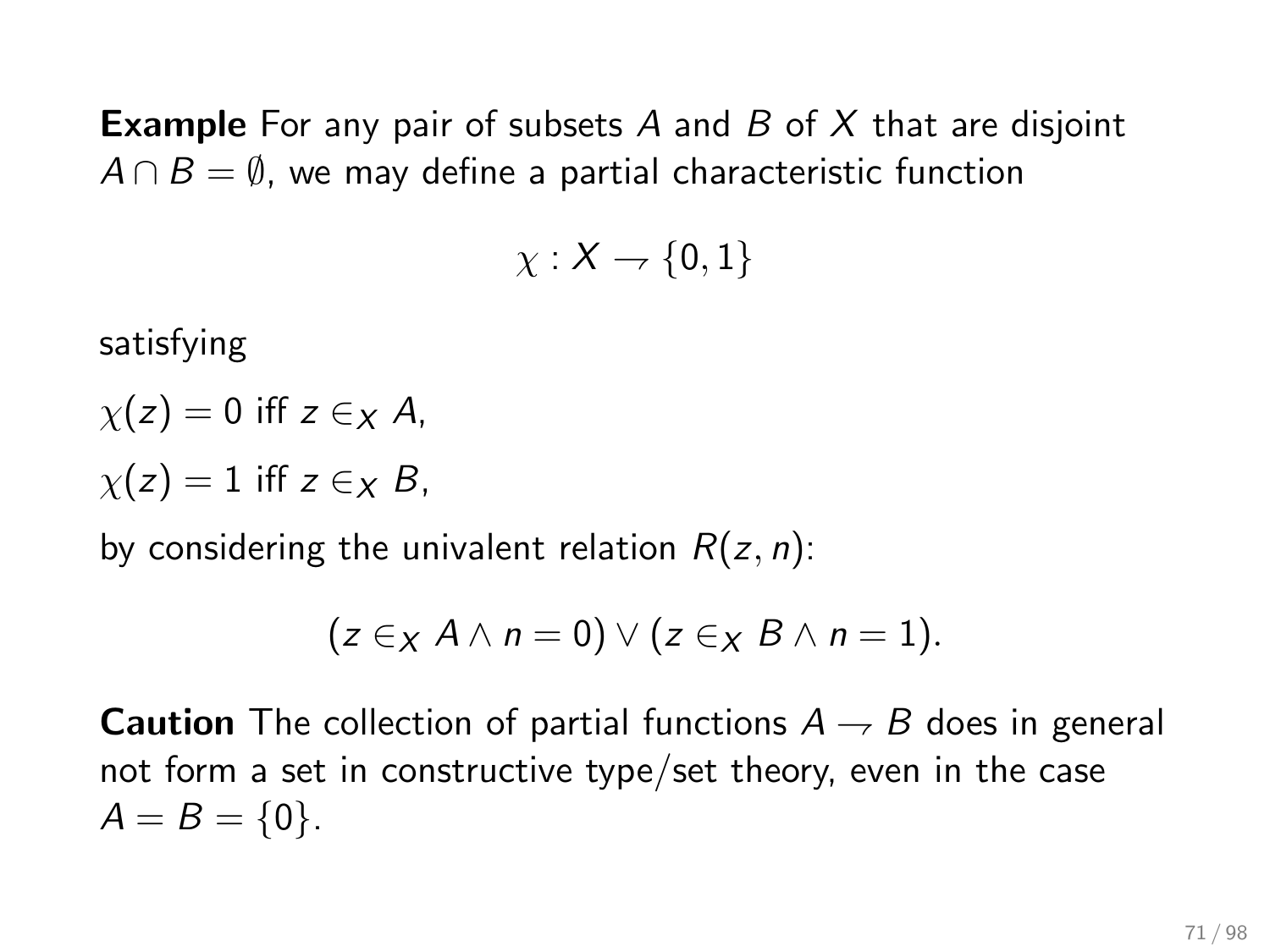Partial functions are composed in the following manner: if  $f: A \rightarrow B$  and  $g: B \rightarrow C$ , define the composition  $h = g \circ f : A \rightarrow C$  by

$$
D_h = \{ (s, t) \in D_f \times D_g : m_f(s) = d_g(t) \}
$$

The function  $d_h: D_h \longrightarrow A$  given by composing the projection to  $\mathrm{D}_f$  with  $\mathrm{d}_d$  is injective. The function  $\mathrm{m}_h:\mathrm{D}_h \longrightarrow \mathcal{C}$  is defined by the composition of the projection to  $D_g$  and  $d_g$ .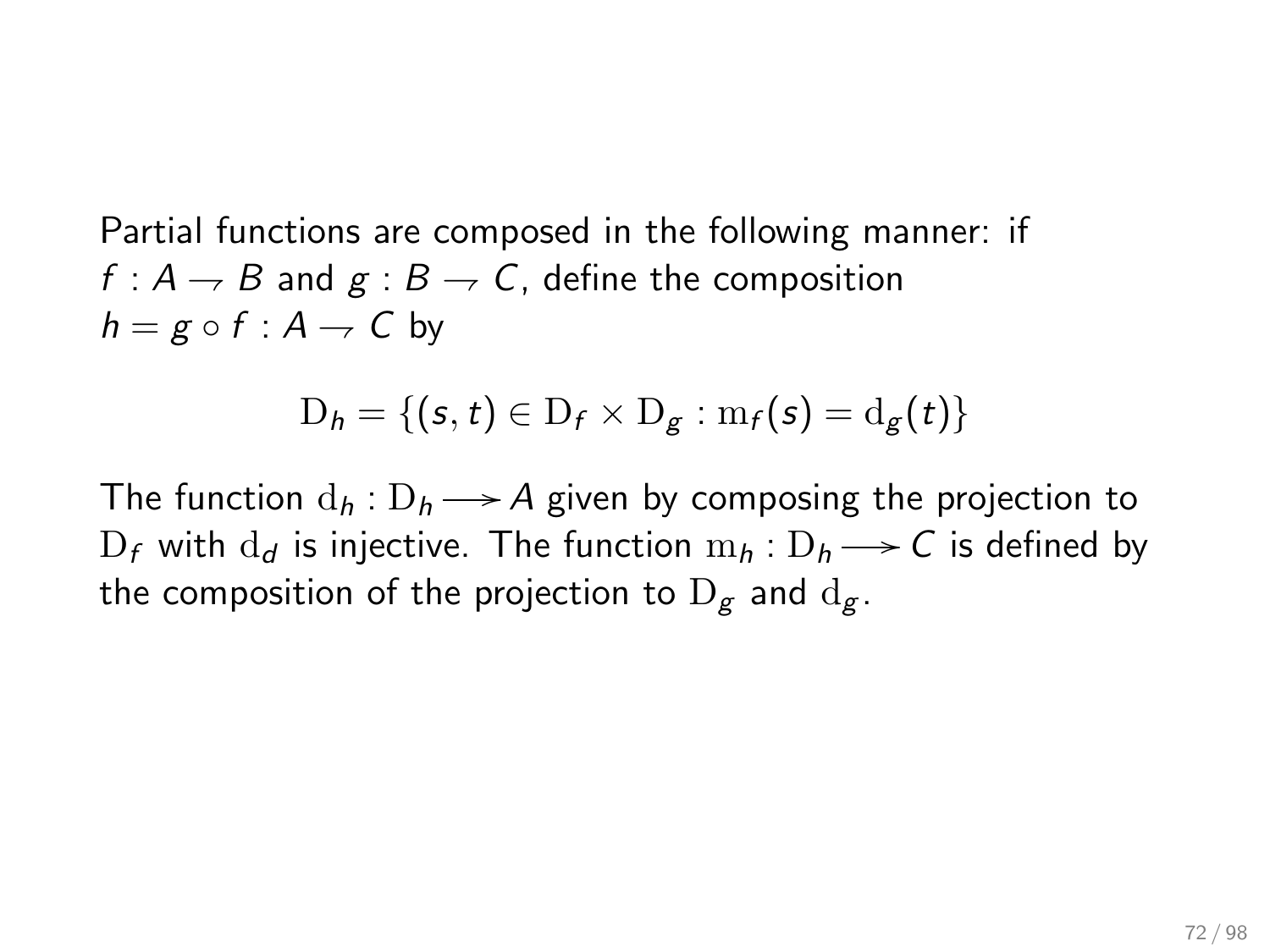Example (Bishop and Bridges 1985, p. 222) A real-valued *integrable function*  $f$  on  $[0, 1]$  is a partial function  $[0, 1] \rightarrow \mathbb{R}$  which is strongly extensional, i.e.  $f(x) \neq f(y)$  implies  $x \neq y$ , and for which there exists a sequence  $f_n : [0, 1] \rightarrow \mathbb{R}$  of uniformly continuous functions where

$$
\sum_{n=1}^{\infty}\int_{0}^{1}|f_{n}(x)|dx
$$

converges and where

$$
f(x) = \sum_{n=1}^{\infty} f_n(x)
$$

whenever  $\sum_{n=1}^{\infty} |f_n(x)|$  converges.

 $A \subseteq [0, 1]$  is *full* if is included in domain of an integrable function as above. (Constructive counterpart of the complement of a null set.)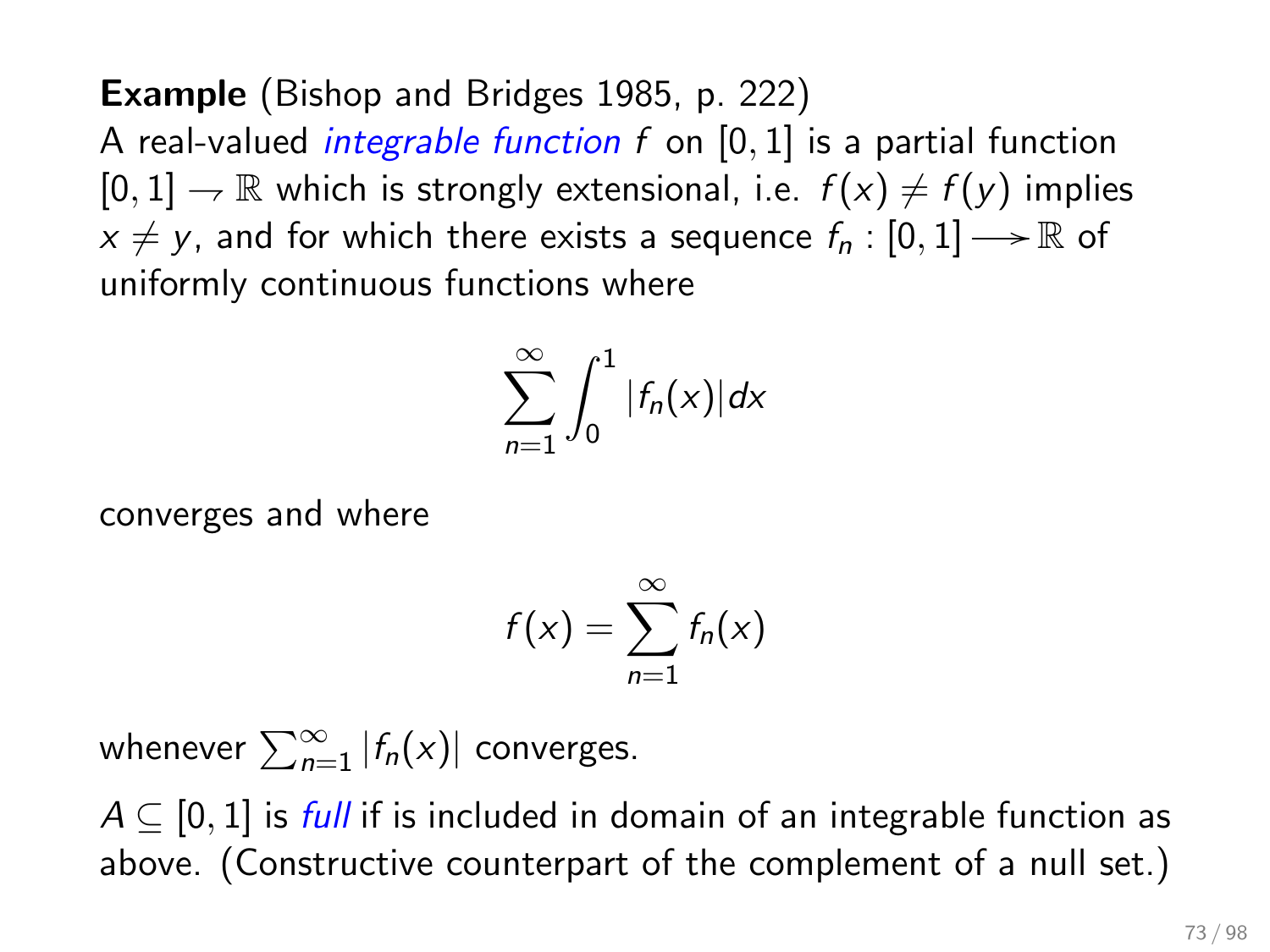## 7. Finite sets and their relatives

The *canonical n-element set* is

$$
\mathbb{N}_n = \{k \in \mathbb{N} : k < n\} \hookrightarrow \mathbb{N}.
$$

Any set  $X$  isomorphic to such a set is called *finite*. It may be written

$$
\{x_0,\ldots,x_{n-1}\}
$$

where  $k \mapsto x_k : \mathbb{N}_n \longrightarrow X$  is the isomorphism.

Since  $x_i = x_k$  iff  $j = k$ , we can always decide whether two elements of a finite set are equal by comparison of indices.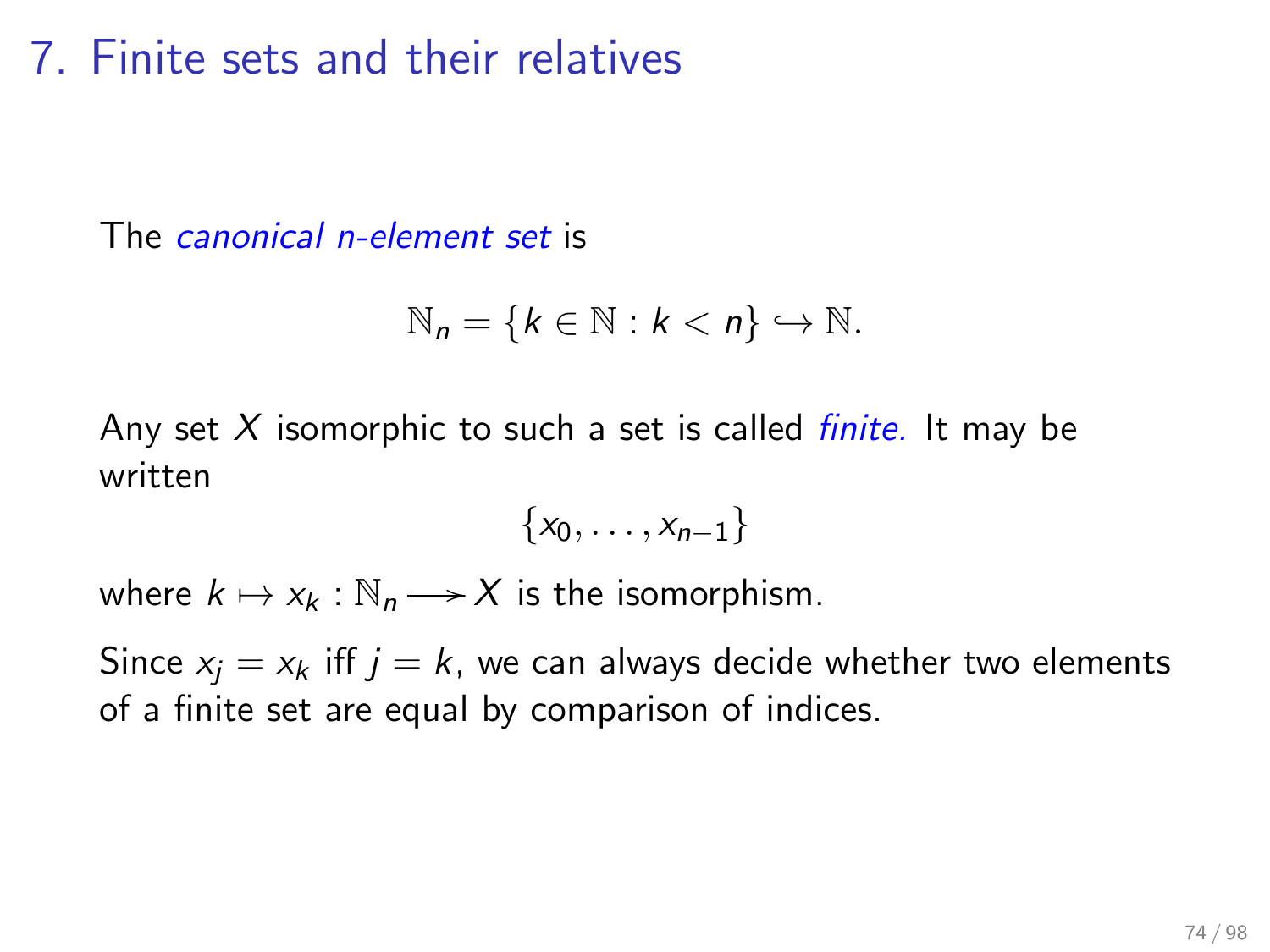A related notion is more liberal:

A set  $X$  is called *subfinite*, or *finitely enumerable*, if there is, for some  $n \in \mathbb{N}$ , a surjection  $x : \mathbb{N}_n \longrightarrow X$ .

Here we are only required to enumerate the elements, not tell them apart.

We can always tell whether a subfinite set is empty by checking if  $n = 0$ .

Remark. A subset of a finite set need not be finite, or even subfinite. Consider

 ${0 \in \mathbb{N}_1 : P}$ 

where  $P$  is some undecided proposition.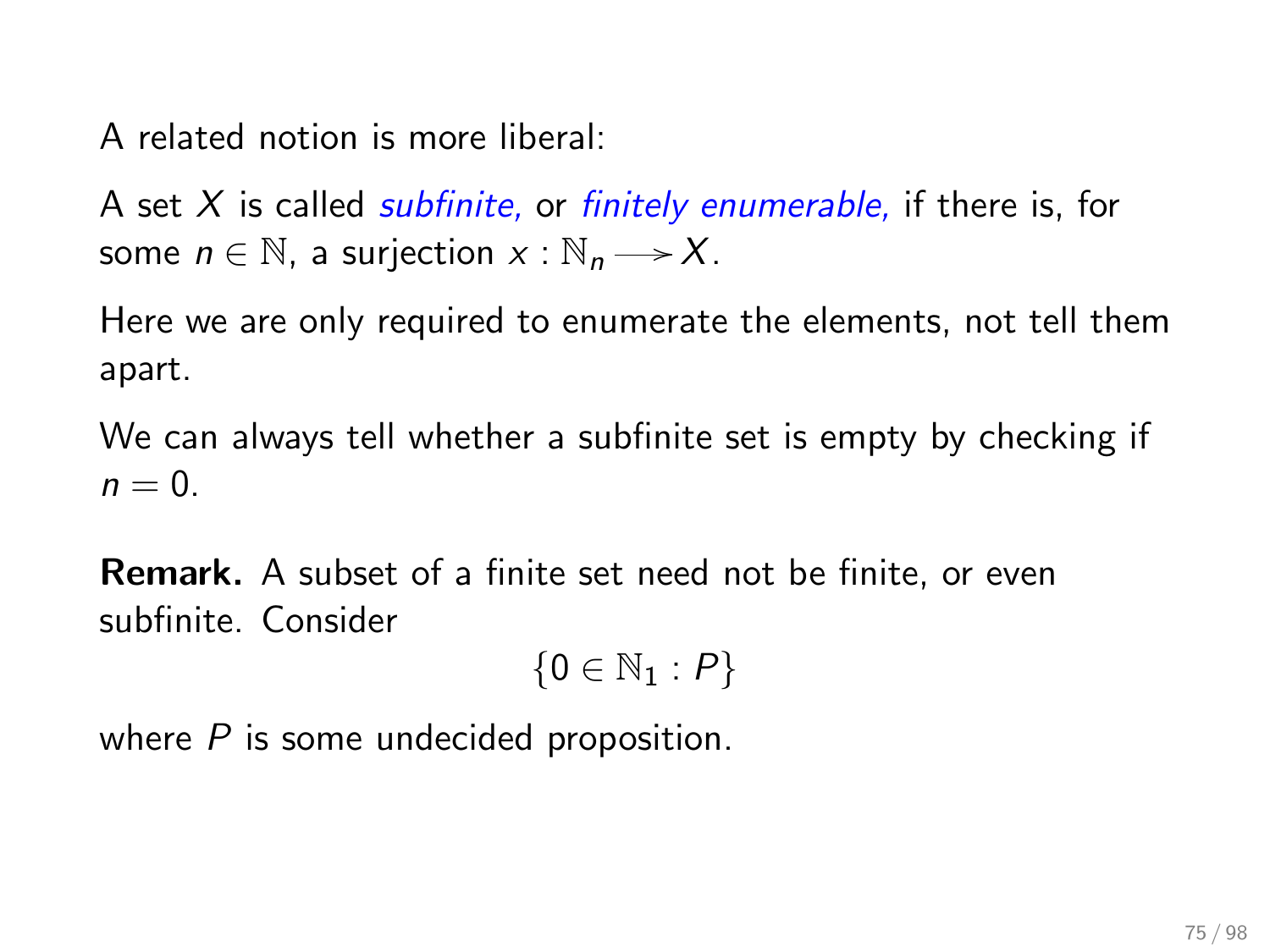## Some basic properties

Let  $X$  and  $Y$  be sets. Then:

- (i) X finite  $\Longleftrightarrow$  X subfinite and discrete
- (ii) X subfinite,  $f : X \rightarrow Y$  surjective  $\Longrightarrow Y$  subfinite
- (iii) Y discrete,  $f : X \longrightarrow Y$  injective  $\Longrightarrow X$  discrete
- (iv) Y discrete,  $X \hookrightarrow Y \Longrightarrow X$  discrete
- (v) Y finite,  $X \hookrightarrow Y$  decidable  $\Longrightarrow X$  finite.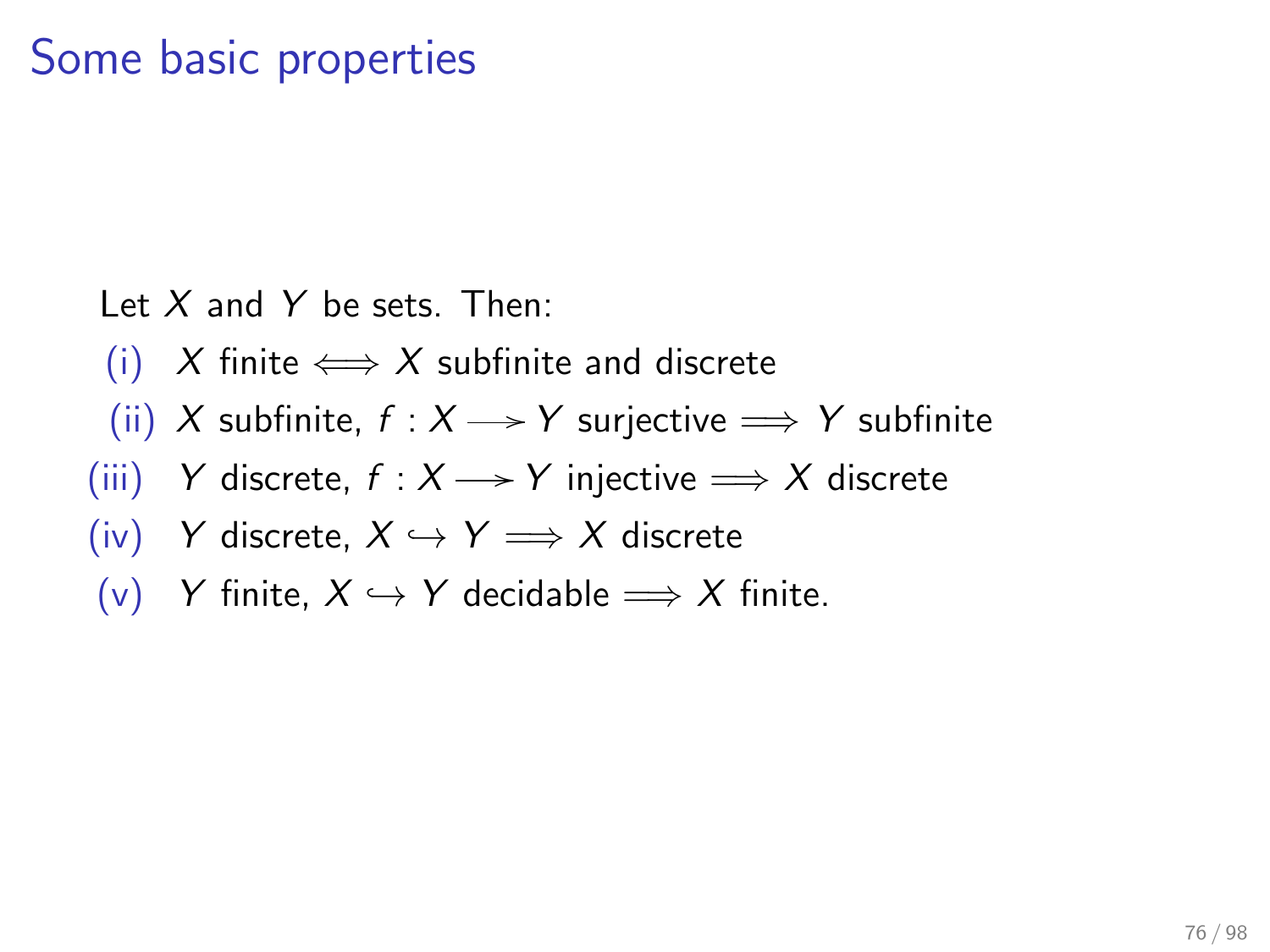### 8. Quotients

Let  $X = (|X|, =_X)$  be a set and let  $\sim$  be a relation on this set. Then by the extensionality of the relation

$$
x =_X y \Longrightarrow x \sim y. \tag{1}
$$

Thus if  $\sim$  is an equivalence relation on X

$$
X/\!\!\sim\;=(|X|,\sim)
$$

is a set, and  $q : X \longrightarrow X/\sim$  defined by  $q(x) = x$  is a surjective function.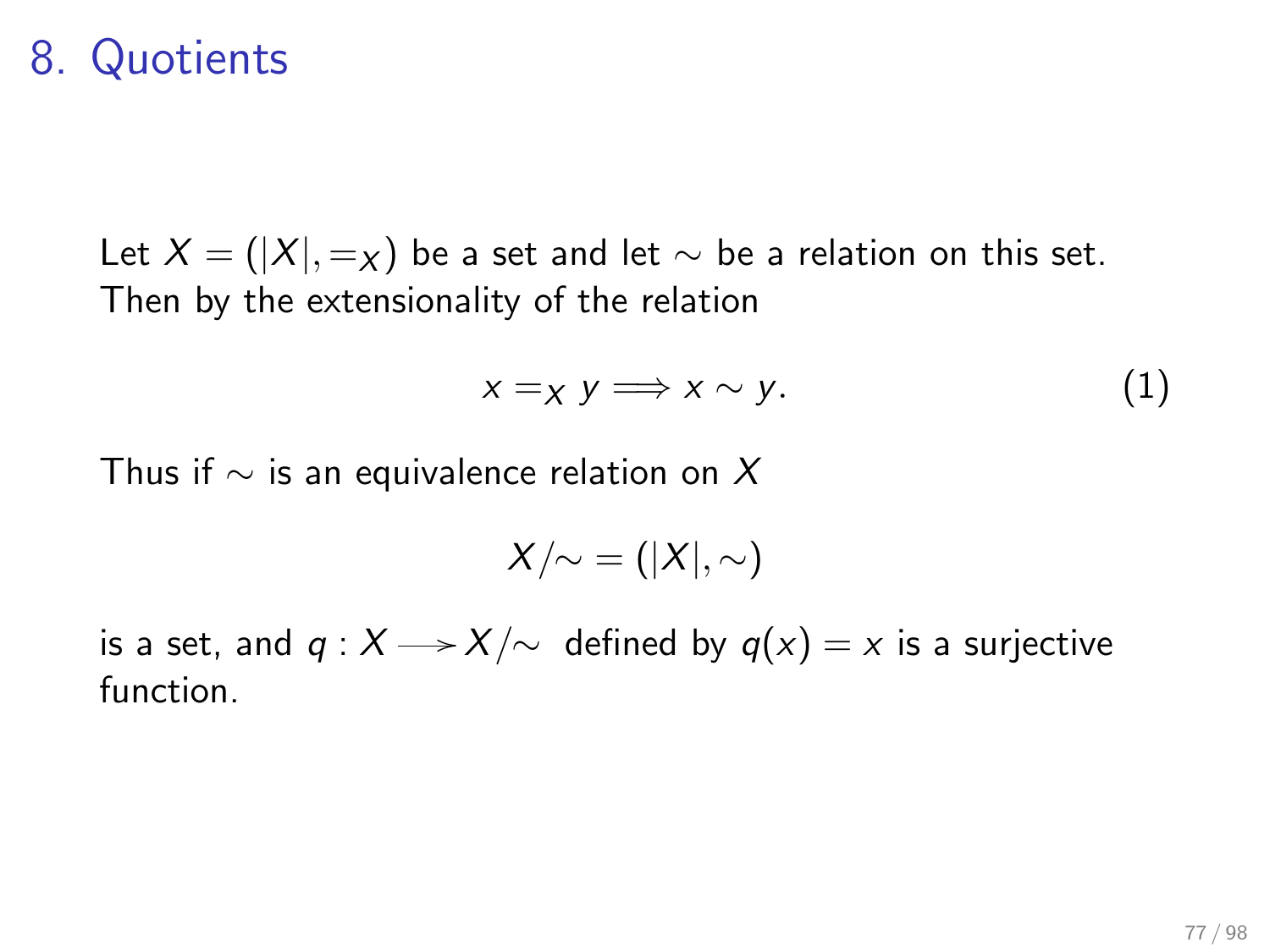We have the following extension property. If  $f : X \longrightarrow Y$  is a function with

$$
x \sim y \Longrightarrow f(x) = \gamma f(y), \tag{2}
$$

then there is a unique function  $\overline{f}$  :  $X/\sim$   $\longrightarrow$  Y (up to extensional equality) with

$$
\overline{f}(i(x)) = \gamma f(x) \qquad (x \in X).
$$

We have constructed the quotient of X with respect to  $\sim$ :  $q: X \longrightarrow X/\sim$ 

**Remark.** Every set is a quotient of a choice set. Namely,  $X$  is the quotient of  $|X|$  w.r.t.  $=x$ .

**Proposition.** A set is subfinite iff it is the quotient of a finite set.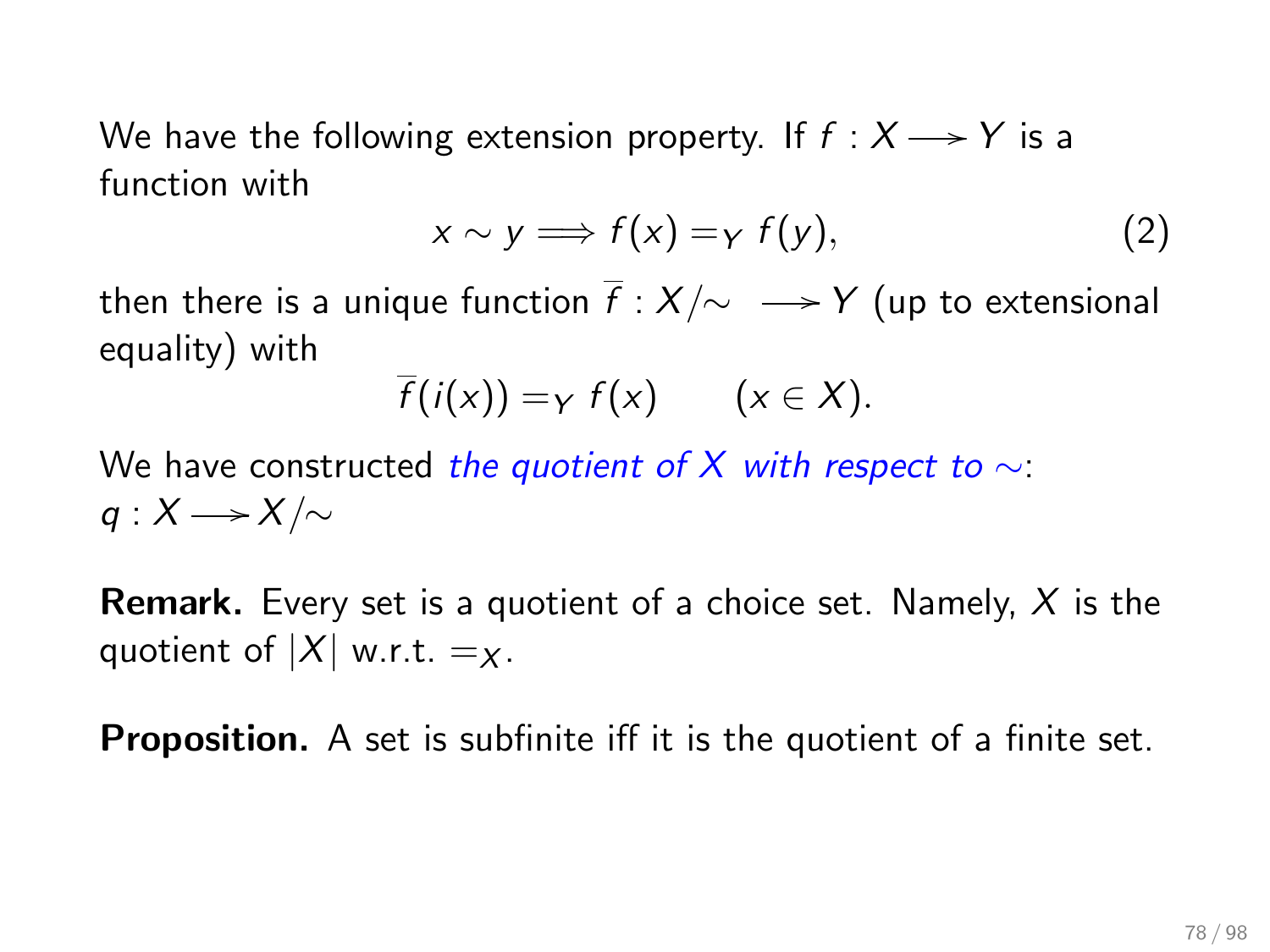### 9. Universes and restricted powersets

A general problem with (or feature of) predicative theories like Martin-Löf type theory is their inability to define a set of all subsets of a given set. It is, though, often sufficient to consider certain restricted classes of subsets in a certain situation.

A set-indexed family  $F = (F, I)$  of subsets of a given set X consists of an *index set*  $I = (|I|, =_I)$  and a subset  $F_i$  of X for each  $i$  :  $\vert I\vert$ , which are such that if  $i=$   $j$  then  $F_i$  and  $F_j$  are equal as subsets of  $X$ .

A subset S of X belongs to the family F, written  $S \in \mathcal{F}$ , if  $S = F_i$ (as subsets of X) for some  $i \in I$ .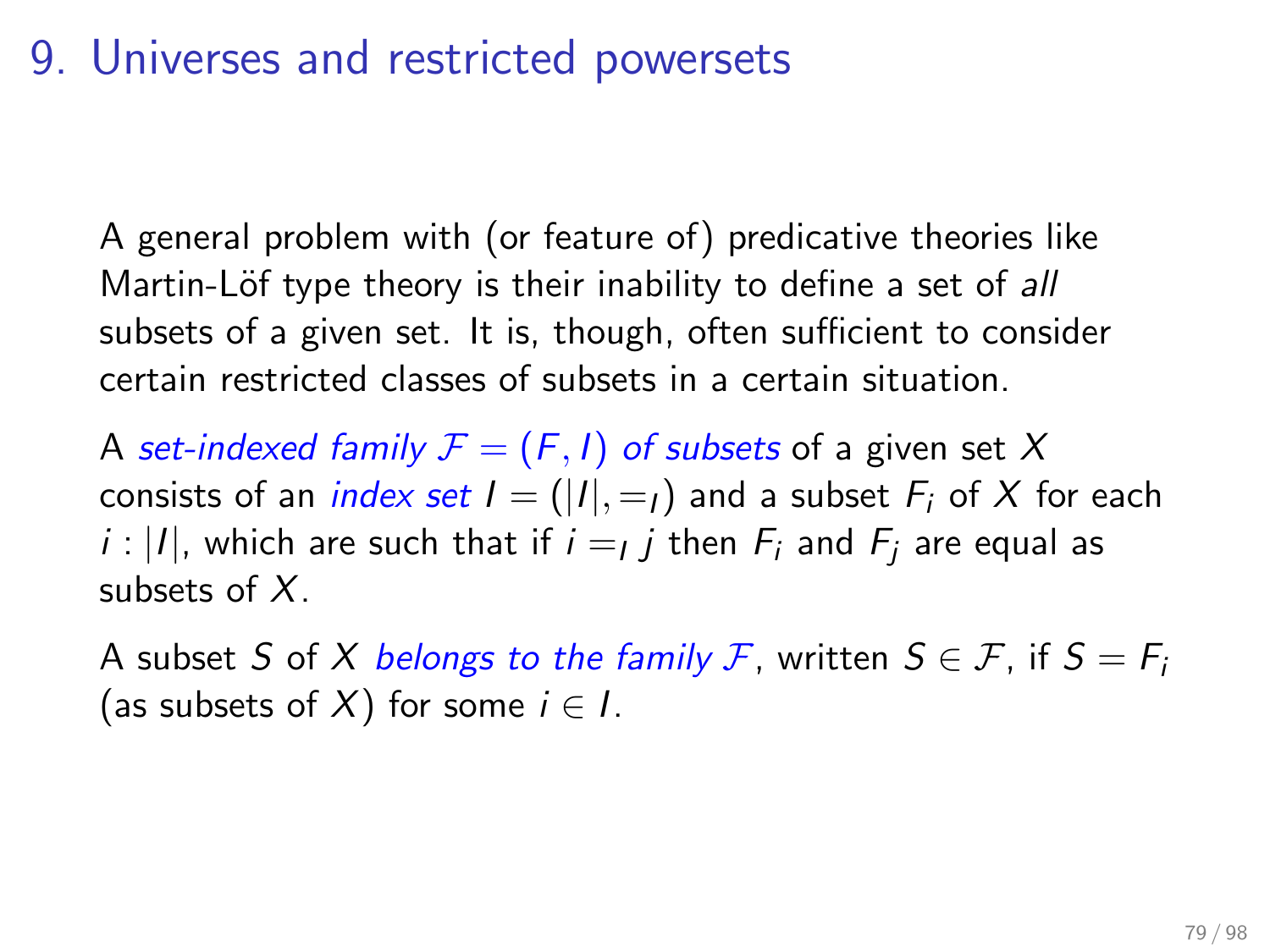Consider any family of types  $U = (T, U)$ , where T i is a type for each  $i: U$ . It represents a collection of sets, the  $U$ -sets, as follows.

First, a U-representation of a set is a pair  $r = (i_0, e)$  where  $i_0 : I$ and  $e$  :  $T$   $i_0 \times T$   $i_0 \longrightarrow U$  is an operation so that

$$
a = r b \Leftrightarrow_{\text{def}} T(e a b)
$$

defines an equivalence relation on the type  $T_{i0}$ . Then this is a set

$$
\hat{r}=(T i_0,=r).
$$

A set X is *U-representable*, or simply a *U-set*, if it is in bijection with  $\hat{r}$  for some  $U$ -representation r. The  $U$ -sets defines, in fact, a full subcategory of the category of sets, equivalent to a small category.

**Example** For  $U = N$  and  $T$   $n = N_n$ , the  $(N, N_{(-)})$ -sets are the finite sets.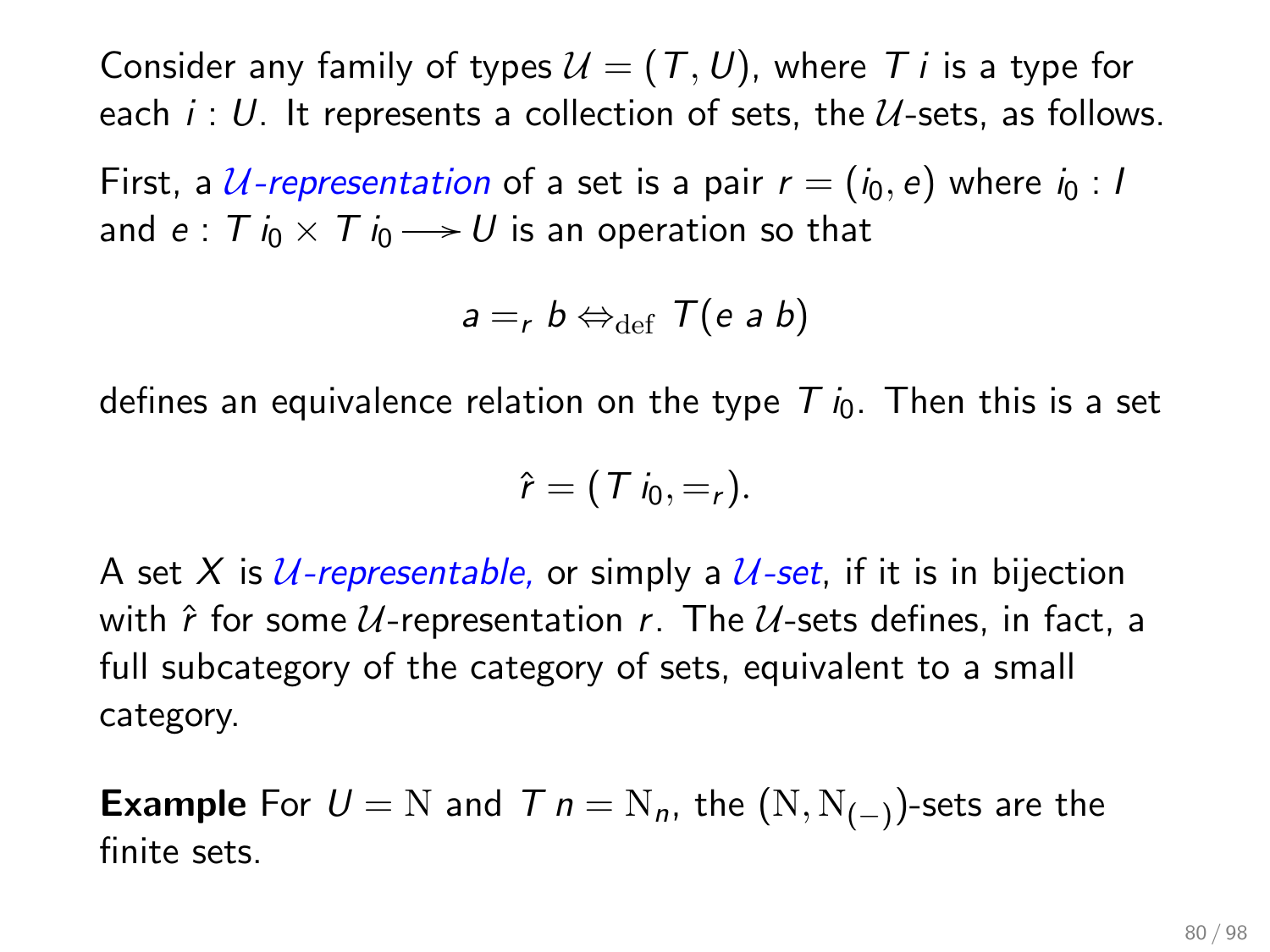### Restricted power sets

For any set X and any family of types U, define the family  $\mathcal{R}_{\mathcal{U}}(X)$ of subsets of  $X$  as follows.

- Its index set I consists of triples  $(r, m, p)$  where r is a  $\mathcal U$ -representation,  $m: \hat r \mathop{\longrightarrow} \mathcal X$  is a function and  $p$  is a proof that  $m$  is injective.
- ▶ Two such triples  $(r, m, p)$  and  $(s, n, q)$  are equivalent, if  $(\hat{r}, m)$ and  $(\hat{s}, n)$  are equal as subsets.
- For index  $(r, m, p) \in I$ , the corresponsing subset of X is  $F_{(r,m,n)} = (\hat{r},m).$

**Proposition** A subset  $S = (\partial S, \iota_S)$  of X belongs to  $\mathcal{R}_U(X)$  iff  $\partial S$ is a  $U$ -set.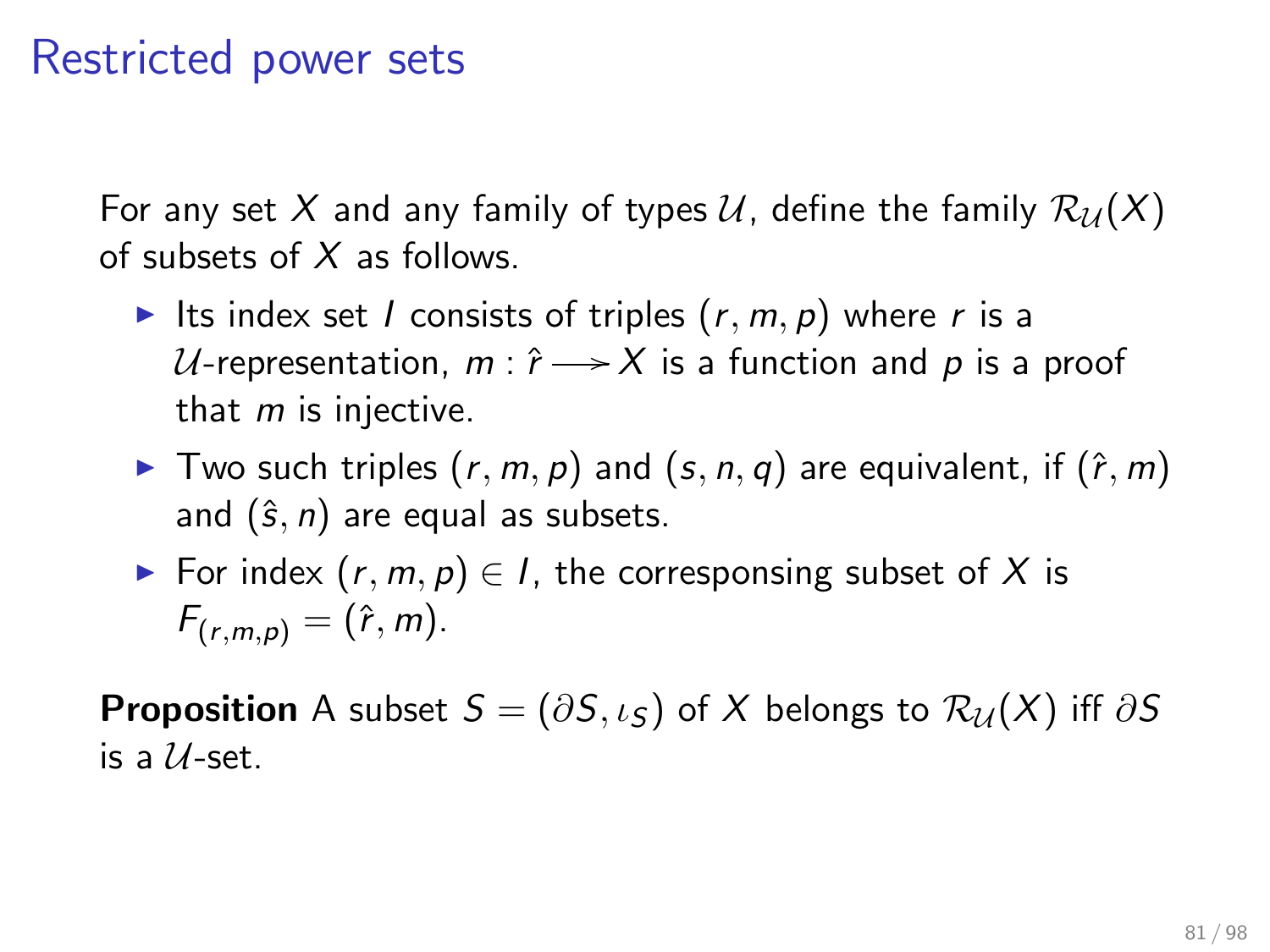Unless U has some closure properties,  $\mathcal{R}_{\mathcal{U}}(X)$  will not be closed under usual set-theoretic operations. We review some common such properties below. Suppose that  $U$  is a type-theoretic universe.

- If U is closed under  $\Sigma$ , then  $\mathcal{R}_U(X)$  is closed under binary  $\cap$ , and  $\bigcup_{i\in I}$  indexed by  $\mathcal U$ -sets  $I.$
- $\blacktriangleright$  If  $\mathcal U$  is closed under  $\Pi$ , then  $\mathcal R_\mathcal{U}(X)$  is closed under  $\bigcap_{i\in I}$ indexed by  $U$ -sets I, and the binary set operation

$$
(A \Rightarrow B) = \{x \in X : x \in A \Rightarrow x \in B\}.
$$

- If U is closed under +, then  $\mathcal{R}_{\mathcal{U}}(X)$  is closed under binary ∪.
- If U contains an empty type, then  $\mathcal{R}_{\mathcal{U}}(X)$  contains  $\emptyset$ .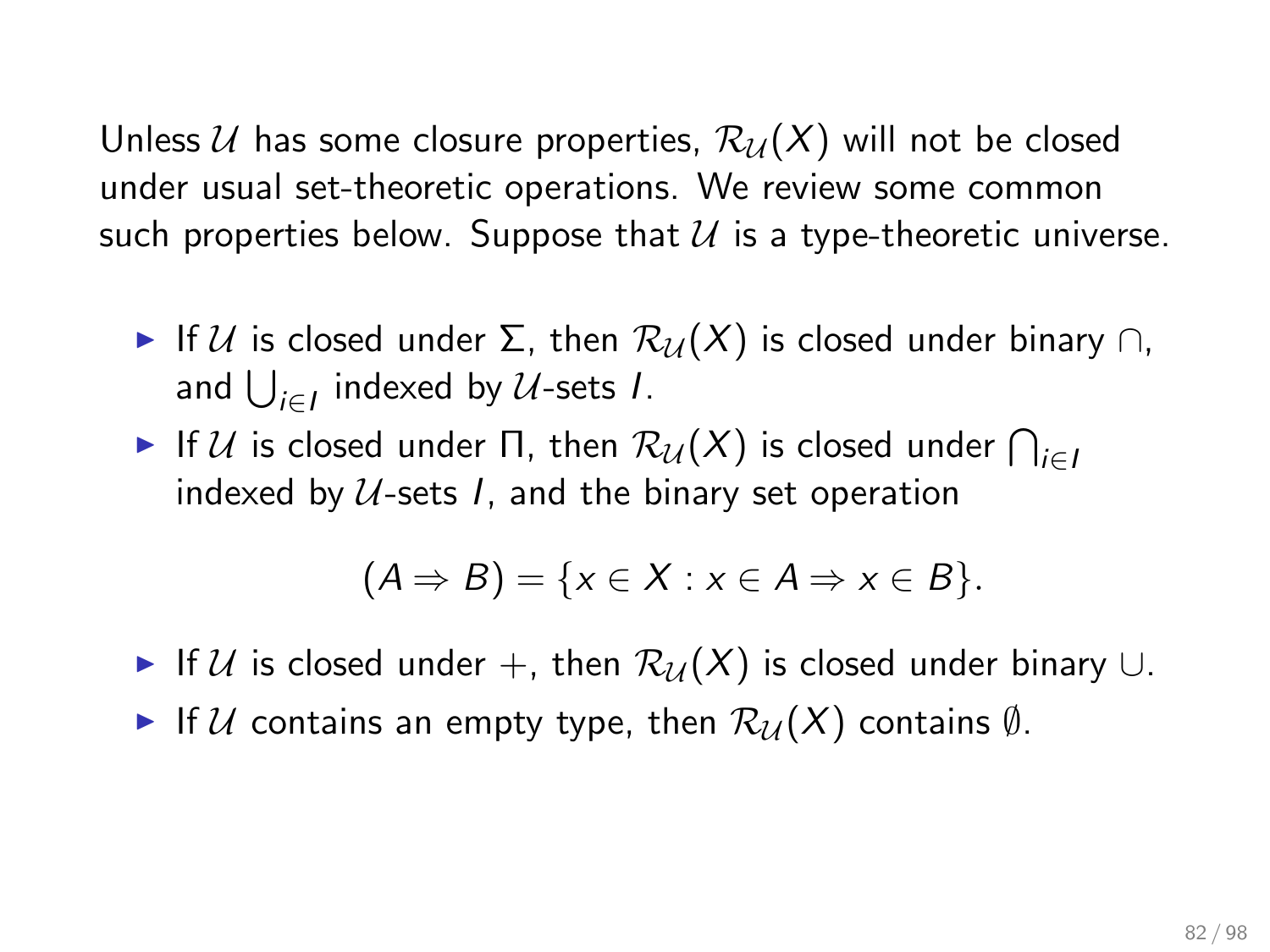Standard Martin-Löf type universes  $U$  (see Martin-Löf 1984) satisfies indeed the conditions above.

$$
\hat{N} : U \qquad T \hat{N} = N
$$
\n
$$
\hat{N}_0 : U \qquad T \hat{N}_0 = N_0
$$
\n
$$
\hat{N}_1 : U \qquad T \hat{N}_1 = N_1
$$
\n
$$
\hat{\tau} : U \rightarrow U \rightarrow U \qquad T (a+b) = T a + T b
$$
\n
$$
\hat{\Sigma} : T (\hat{\Sigma} a b) = \Sigma (T a) (\lambda x. T (bx))
$$
\n
$$
\hat{\Pi} : T (\hat{\Pi} a b) = \Pi (T a) (\lambda x. T (bx))
$$
\n
$$
\vdots
$$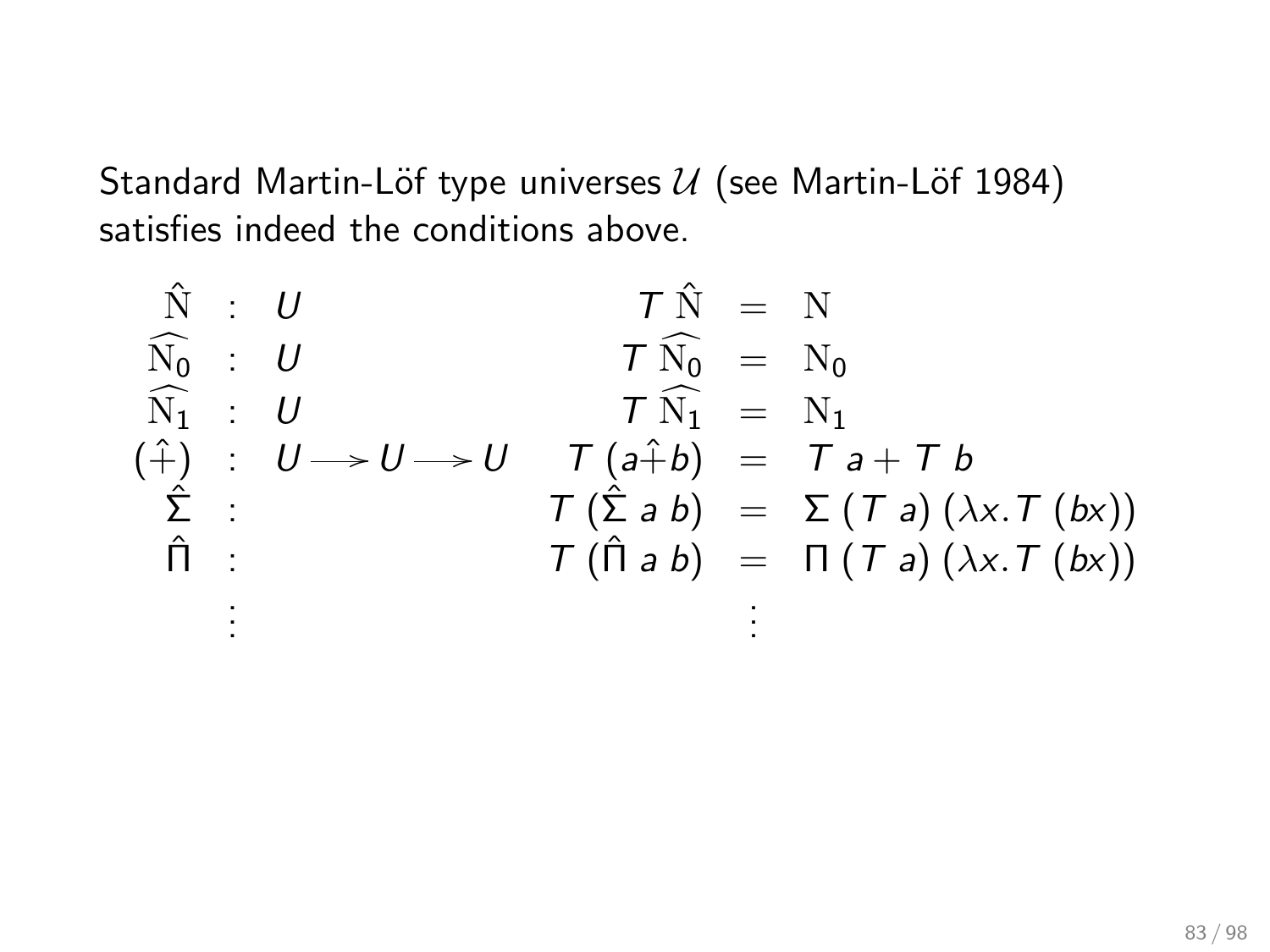# 10. Categories

We first use a definition of category where no equality relation between objects is assumed, as introduced in type theory by P. Aczel 1993, P. Dybjer and V. Gaspes 1993. Such categories are adequate for developing large parts of elementary category theory inside type theory (Huet and Saibi 2000).

A small E-category C consists of a type Ob of objects (no equivalence relation between objects is assumed) and for all  $A, B$ : Ob there is a set  $Hom(A, B)$  of morphisms from A to B. There is a identity morphism  $id_A \in Hom(A, A)$  for each  $A : Ob$ . There is a composition function

 $\circ: {\rm Hom}(\mathcal{B},\mathcal{C})\times {\rm Hom}(\mathcal{A},\mathcal{B}) {\longrightarrow} {\rm Hom}(\mathcal{A},\mathcal{C}).$  These data satisfy the equations id  $\circ f = f$ ,  $g \circ id = g$  and  $f \circ (g \circ h) = (f \circ g) \circ h$ .

For a *locally small E-category* we allow Ob to be a sort.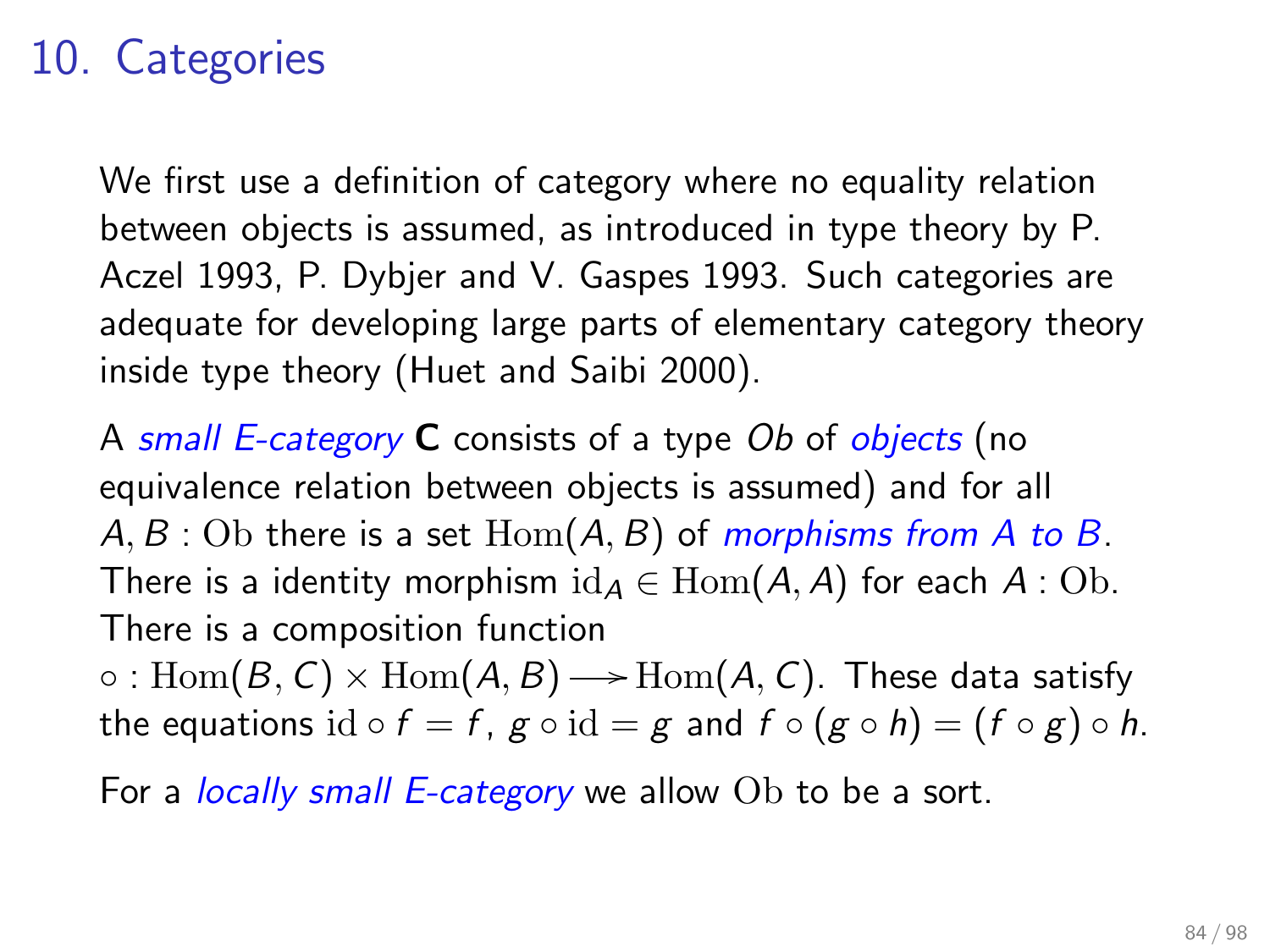**Example.** The category of sets, Sets, has as objects sets. The set of functions from A to B is denoted  $\text{Hom}(A, B)$ . The category Sets is locally small, but not small.

**Example.** The *discrete category given by a set*  $A = (|A|, =_A)$ . The objects of the category are the elements of  $|A|$ . Define  $\text{Hom}(a, b)$ as the type (of proofs of)  $a = A b$ . Any two elements of this type are considered equal. (The proofs of reflexivity and transitivity provide id and  $\circ$  respectively. Also the proof of symmetry, gives that two objects a and b are isomorphic if, and only if,  $a =_A b$ .) Denote the discrete category by  $A^{\#}$ . This is a small category.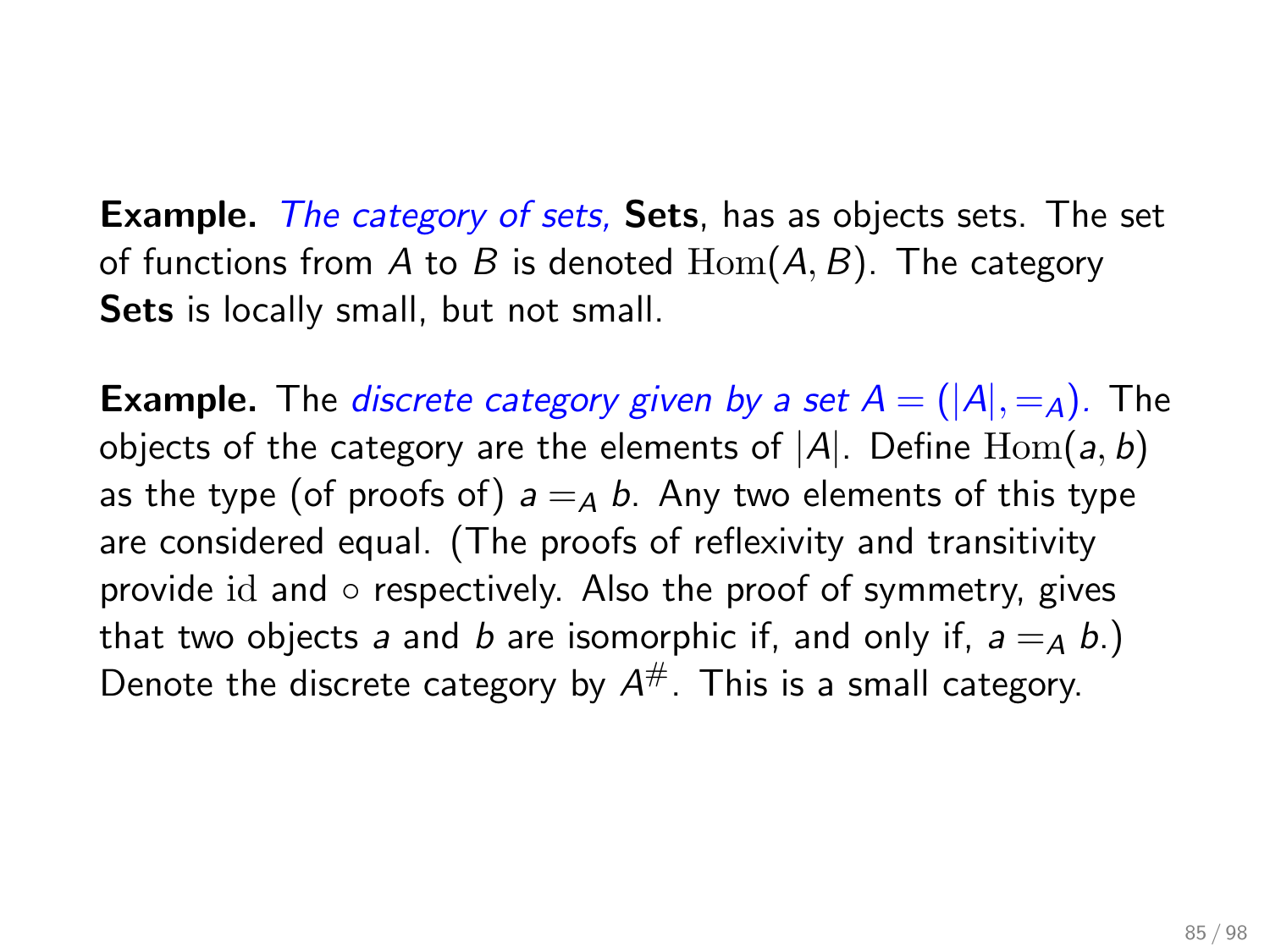10.2 Categories with equality on objects

Families of sets have more structure than in set theory.

A family F of sets indexed by a set I is a functor  $F: I^\# \longrightarrow$  Sets.

### Explication:

For each element a of  $I$ ,  $F(a)$  is a set.

For any proof object  $p : a =_I b$ ,  $F(p)$  is function from  $F(a)$  to  $F(b)$ , a so-called *transporter function*.

Moreover, since any two morphisms  $p$  and  $q$  from  $a$  to  $b$  in  $I^{\#}$  are identified, we have  $F(p) = F(q)$ . The functoriality conditions thus degenerate to the following: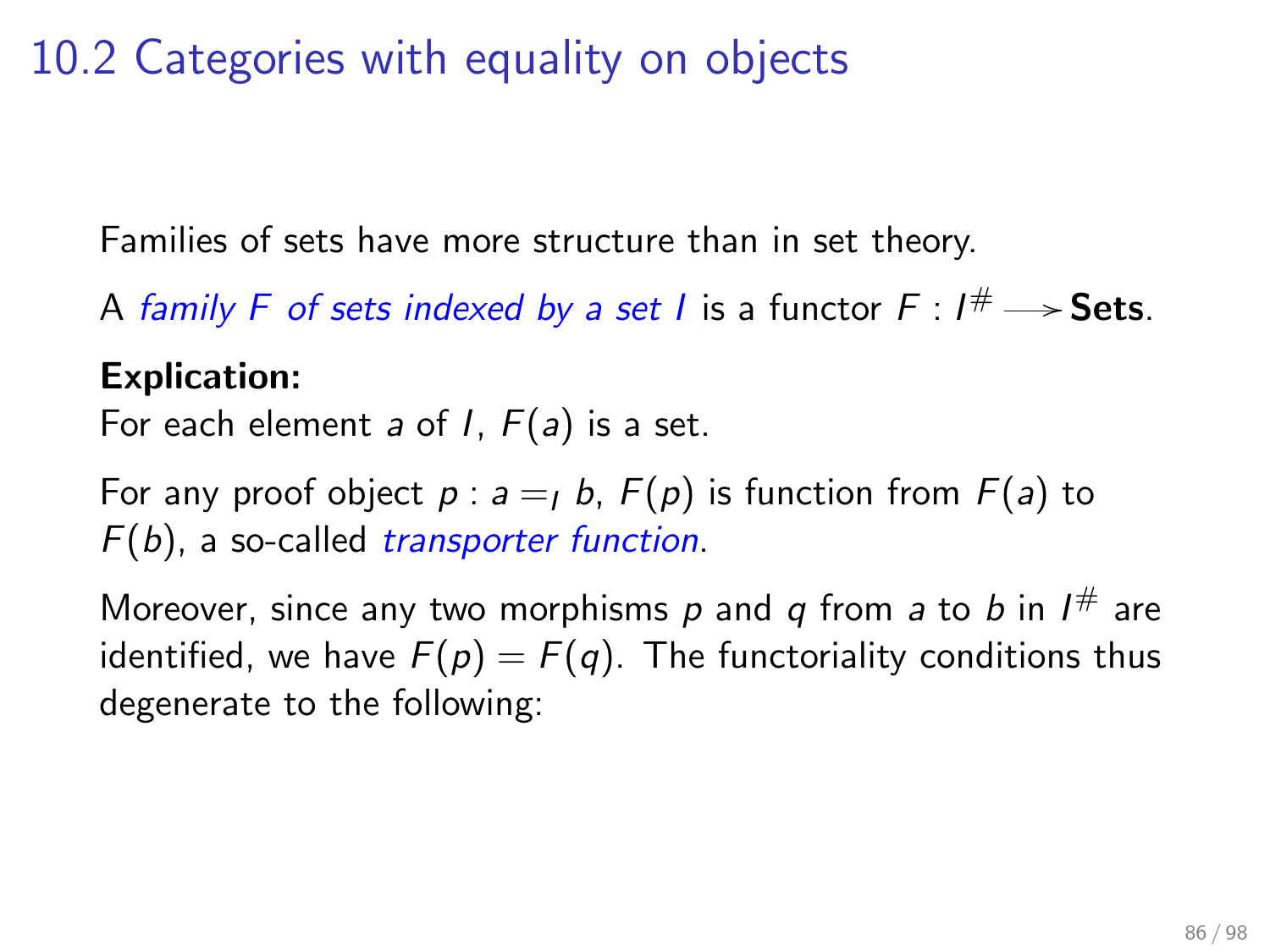\n- (a) 
$$
F(p) = \text{id}_{F(a)}
$$
 for any  $p : a =_1 a$ .
\n- (b)  $F(q) \circ F(p) = F(r)$  for all  $p : a =_1 b$ ,  $q : b =_1 c$ ,  $r : a =_1 c$ .
\n

Note that each  $F(p)$  is indeed an isomorphism, and that  $F(q)$  is the inverse of  $F(p)$  as soon as  $p : a = 1$  b and  $q : b = 1$  a.

**Remark.** If each set in the family F is a subset of a fixed set  $X$ , i.e.  $i_a$ :  $F(a) \hookrightarrow X$  and so that  $i_a \circ F(r) = i_b$  for  $r : a =_I b$ , then  $(F(a), i_a) = (F(b), i_b)$  as subsets of X, if  $a = I b$ .

Remark. Families of sets are treated in essentially this way in (Bishop and Bridges 1985, Exercise 3.2).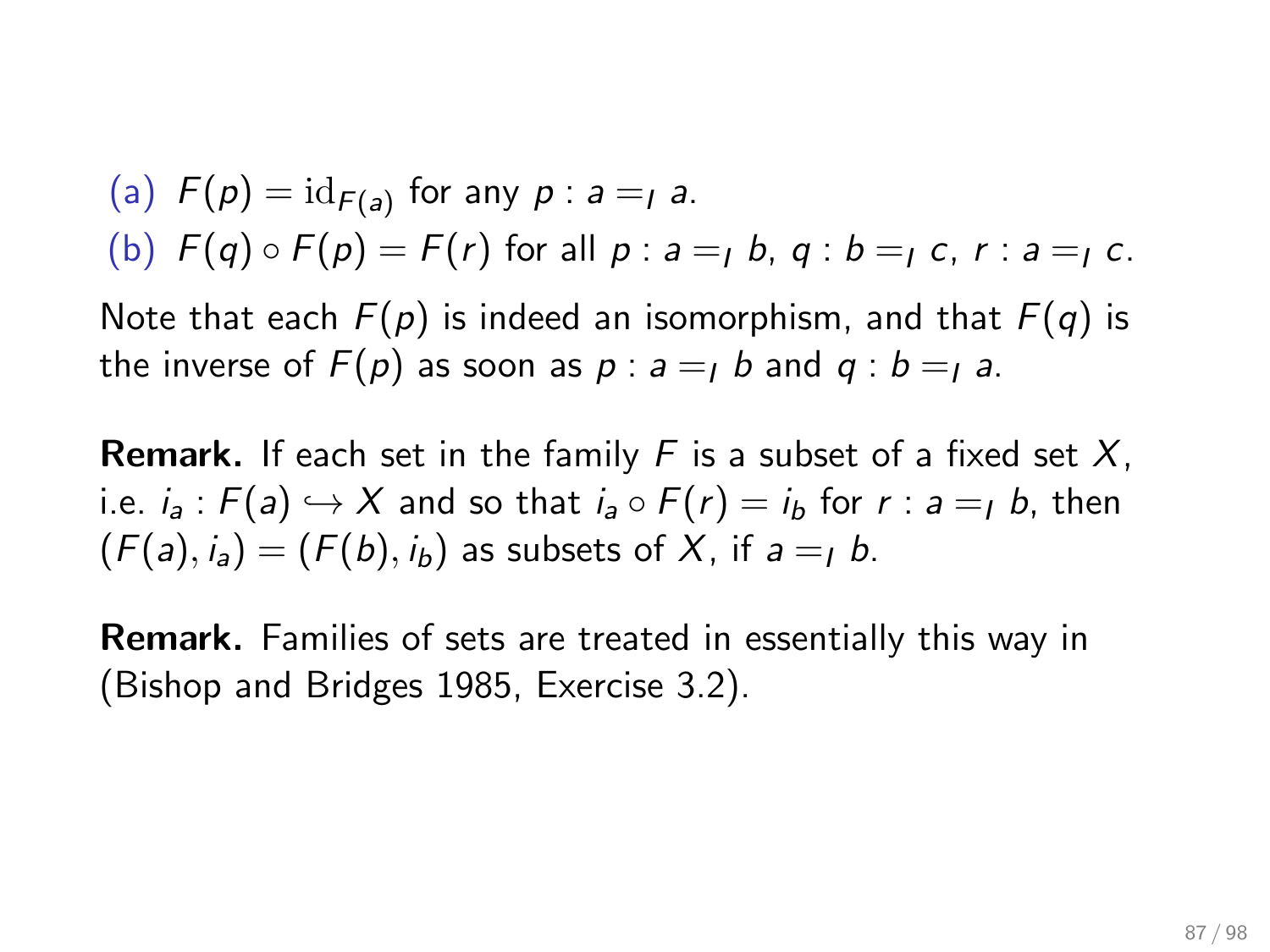### Two constructions of categories

A family  $F$  of sets over a set  $I$  gives rise to a category of sets  $C = C(1, F)$  as follows. The objects are given by the index set  $C_0 = I$ , and are thus equipped with equality, and the set of arrows  $C_1$  is

 $((\Sigma i, i : |I|) \text{Ext}(F(i), F(i)), \sim)$ 

which, thus, consists of triples  $(i,j,f)$  where  $f : F(i) {\,\longrightarrow\,} F(j)$  is an extensional function, and where two arrows are equal  $(i,j,f)\sim (i',j',f')$  if, and only if, there are proof objects  $p:i=_l i'$ and  $q : j = j'$  such that the diagram

$$
F(i) \xrightarrow{f} F(j)
$$
  
\n
$$
F(p) \downarrow F(q)
$$
  
\n
$$
F(i') \xrightarrow{f'} F(j')
$$
 (3)

commutes.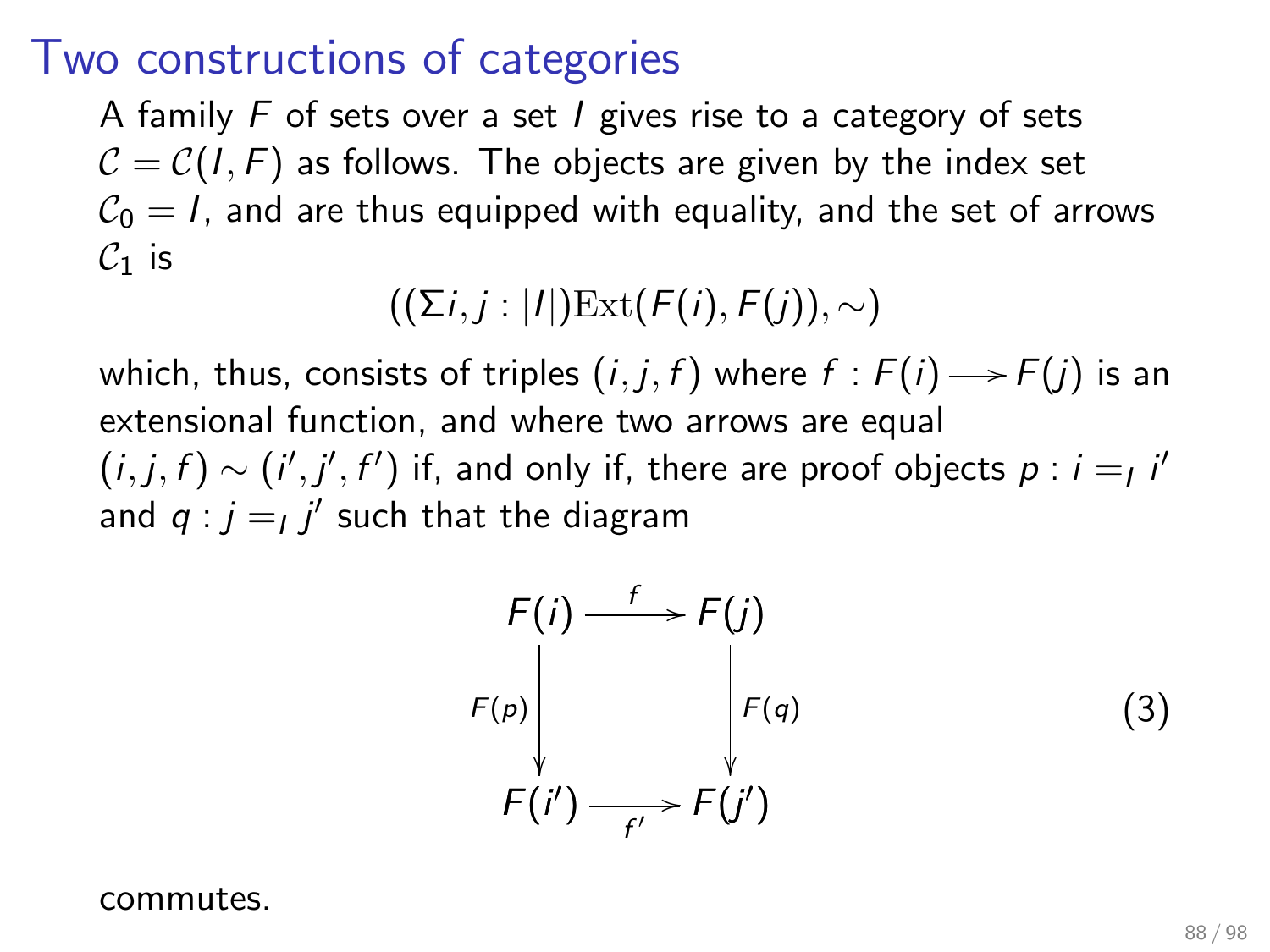The second construction is as follows. Define a category  $S(I, F)$ whose set of objects is  $I$ , and whose arrows $^3$  are triples  $\left( {i,j,R} \right)$ where R is functional binary relation on  $S = \Sigma(I, F)$  with  $dom(R) = F(i)$  and  $ran(R) \subseteq F(j)$ . Two arrows  $(i, j, R)$  and  $(i',j',R')$  are equal when  $i = I$  i',  $j = I$  i' and  $R = R'$ . The domain and codomain of  $(i, j, R)$  are i and j respectively. The composition of  $(i,j,R)$  and  $(j',k,Q)$  is  $(i,k,Q\circ R)$  when  $j=_Ij'$ . Here  $Q\circ R$ denotes the relational composition.

**Theorem.** (P. 2013)  $S(I, F) \cong C(I, F)$  $\Box$ 

 $3$ The triples actually form a set since they can be represented by graphs of functions, as the isomorphism theorem shows later.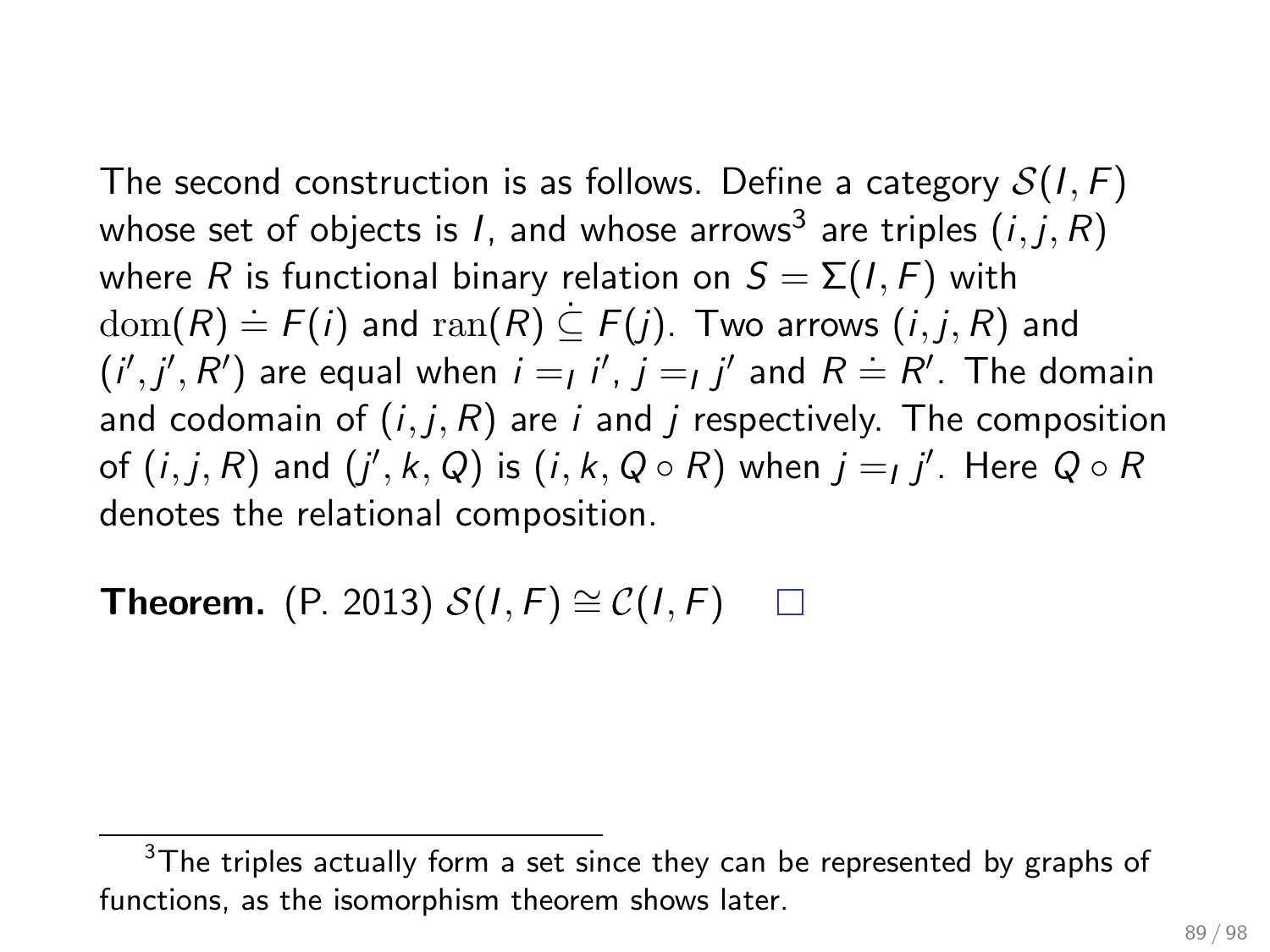# 11. Constructive set theory CZF as part of Bishop's set theory

Aczel's standard model of CZF: for a universe  $U, T(\cdot)$ , the set-theoretic universe  $V$  is inductively defined by the rules

$$
\frac{a: U \quad f: T(a) \longrightarrow V}{\sup(a, f) : V}.
$$

The equality  $=V$  is the smallest relation satisfying the two rules

$$
\frac{\forall x : T(a).\exists y : T(b).f(x) =_V g(y) \quad \forall y : T(b).\exists x : T(a).f(x) =_V g(y)}{\sup(a, f) =_V \sup(b, g)}
$$

Now  $V = (V, =_V)$  is a set (setoid!) The membership relation is defined by

$$
u \in_V \text{sup}(a, f) \Longleftrightarrow \exists x : T(a).u =_V f(x)
$$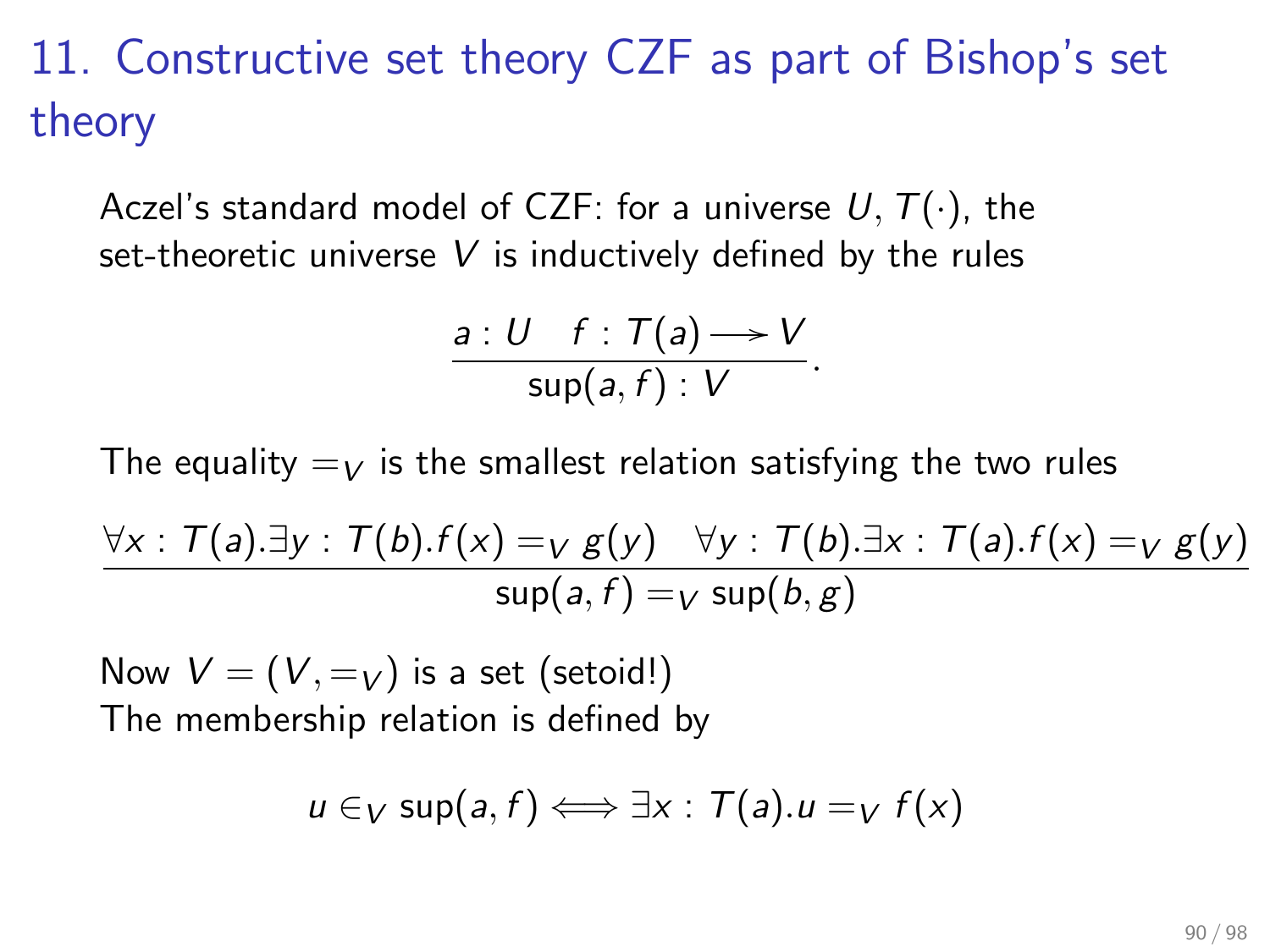For  $u: V$  define the set

$$
B(u)=(|B(u)|,=_{B(u)})
$$

of elements of  $V$  belonging to  $u$  by letting

$$
|B(u)|=\Sigma z: V.z \in_V u
$$

and

$$
(z,p) =_{B(u)} (z',p') \Longleftrightarrow z =_{V} z'.
$$
 (4)

Note that for a set  $u = \sup(a, f)$ , it holds that

$$
B(\mathsf{sup}(a,f)) \cong (\mathcal{T}(a),\sim_f)
$$

where

$$
x \sim_f x' \iff f(x) =_V f(x').
$$

We define therefore

$$
R(\sup(a, f)) = (T(a), \sim_f).
$$

A set A is V-representable iff there is some  $u: V$  and a bijection  $\phi$  :  $A \cong R(u)$ .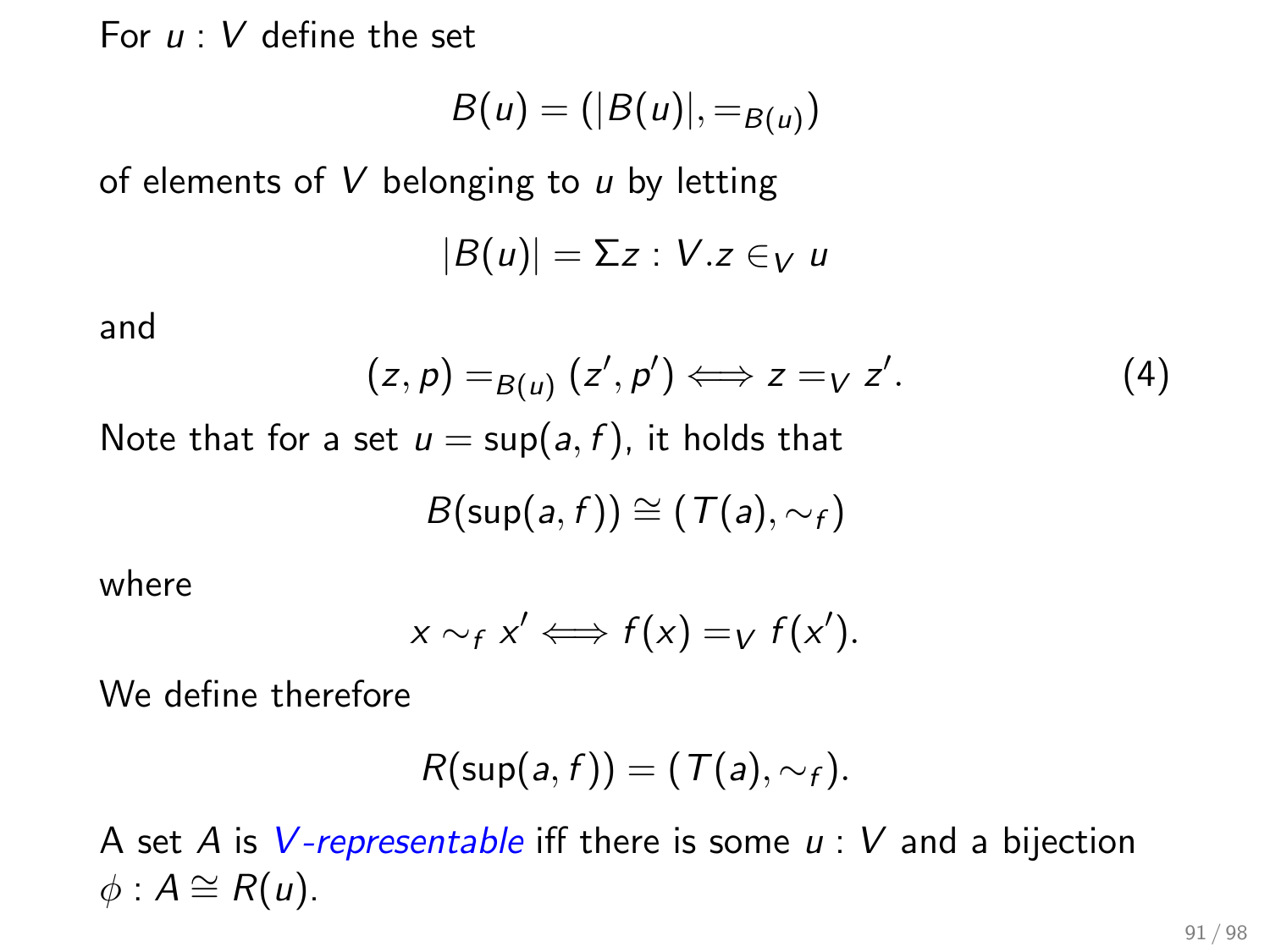Let  $u = \sup(a, f)$  and  $v = \sup(b, g)$ . If we examine

 $Ext(R(u), R(v)),$ 

the standard construction of the set of functions from  $R(u)$  to  $R(v)$ , it has the underlying type

<span id="page-91-0"></span>
$$
\Sigma h : T(a) \longrightarrow T(b) . (\forall x, y : T(a) (fx =_V fy \Rightarrow h(gx) =_V h(gy)))
$$
\n(5)

and equality  $\sim$  defined by

$$
(h,p) \sim (h',p') \text{ iff } \forall x: \mathcal{T}(a).h(gx) =_V h'(gx).
$$

Let  $F_{\mu,\nu}$  denote the type in [\(5\)](#page-91-0). Define

$$
\gamma(h,p) = \sup(a, \lambda x. \langle fx, h(gx) \rangle)
$$

which gives the graph of the function h, when  $(h, p)$ :  $F_{\mu,\nu}$ . Suppose that the type  $F_{u,v}$  has a code  $\varphi_{u,v}$  in U so that  $F_{\mu\nu}=T(\varphi_{\mu\nu}).$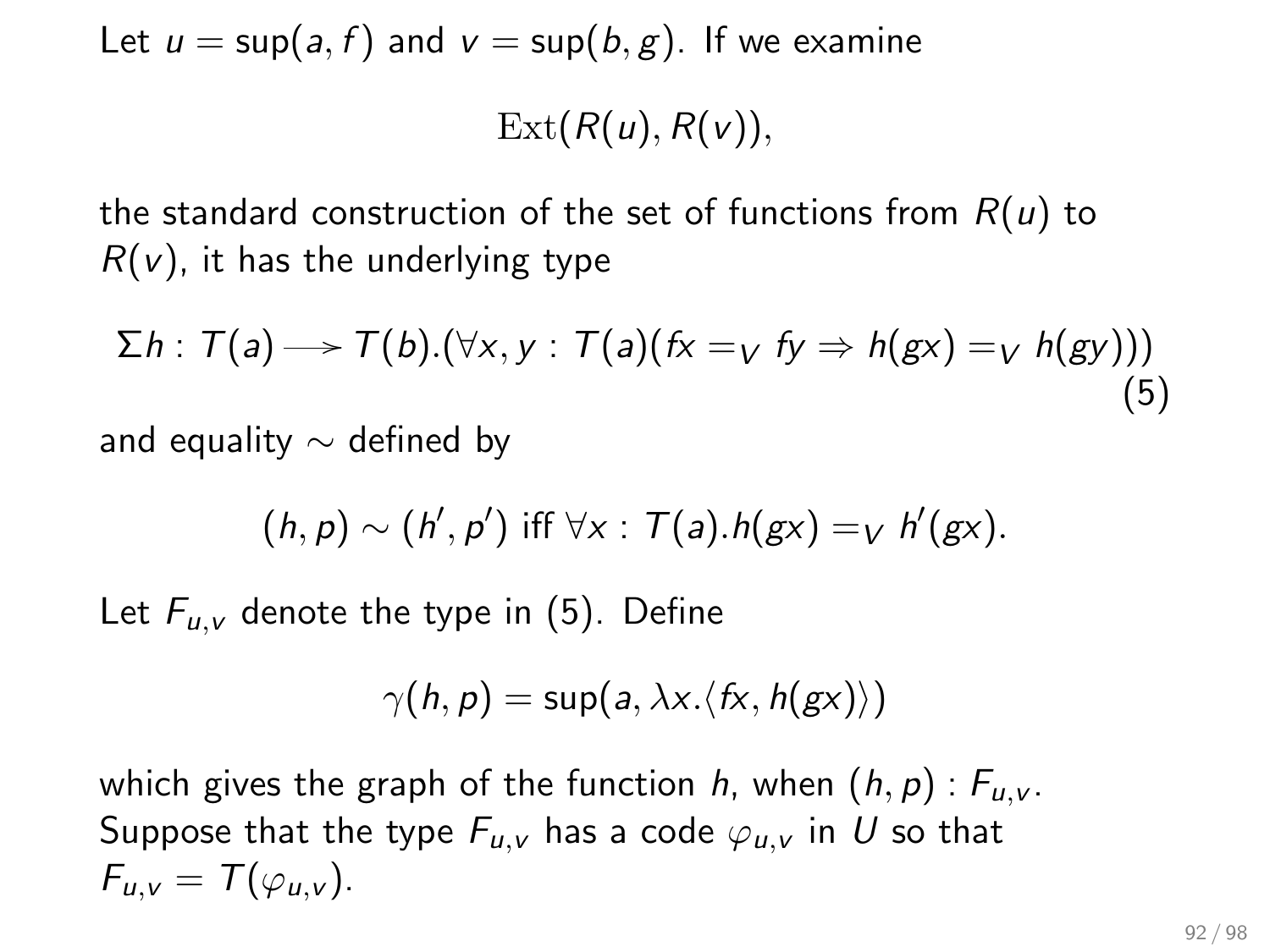Now we can form

$$
v^u = \sup(\varphi_{u,v}, \gamma),
$$

which is the set all of functions from  $u$  to  $v$ . Indeed we have

 $z \in V$   $v^{\mu}$  iff z is a total and functional relation from  $u$  to  $v$ ,

where the latter can be formally expressed as the conjunction of the following statements

$$
(\forall t \in V)(t \in_V z \Rightarrow (\exists x, y \in V)(x \in_V u \land y \in_V v \land t =_V \langle x, y \rangle)),
$$
  

$$
(\forall x \in V)(x \in_V u \Rightarrow (\exists y \in V)(y \in_V v \land \langle x, y \rangle \in_V z)),
$$
  

$$
(\forall x, y, y' \in V)(\langle x, y \rangle \in_V z \land \langle x, y' \rangle \in_V z \Rightarrow y =_V y').
$$

We have the following bijective correspondence For any  $u = \sup(a, f)$ ,  $v = \sup(b, g) \in V$ , there is a bijection

$$
\psi:R(v^u)\longrightarrow \operatorname{Ext}(R(u),R(v))
$$

given by  $\psi(h, p) = (h, p)$ .  $\Box$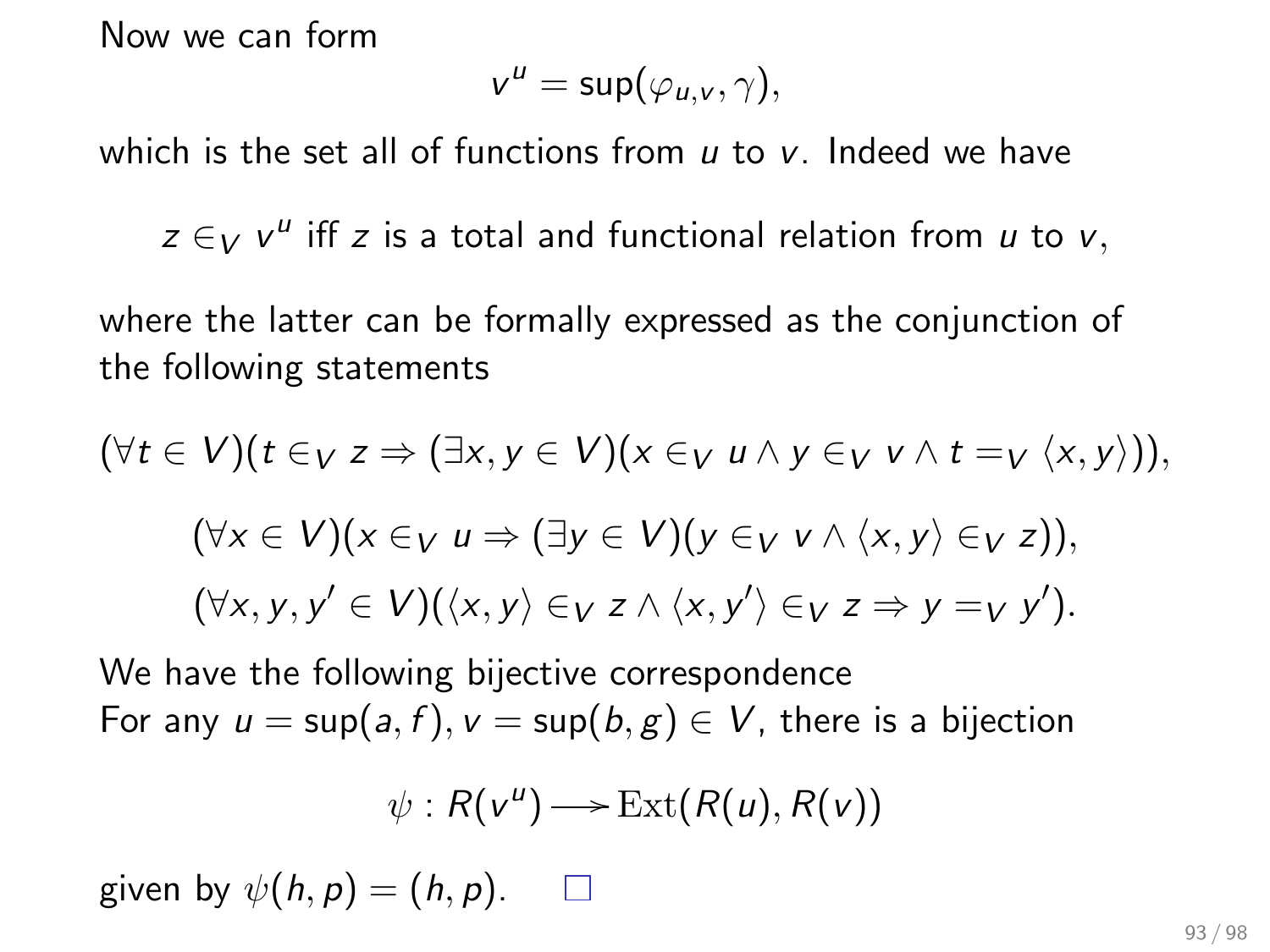The internal category of sets in  $V$  may be described as follows. Define the category V to have as objects  $V_0$  the setoid  $V = (V, =_V)$ . The arrows  $V_1$  has as underlying type

 $\Sigma u \in V$ .Isarrow $(u)$ 

where  $\text{Isarrow}(u)$  is the predicate

 $\exists a, b, f \in V.$   $u =_V \langle \langle a, b \rangle, f \rangle \wedge f$  is a total and functional relation from a

Equality  $(u, p) =_{\mathcal{V}_1} (u', p')$  is defined to be  $u =_V u'$ . The setoid  $\mathcal{V}_2$ of composable arrows has for underlying type

$$
\Sigma w \in V.\Sigma u, v \in \mathcal{V}_1.w =_V \langle \pi_1(u), \pi_1(v) \rangle \wedge \text{cod } u =_V \text{dom } v
$$

and its equality is given by  $(w, p) \sim (w', p')$  iff  $w =_V w'.$ Composition cmp of arrows is obtained by composition of relations in the usual set-theoretic way.

Theorem V is a category.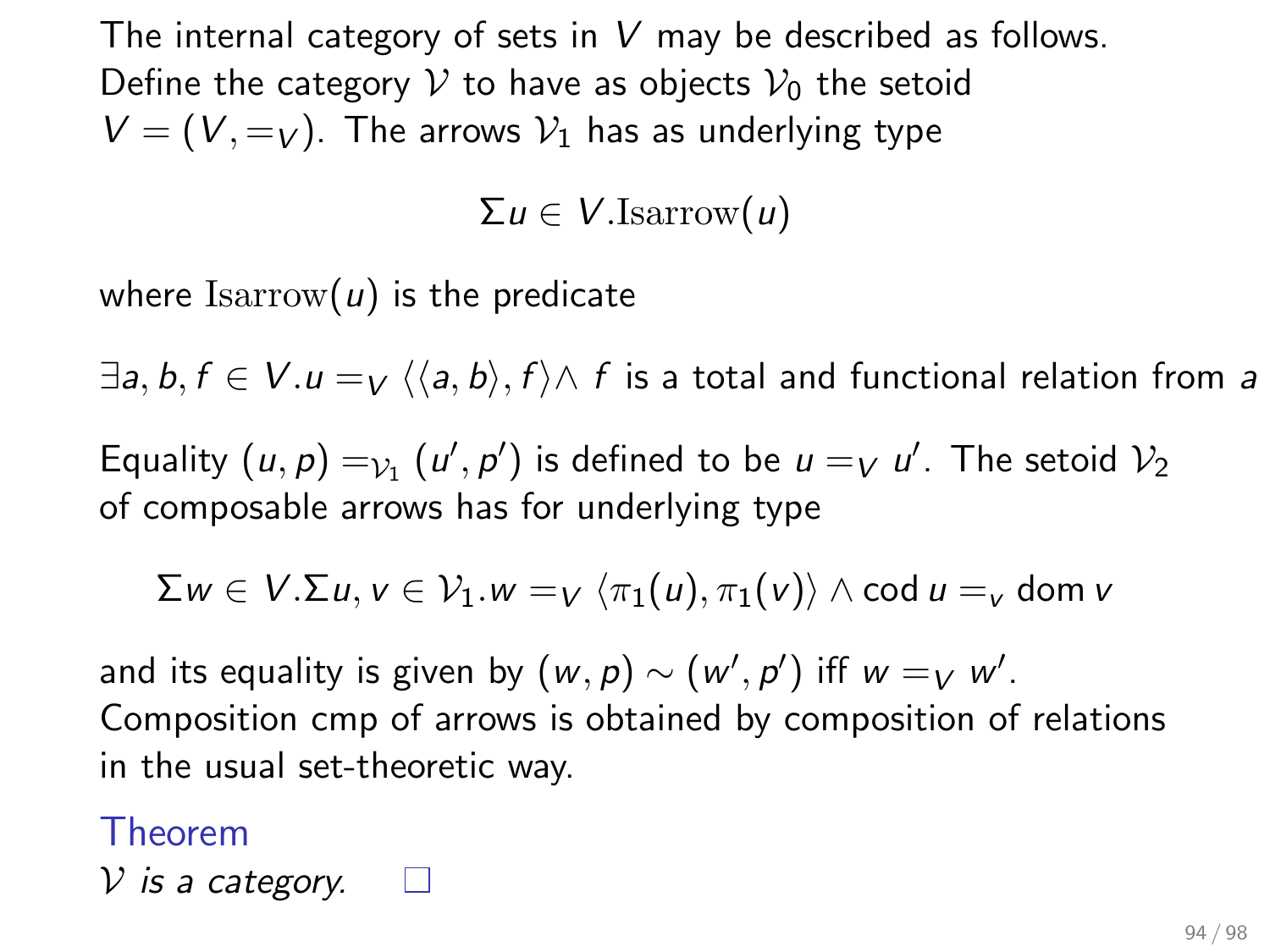A different category is constructed using the method above. We extend  $R(\cdot)$  to a family of sets  $\overline{R}$  over the set  $V = (V, =_V)$ .

**Lemma**  $\overline{R}$  is a family of sets over  $(V, =_V)$ .

From the family  $(V, \overline{R})$ , we may construct the category  $C = C(V, \overline{R})$ , and, then compare it to the category V above. The objects of the two categories are give by the same set. Let  $\mathcal{F}_0: \mathcal{C}_0 \longrightarrow \mathcal{V}_0$  be the identity map. There is a bijection  $\mathcal{C}_1 \longrightarrow \mathcal{V}_1$ given by

$$
(a, b, f) \mapsto \langle \langle a, b \rangle, \gamma(|f|, \text{ext}_f) \rangle.
$$

Further, this yields a bijection  $F_2:\mathcal{C}_2 \longrightarrow \mathcal{V}_2$  by letting  $F_1$  act on the two component arrows. It is then straightforward to verify that  $F_0$ ,  $F_1$  and  $F_2$  form a functor which is an isomorphism. We have

#### Theorem

The categories  $C(V, \overline{R})$  and V are isomorphic. П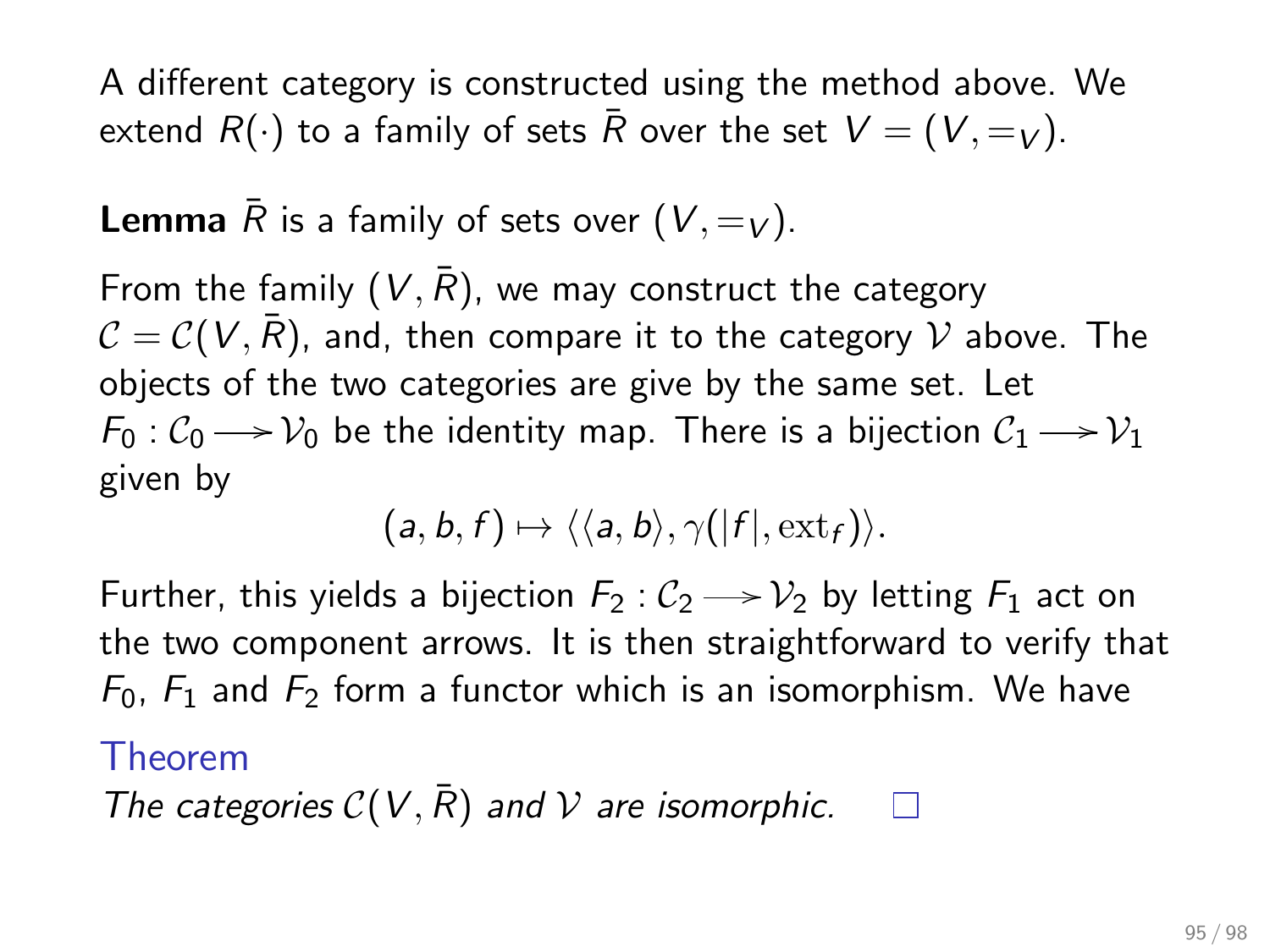Conclusion:

1) V-representable sets constitute a good category.

2) We may use proofs in  $CZF+REA+RDC$  via the model V to prove results about V-representable sets in Coq.

3) There are predicatively acceptable axioms such sREA which seems to require stronger type theories than Coq.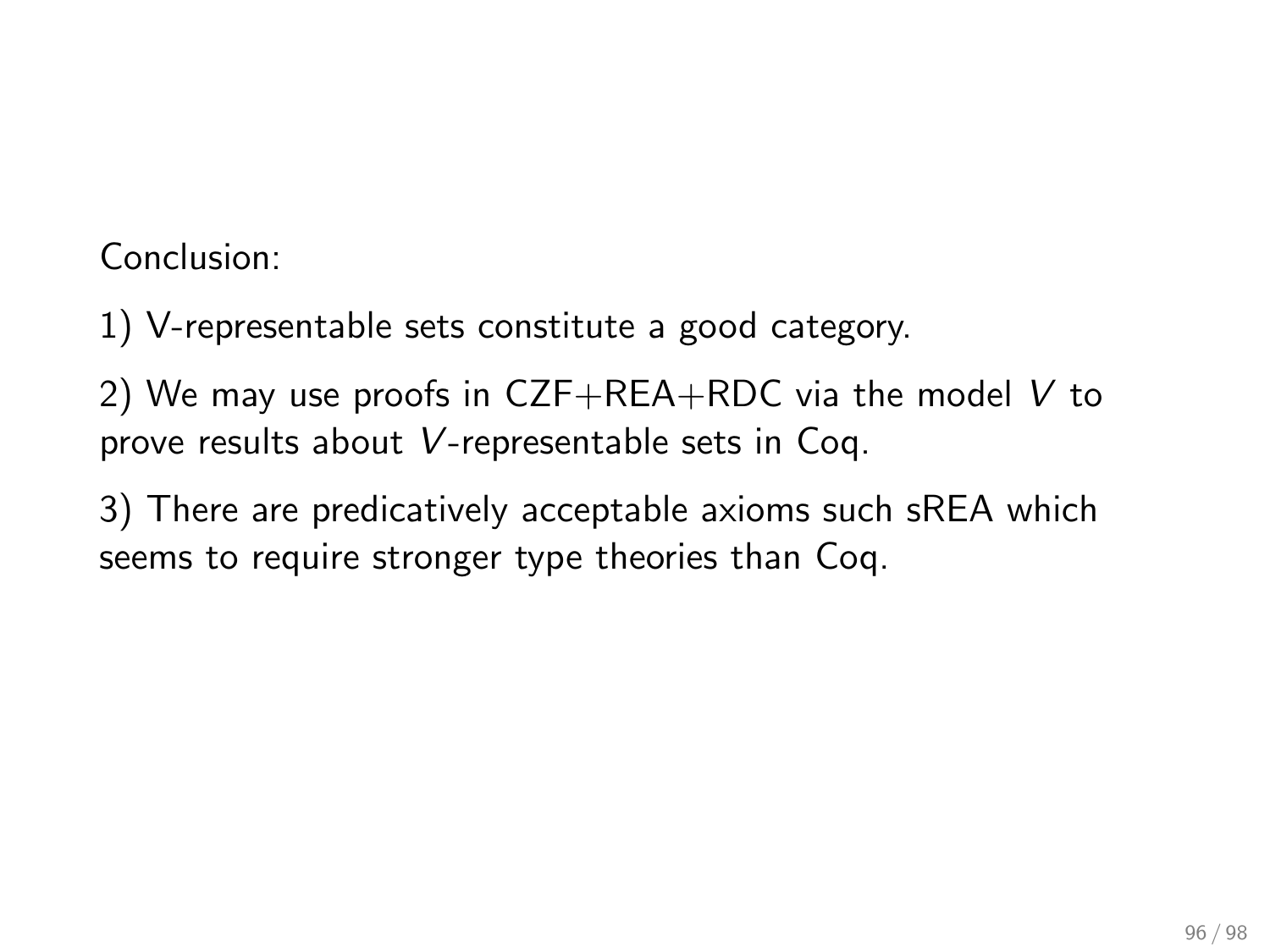# 12. Relation to categorical logic

Category theory provides an abstract way of defining the essential mathematical proporties of sets, in terms of universal constructions.

An *elementary topos* is a category with properties similar to the sets, though neither classical logic (discreteness of sets), or axioms of choice are assumed among these properties.

C. McLarty: Elementary Categories, Elementary Toposes. Oxford University Press 1992.

J. Lambek and P.J. Scott: Introduction to Higher-Order Categorical Logic. Cambridge University Press 1986.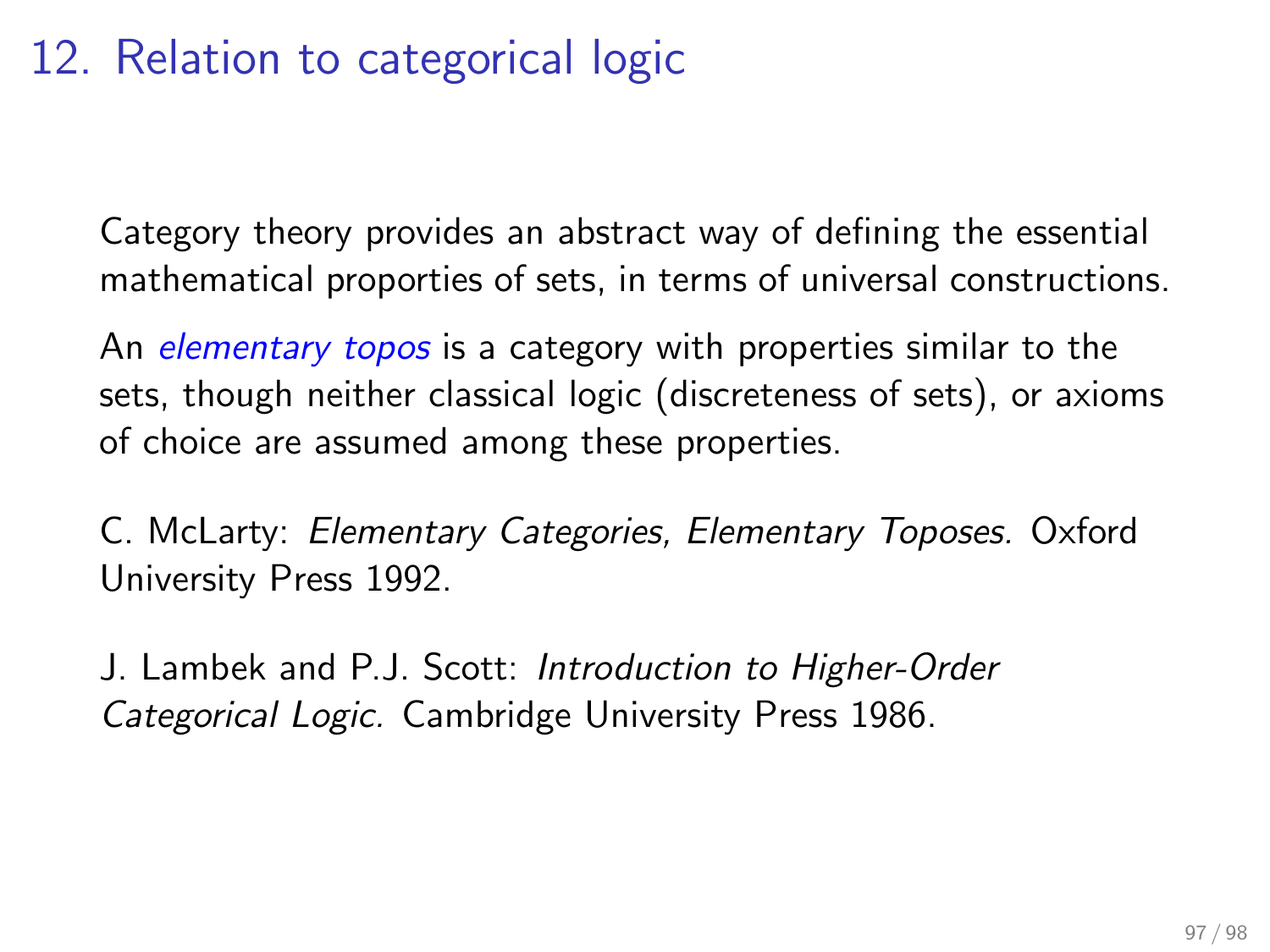Also predicative versions of toposes have been developed

I. Moerdijk and E. Palmgren: Type Theories, Toposes and Constructive Set Theory, Annals of Pure and Applied Logic 114(2002).

A constructive, predicative version of Lawvere's ETCS is available:

E. Palmgren: Constructivist and Structuralist Foundations: Bishop's and Lawvere's Theories of Sets. Annals of Pure and Applied Logic 163(2012). (Preprint version: arXiv:1201.6272v1).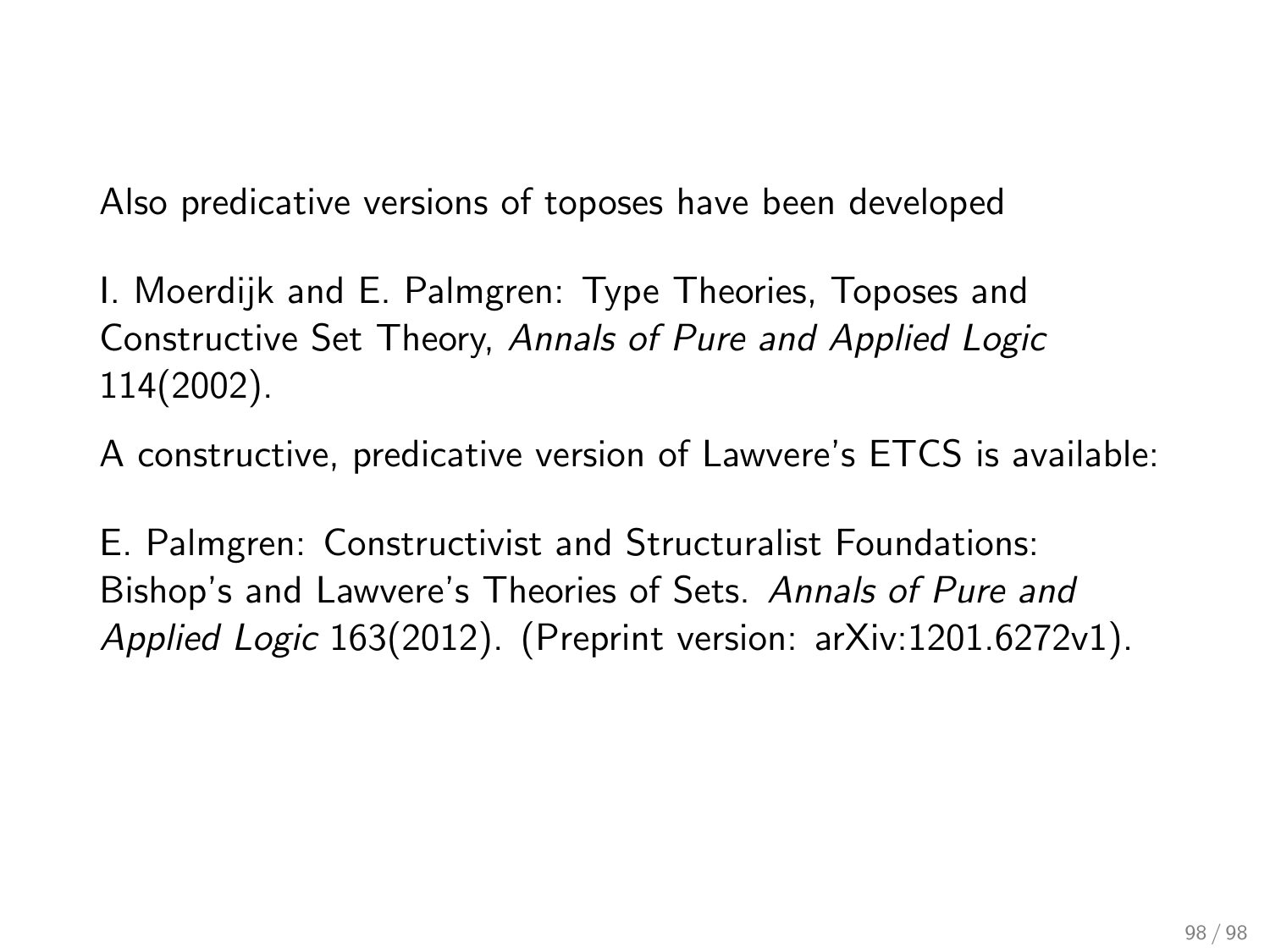### References

- F P. Aczel and M. Rathjen (2001).Notes on Constructive Set Theory, Report No. 40, Stockholm: Institut Mittag-Leffler, Royal Swedish Academy of Sciences.
- **P.** Aczel and M. Rathjen (forthcoming). Constructive Set Theory.
- Y. Bertot, Coq in a Hurry. 量 http://cel.archives-ouvertes.fr/inria-00001173
- 暈 E. Bishop and D.S. Bridges (1985). Constructive Analysis. Springer.
- S. E. Bishop (1967). Foundations of Constructive Analysis. McGraw-Hill.
- **D.S.** Bridges and F. Richman (1987). Varieties of Constructive Mathematics. London Mathematical Society Lecture Notes, Vol. 97. Cambridge University Press.
- The Coq Proof Assistant. http://coq.inria.fr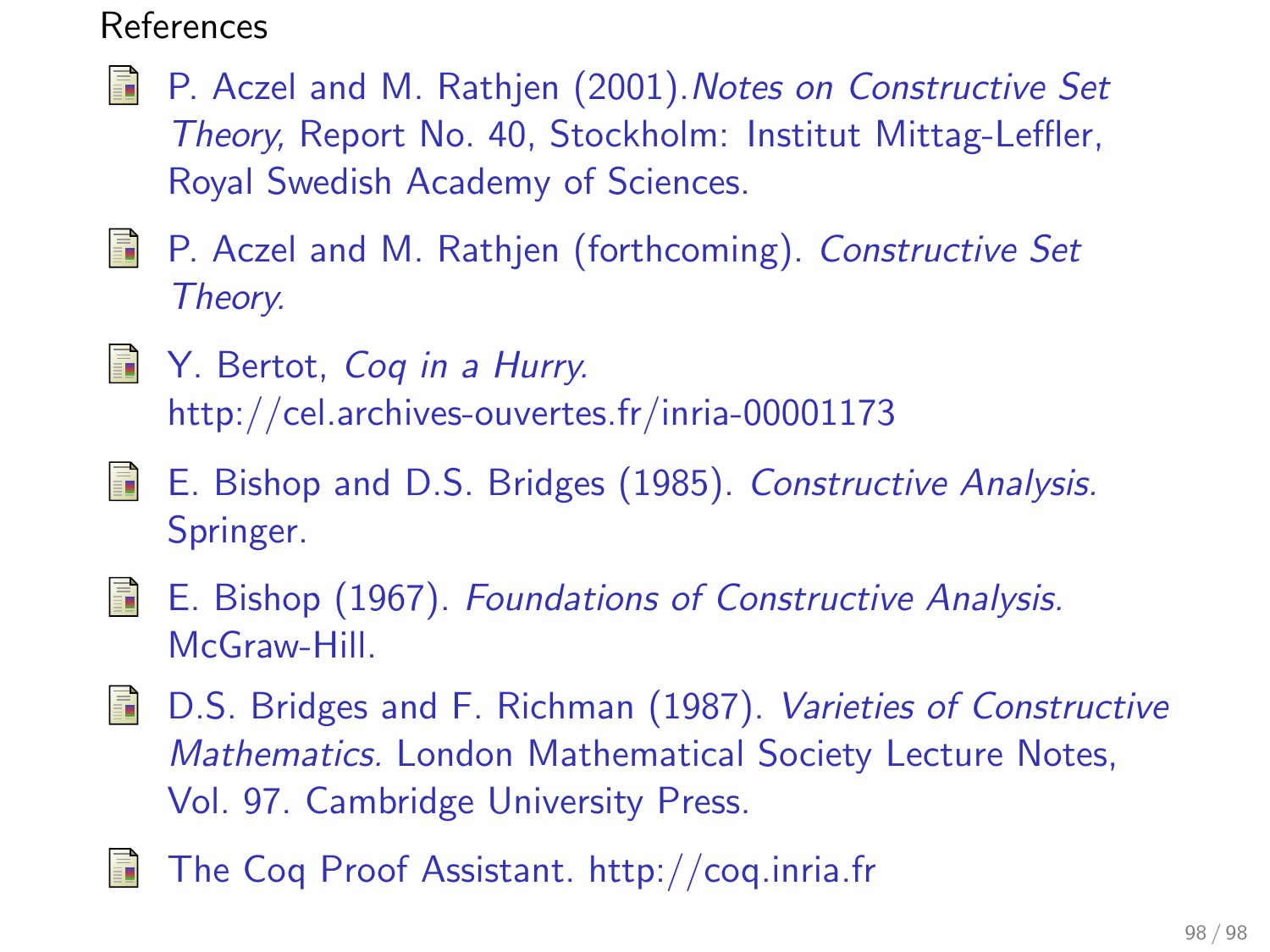- T. Coquand, P. Dybjer, E. Palmgren and A. Setzer. Type-theoretic foundation of constructive mathematics. Notes distributed at TYPES Summer School, Göteborg, August 2005.
- **N.** Greenleaf (1981). Liberal Constructive Set Theory. In: F. Richman (ed.), Constructive Mathematics, Proceedings of the Conference Held at Las Cruces, New Mexico, August 11–15, 1980, Lecture Notes in Mathematics, vol. 873, Springer.
- 暈 H. Lombardi and C. Quitté (2011). Algèbre Commutative. Méthodes constructives. Calvage et Mounet.
- M.E. Maietti. Modular correspondence between dependent type theories and categories including pretopoi and topoi. Mathematical Structures in Computer Science 15(2005), 1089  $-1149.$
- Ħ P. Martin-Löf (1984). Intuitionistic Type Theory. Notes by Giovanni Sambin of a series of lectures given in Padua, June 1980. Bibliopolis.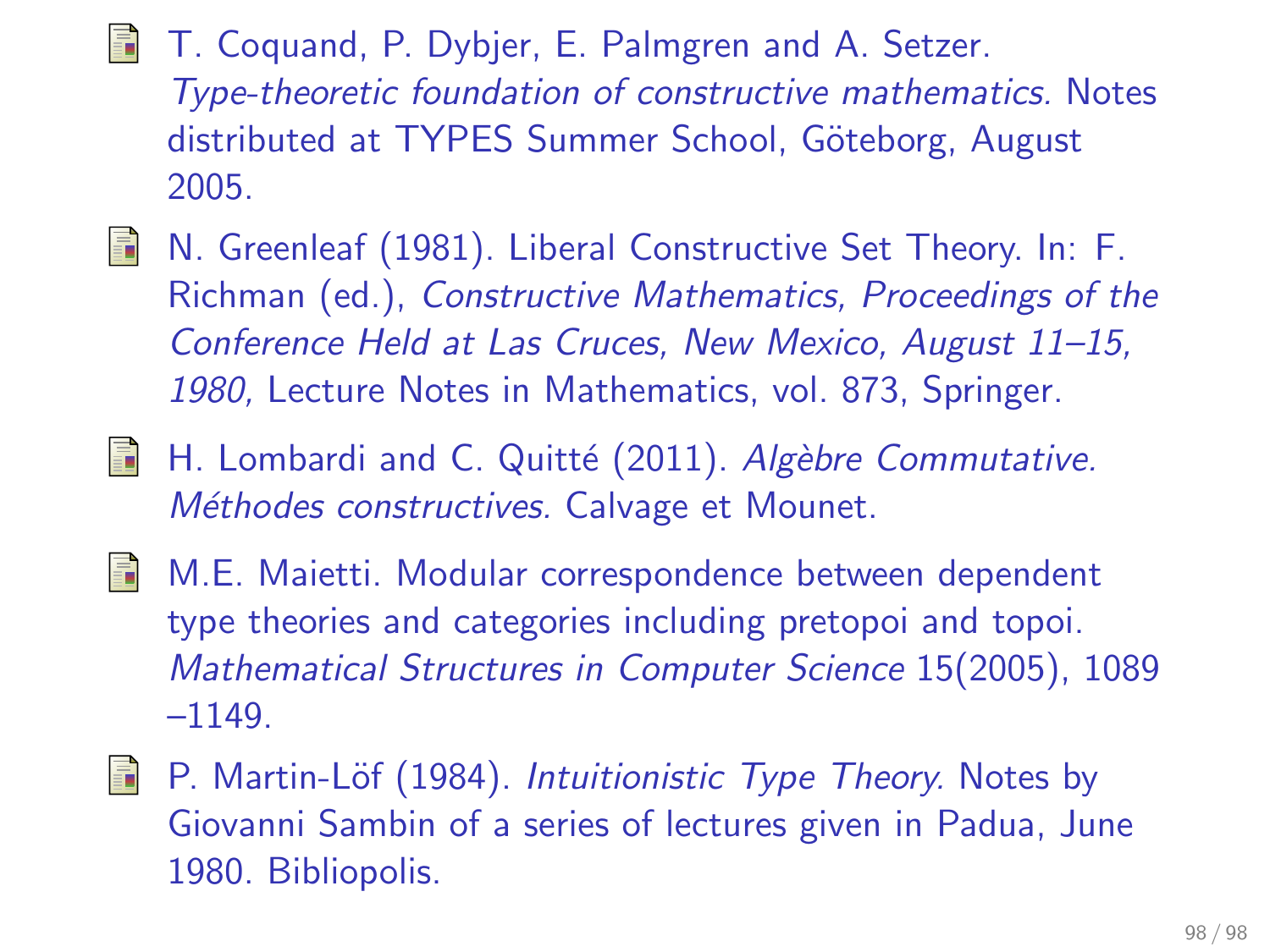- P. Martin-Löf (2006). 100 years of Zermelo's axiom of choice: what was the problem with it? The Computer Journal (2006) 49 (3): 345–350.
- F R. Mines, F. Richman, and W. Ruitenburg (1988), A Course in Constructive Algebra, Universitext, Heidelberg: Springer Verlag.
- J. Myhill (1973). Some Properties of Intuitionistic Zermelo-Fraenkel Set Theory, in Cambridge Summer School in Mathematical Logic, A. Mathias and H. Rogers (eds.), Lecture Notes in Mathematics, 337, Heidelberg: Springer Verlag, 206–231.
- 

B. Nordström, K. Peterson and J.M. Smith (1990). Programming in Martin-Löf 's Type Theory. Oxford University Press. (Also available at URL: www.cse.chalmers.se/research/group/logic/book/)